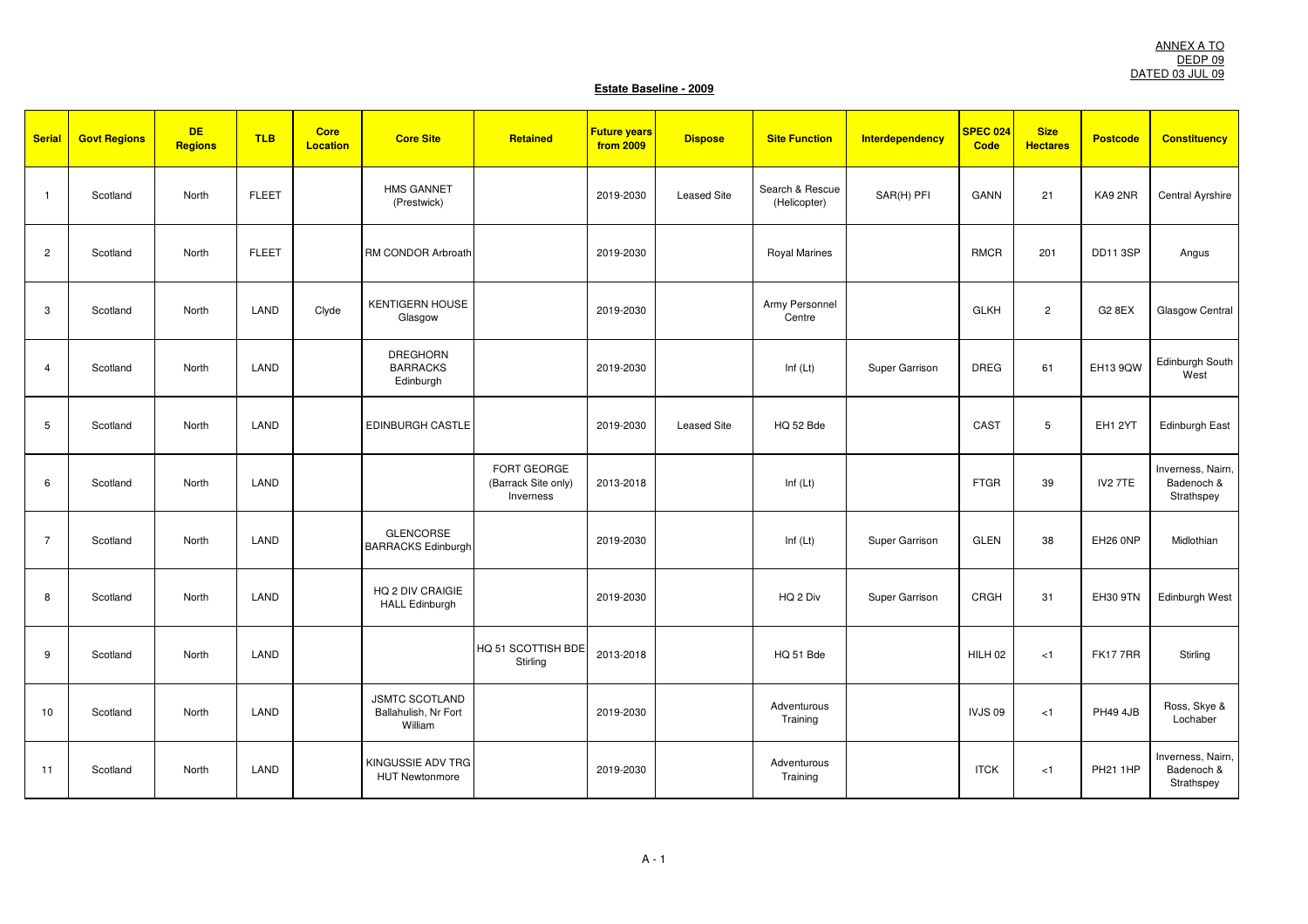| <b>Serial</b> | <b>Govt Regions</b> | <b>DE</b><br><b>Regions</b> | <b>TLB</b> | <b>Core</b><br><b>Location</b> | <b>Core Site</b>                                                    | Retained                      | <b>Future years</b><br>from 2009 | <b>Dispose</b> | <b>Site Function</b>                               | <b>Interdependency</b> | SPEC 024<br>Code | <b>Size</b><br><b>Hectares</b> | <b>Postcode</b> | <b>Constituency</b>                   |
|---------------|---------------------|-----------------------------|------------|--------------------------------|---------------------------------------------------------------------|-------------------------------|----------------------------------|----------------|----------------------------------------------------|------------------------|------------------|--------------------------------|-----------------|---------------------------------------|
| 12            | Scotland            | North                       | LAND       |                                | <b>KINLOCHLEVEN</b><br><b>TRAINING AREA</b><br>Highland             |                               | 2019-2030                        |                | Land Licensed for<br><b>TOPL</b>                   |                        | <b>KLTA</b>      | 11668                          |                 | Ross, Skye &<br>Lochaber              |
| 13            | Scotland            | North                       | LAND       |                                | QUEEN VICTORIA<br>SCHOOL DUNBLANE<br>Nr Stirling                    |                               | 2019-2030                        |                | School                                             |                        | QVSD             | 20                             | <b>FK15 0JY</b> | Stirling                              |
| 14            | Scotland            | North                       | LAND       |                                | <b>REDFORD INFANTRY</b><br><b>BARRACKS</b><br>Edinburgh             |                               | 2019-2030                        |                | Inf $(Lt)$                                         |                        | <b>REDI</b>      | 17                             | EH13 0PP        | Edinburgh South                       |
| 15            | Scotland            | North                       | LAND       |                                | <b>VICTORIA BARRACKS</b><br><b>BALLATER Nr</b><br>Aberdeen          |                               | 2019-2030                        |                | Royal Guard                                        |                        | <b>VICB</b>      | $\overline{4}$                 | AB35 5NJ        | West<br>Aberdeenshire &<br>Kincardine |
| 16            | Scotland            | North                       | LAND       |                                | REDFORD CAVALRY<br><b>BARRACKS</b><br>Edinburgh                     |                               | 2019-2030                        |                | Edinburgh Trg<br>Centre and various<br>minor units |                        | <b>REDC</b>      | 14                             | EH13 0PP        | Edinburgh South                       |
| 17            | Scotland            | North                       | AIR        |                                | AIRD UIG<br>TRANSMITTER SITE<br><b>Timsgarry Hebrides</b>           |                               | 2019-2030                        |                | Comms Site                                         | <b>NATO</b>            | AIRU             | 41                             | HS2 9JA         | Na h-Eileanan an<br>lar               |
| 18            | Scotland            | North                       | AIR        |                                | <b>RAF BENBECULA</b><br><b>EAST CAMP Hebrides</b>                   |                               | 2019-2030                        |                | Radar Head                                         | <b>ASACS</b>           | <b>BBAO</b>      | 6                              | HS75LA          | Na h-Eileanan an<br>lar               |
| 19            | Scotland            | North                       | AIR        |                                |                                                                     | <b>RAF BUCHAN</b><br>Aberdeen | 2013-2018                        |                | Radar Head                                         | <b>ASACS</b>           | <b>BUCH</b>      | 65                             | AB42 3AR        | Banff & Buchan                        |
| 20            | Scotland            | North                       | AIR        |                                | <b>KIRKNEWTON</b><br>AIRFIELD City of<br>Edinburgh, West<br>Lothian |                               | 2019-2030                        |                | Airfield                                           |                        | <b>RITC</b>      | 95                             |                 |                                       |
| 21            | Scotland            | North                       | AIR        |                                | RAF KINLOSS Forres,<br>Moray Firth                                  |                               | 2019-2030                        |                | MRA4 Base                                          |                        | <b>KISS</b>      | 666                            | <b>IV36 3UH</b> | Moray                                 |
| 22            | Scotland            | North                       | AIR        |                                | <b>RAF LEUCHARS St</b><br>Andrews                                   |                               | 2019-2030                        |                | <b>Typhoon Base</b>                                |                        | <b>LEUC</b>      | 357                            | KY16 0JX        | North East Fife                       |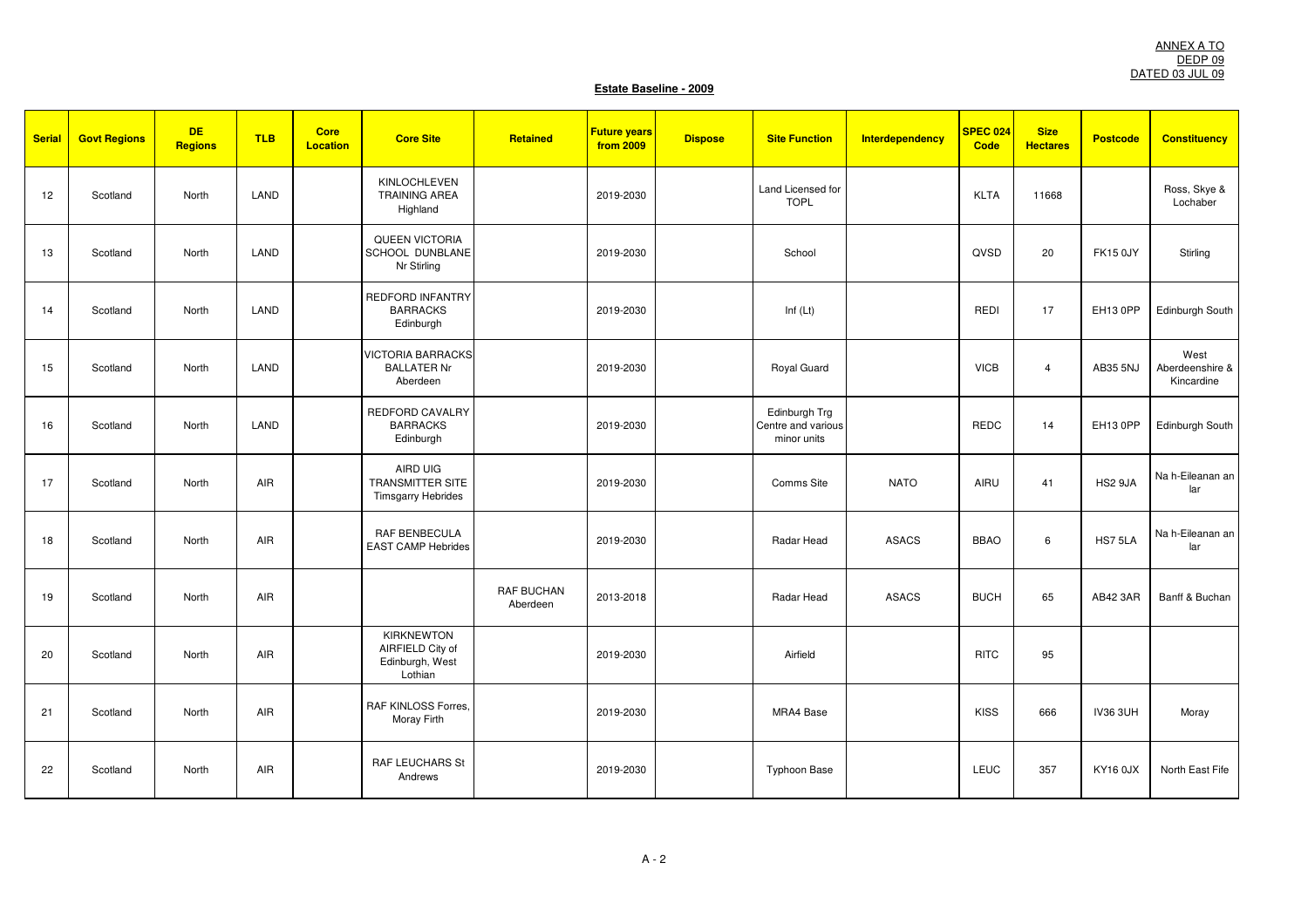| <b>Serial</b> | <b>Govt Regions</b> | <b>DE</b><br><b>Regions</b> | <b>TLB</b> | <b>Core</b><br><b>Location</b> | <b>Core Site</b>                                           | Retained                   | <b>Future years</b><br>from 2009 | <b>Dispose</b> | <b>Site Function</b>                | <b>Interdependency</b> | SPEC 024<br><b>Code</b> | <b>Size</b><br><b>Hectares</b> | <b>Postcode</b>   | <b>Constituency</b>                       |
|---------------|---------------------|-----------------------------|------------|--------------------------------|------------------------------------------------------------|----------------------------|----------------------------------|----------------|-------------------------------------|------------------------|-------------------------|--------------------------------|-------------------|-------------------------------------------|
| 23            | Scotland            | North                       | AIR        |                                | RAF LOSSIEMOUTH<br>Elgin                                   |                            | 2019-2030                        |                | GR4A Base                           | <b>JCA</b>             | LOSI                    | 580                            | <b>IV31 6SD</b>   | Moray                                     |
| 24            | Scotland            | North                       | AIR        |                                |                                                            | RAF SAXA VORD<br>Shetlands | 2013-2018                        |                | <b>Radar Site</b>                   | <b>ASACS</b>           | SXVO                    | 8                              | ZE2 9TJ           | Orkney &<br>Shetlands                     |
| 25            | Scotland            | North                       | AIR        |                                | <b>RAF TAIN WEAPONS</b><br>RANGE Tain, Dornoch<br>E. Coast |                            | 2019-2030                        |                | <b>Weapons Range</b>                |                        | <b>TAIN</b>             | 1196                           | <b>IV19 1PE</b>   | Caithness,<br>Sutherland &<br>Easter Ross |
| 26            | Scotland            | North                       | AIR        |                                | UNIVERSITY AIR<br>SQUADRON<br>GLASGOW                      |                            | 2019-2030                        |                | University Air<br>Squadron          |                        | <b>UAPC</b>             | < 1                            | G3 6AX            | Glasgow Central                           |
| 27            | Scotland            | North                       | DE&S       | Clyde                          | <b>DSDA BEITH</b>                                          |                            | 2019-2030                        |                | <b>Defence Munitions</b><br>Storage |                        | ADBE                    | 366                            | KA15 1JT          | North Ayr & Arran                         |
| 28            | Scotland            | North                       | DE&S       | Clyde                          | HMNB CLYDE<br>(Faslane)                                    |                            | 2019-2030                        |                | Naval Base                          |                        | <b>NBFL</b>             | 87                             | G84 8HL           | Argyll & Bute                             |
| 29            | Scotland            | North                       | DE&S       | Clyde                          | RNAD COULPORT<br>(part of HMNB Clyde)                      |                            | 2019-2030                        |                | Storage & Supply<br>Depot           |                        | ADCP                    | 648                            | G84 0PD           | Argyll & Bute                             |
| 30            | Scotland            | North                       | DE&S       |                                | <b>BARONS POINT</b><br>Rosneath                            |                            | 2019-2030                        |                | Fuel or Beacon                      |                        | LOGO 02                 | < 1                            | G84 0HH           | Argyll & Bute                             |
| 31            | Scotland            | North                       | DE&S       |                                |                                                            | <b>BURNTISLAND Fife</b>    | 2013-2018                        |                | <b>MOD Range</b>                    |                        | <b>BDTE</b>             | < 1                            | KY3 9DQ<br>KY30AG | Kirkaldy &<br>Cowdenbeath                 |
| 32            | Scotland            | North                       | DE&S       |                                |                                                            | <b>DSDA STIRLING</b>       | 2013-2018                        |                | Storage & Supply<br>Depot           |                        | FRSD                    | 9                              | FK77RR            | Stirling                                  |
| 33            | Scotland            | North                       | DE&S       |                                | <b>DSDA CROMBIE</b><br>Edinburgh                           |                            | 2019-2030                        |                | <b>Defence Munitions</b><br>Storage |                        | ADCR                    | 286                            | KY12 8LA          | Dunfermline &<br>Galloway                 |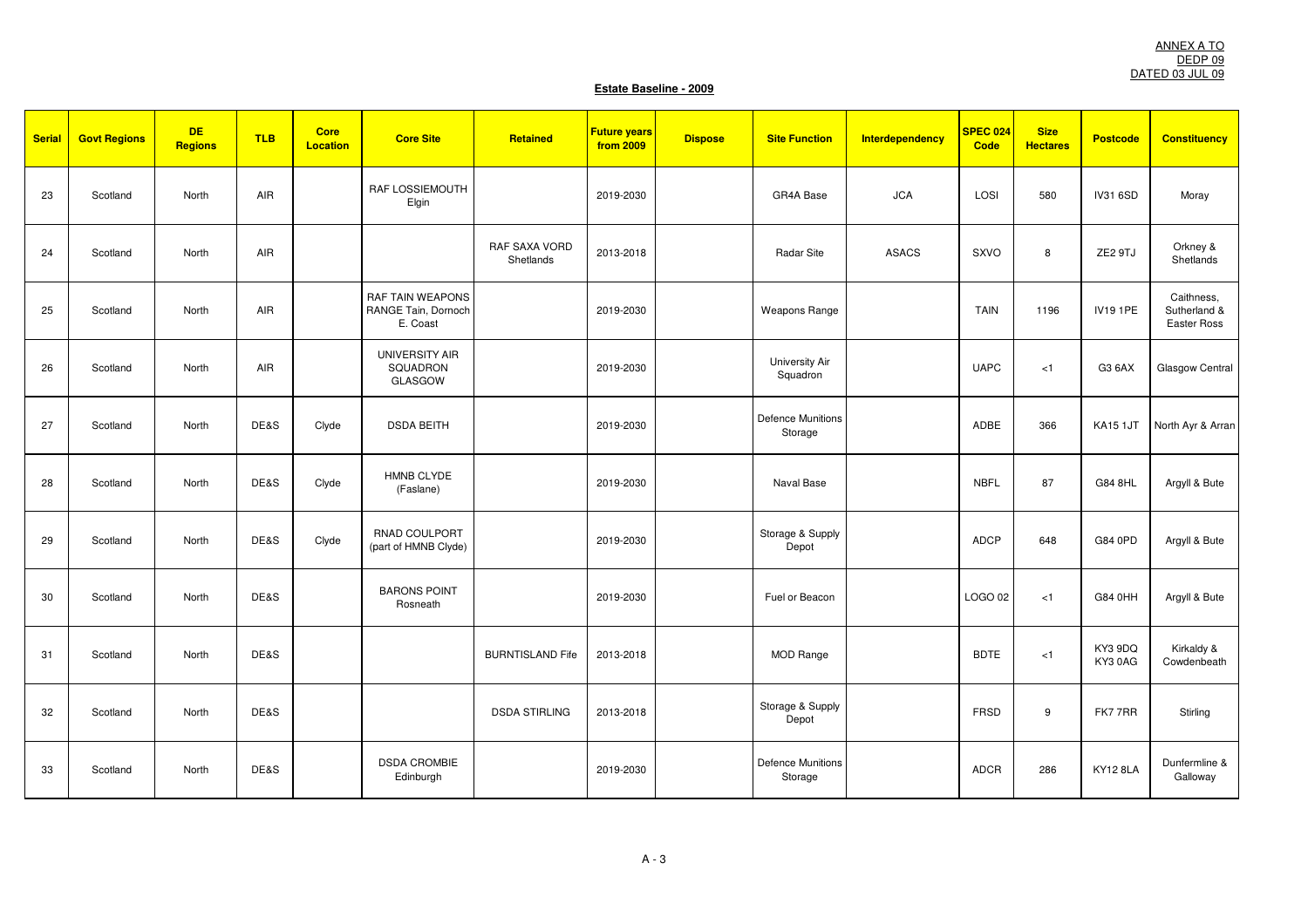| <b>Serial</b> | <b>Govt Regions</b> | <b>DE</b><br><b>Regions</b> | <b>TLB</b> | <b>Core</b><br><b>Location</b> | <b>Core Site</b>                                         | Retained                                                 | <b>Future years</b><br>from 2009 | <b>Dispose</b> | <b>Site Function</b>                                                       | Interdependency | <b>SPEC 024</b><br>Code | <b>Size</b><br><b>Hectares</b> | <b>Postcode</b> | <b>Constituency</b>                         |
|---------------|---------------------|-----------------------------|------------|--------------------------------|----------------------------------------------------------|----------------------------------------------------------|----------------------------------|----------------|----------------------------------------------------------------------------|-----------------|-------------------------|--------------------------------|-----------------|---------------------------------------------|
| 34            | Scotland            | North                       | DE&S       |                                | DM GLEN DOUGLAS<br>Arrochar (Loch Long)<br>Argyll & Bute |                                                          | 2019-2030                        |                | <b>Defence Munitions</b><br>Storage                                        |                 | ADGD                    | 223                            | G83 7BA         | Argyll & Bute                               |
| 35            | Scotland            | North                       | DE&S       |                                | <b>FINNART OCEAN</b><br><b>TERMINAL</b>                  |                                                          | 2019-2030                        |                | Storage & Supply<br>Depot                                                  |                 | <b>FNOT</b>             | 22                             |                 | Argyll & Bute                               |
| 36            | Scotland            | North                       | DE&S       |                                |                                                          | <b>EASTRIGGS</b><br>STORAGE DEPOT<br>Dumfries & Galloway | 2013-2018                        |                | <b>Defence Munitions</b><br>Storage                                        |                 | <b>ETSD</b>             | 1292                           | <b>DG12</b>     | Dumfriesshire,<br>Clydesdale &<br>Tweeddale |
| 37            | Scotland            | North                       | DE&S       |                                |                                                          | <b>HMS CALEDONIA</b><br>Rosyth                           | 2013-2018                        |                | Core task is to<br>support RN<br>personnel in ships<br>refitting in Rosyth |                 | CDRY                    | 41                             | <b>KY11 2XH</b> | Dunfermline &<br>West Fife                  |
| 38            | Scotland            | North                       | DE&S       |                                | MOD RANGE WEST<br>FREUGH Dumfries &<br>Galloway          |                                                          | 2019-2030                        |                | MOD Range                                                                  |                 | <b>WEFR</b>             | 1185                           | DG9 9DN         | Dumfries &<br>Galloway                      |
| 39            | Scotland            | North                       | DE&S       |                                |                                                          | NATO POL DEPOT<br>CAMPBELTOWN                            | 2013-2018                        |                | Maritime Oil Fuel<br>Depot                                                 |                 | PDCT                    | 26                             | <b>PA28 6RD</b> | Argyll & Bute                               |
| 40            | Scotland            | North                       | DE&S       |                                |                                                          | NATO POL DEPOT<br><b>LOCH EWE nr Ullapool</b>            | 2013-2018                        |                | Maritime Oil Fuel<br>Depot                                                 |                 | PDLE                    | 38                             | <b>IV22 2HU</b> | Ross, Skye &<br>Lochaber                    |
| 41            | Scotland            | North                       | DE&S       |                                | NATO POL DEPOT<br><b>LOCH STRIVEN</b>                    |                                                          | 2019-2030                        |                | Maritime Oil Fuel<br>Depot                                                 |                 | <b>PDLS</b>             | 33                             | <b>PA23 7UL</b> | Argyll & Bute                               |
| 42            | Scotland            | North                       | DE&S       |                                | OFD<br>GARELOCHHEAD                                      |                                                          | 2019-2030                        |                | Maritime Oil Fuel<br>Depot                                                 |                 | <b>FDGL</b>             | 20                             | G84 0EH         | Argyll & Bute                               |
| 43            | Scotland            | North                       | DE&S       |                                | RHU PORT LOGISTIC<br>UNIT Helensburgh,<br>Argyll & Bute  |                                                          | 2019-2030                        |                | Maritime Logistic<br>Unit                                                  |                 | <b>LUFS</b>             | 3                              |                 | Argyll & Bute                               |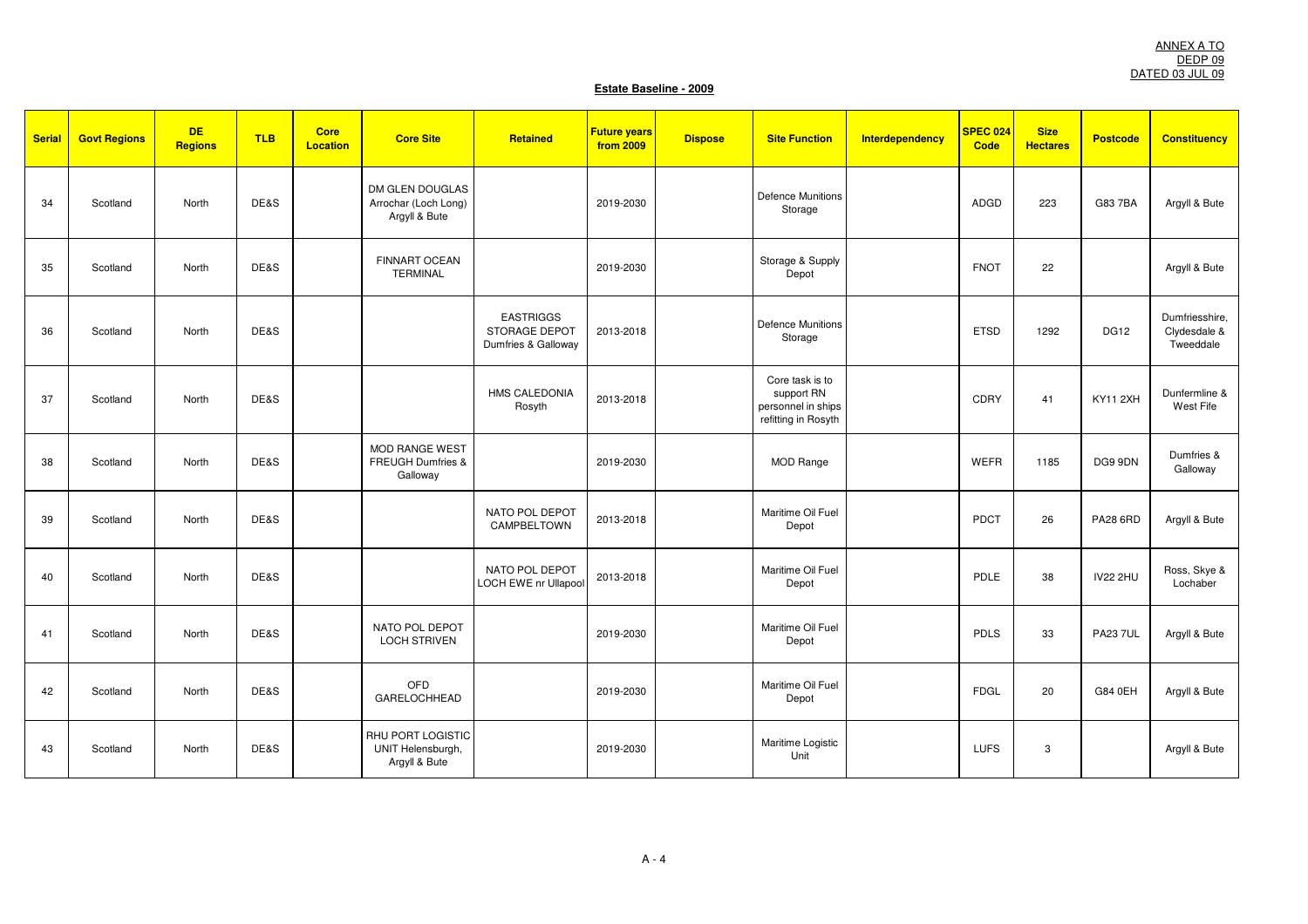| <b>Serial</b> | <b>Govt Regions</b> | <b>DE</b><br><b>Regions</b> | <b>TLB</b> | <b>Core</b><br><b>Location</b> | <b>Core Site</b>                                                             | Retained                                 | <b>Future years</b><br>from 2009 | <b>Dispose</b> | <b>Site Function</b>                       | Interdependency | SPEC 024<br><b>Code</b> | <b>Size</b><br><b>Hectares</b> | <b>Postcode</b> | <b>Constituency</b>                           |
|---------------|---------------------|-----------------------------|------------|--------------------------------|------------------------------------------------------------------------------|------------------------------------------|----------------------------------|----------------|--------------------------------------------|-----------------|-------------------------|--------------------------------|-----------------|-----------------------------------------------|
| 44            | Scotland            | North                       | DE&S       |                                | <b>RNWC CRIMOND</b><br>Aberdeen                                              |                                          | 2019-2030                        |                | Comms Mast Site                            |                 | <b>RNWC</b>             | 197                            | AB43 8QZ        | Banff & Buchan                                |
| 45            | Scotland            | North                       | DE&S       |                                | SEISMOLOGICAL<br>ARRAY STATION,<br><b>ESKDALEMUIR</b><br>Dumfries & Galloway |                                          | 2019-2030                        |                | Seismic Monitoring<br>Station              |                 | EKSS 00                 | < 1                            | DG11 2LU        | Dumfries,<br>Clydesdale &<br>Tweeddale        |
| 46            | Scotland            | North                       | DE&S       |                                | <b>SKIPNESS Tarbet</b><br>Loch Fyne                                          |                                          | 2019-2030                        |                | Research &<br>Development<br>Establishment |                 | LOGO 03                 | < 1                            | PA29 6XT        | Argyll & Bute                                 |
| 47            | Scotland            | North                       | DE&S       |                                | NRTE VULCAN,<br>DOUNREAY nr Thurso<br>Highland                               |                                          | 2019-2030                        |                | Atomic Weapon<br>Establishment             |                 | <b>NRTE</b>             | 9                              | KW1 4TY         | Caithness,<br>Sutherland &<br>Easter Ross     |
| 48            | Scotland            | North                       | DE&S       |                                |                                                                              | <b>GREENOCK NAVY</b><br><b>BUILDINGS</b> | 2013-2018                        |                | Miscellaneous                              |                 | <b>NBGN</b>             | 2.2                            | <b>PA167SL</b>  | Greenock and<br>Inverclyde                    |
| 49            | Scotland            | North                       | DE DTE     |                                | <b>ARDGARTEN TRG</b><br>AREA Argyll & Bute                                   |                                          | 2019-2030                        |                | <b>Training Area</b>                       |                 | <b>AGTA</b>             | 17603                          |                 | Argyll & Bute                                 |
| 50            | Scotland            | North                       | DE DTE     |                                | <b>AULTBEA TRG CAMP</b><br>Argyll & Bute                                     |                                          | 2019-2030                        |                | <b>Training Camp</b>                       |                 | <b>AUTC</b>             | 8                              |                 | Ross, Skye &<br>Lochaber                      |
| 51            | Scotland            | North                       | DE DTE     |                                | <b>BARRY BUDDON TRG</b><br><b>CENTRE Dundee</b>                              |                                          | 2019-2030                        |                | <b>Training Centre</b>                     |                 | <b>BBTC</b>             | 1174                           | DD77RY          | <b>Dundee East</b>                            |
| 52            | Scotland            | North                       | DE DTE     |                                | <b>BLACK DOG RANGE</b><br>N. of Aberdeen                                     |                                          | 2019-2030                        |                | Range                                      |                 | ABDR                    | 54                             |                 | Gordon                                        |
| 53            | Scotland            | North                       | DE DTE     |                                | <b>LOCH EWE TRAINING</b><br><b>AREA Wester Ross</b>                          |                                          | 2019-2030                        |                | <b>Training Area</b>                       |                 | LOCE                    | 27915                          |                 | Ross, Skye &<br>Lochaber                      |
| 54            | Scotland            | North                       | DE DTE     |                                |                                                                              | CAMERON<br><b>BARRACKS Inverness</b>     | 2013-2018                        |                | Bks<br>Accommodation                       |                 | CAMR                    | 9                              | IV2 3PW         | Inverness, Nairn,<br>Badenoch &<br>Strathspey |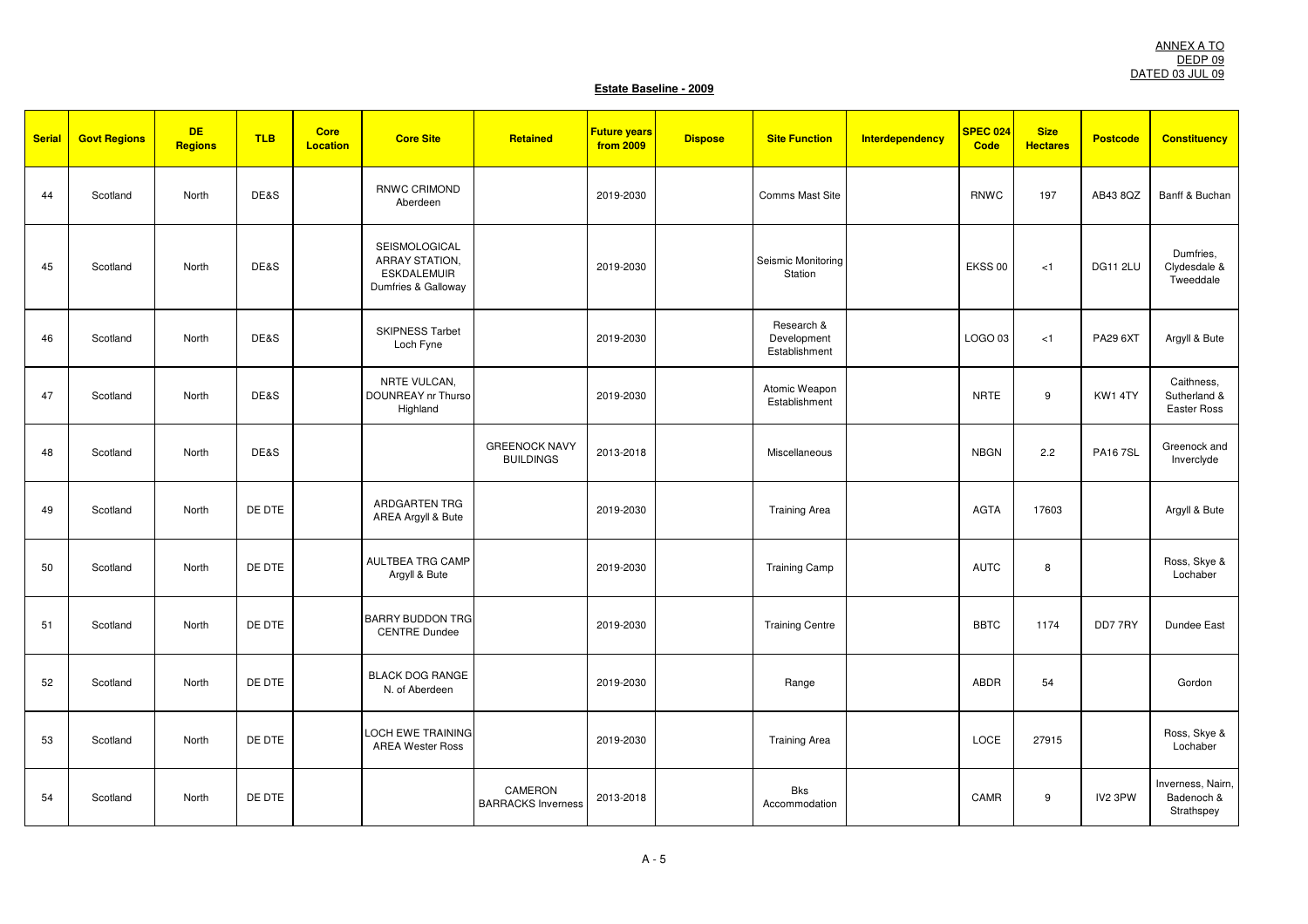| <b>Serial</b> | <b>Govt Regions</b> | <b>DE</b><br>Regions | <b>TLB</b> | <b>Core</b><br><b>Location</b> | <b>Core Site</b>                                                                                 | Retained | <b>Future years</b><br>from 2009 | <b>Dispose</b> | <b>Site Function</b>                       | <b>Interdependency</b> | SPEC 024<br><b>Code</b> | <b>Size</b><br><b>Hectares</b> | <b>Postcode</b>             | <b>Constituency</b>                       |
|---------------|---------------------|----------------------|------------|--------------------------------|--------------------------------------------------------------------------------------------------|----------|----------------------------------|----------------|--------------------------------------------|------------------------|-------------------------|--------------------------------|-----------------------------|-------------------------------------------|
| 55            | Scotland            | North                | DE DTE     |                                | <b>BALDUFF TRAINING</b><br><b>AREA Perth &amp; Kinross</b>                                       |          | 2019-2030                        |                | <b>Training Area</b>                       |                        | <b>BATA</b>             | 2081                           |                             | Perth & North<br>Perthshire               |
| 56            | Scotland            | North                | DE DTE     |                                | CASTLELAW<br><b>RANGES Edinburgh</b>                                                             |          | 2019-2030                        |                | Ranges                                     |                        | <b>CLRG</b>             | 773                            | EH10<br>EH13<br><b>EH26</b> | Midlothian                                |
| 57            | Scotland            | North                | DE DTE     |                                | <b>DUNDRENNAN TANK</b><br><b>RANGE Dumfries &amp;</b><br>Galloway                                |          | 2019-2030                        |                | Kirkudbright Tank<br>Range                 |                        | <b>KIRC</b>             | 1989                           | DG6                         | Dumfries &<br>Galloway                    |
| 58            | Scotland            | North                | DE DTE     |                                | FORT GEORGE<br>TRAINING AREA                                                                     |          | 2019-2030                        |                | <b>Training Area</b>                       |                        | FTGR <sub>14</sub>      | 314                            | IV <sub>2</sub> 7TD         | Argyll & Bute                             |
| 59            | Scotland            | North                | DE DTE     |                                | <b>GALLOWAY</b><br><b>TRAINING AREA</b>                                                          |          | 2019-2030                        |                | <b>Training Area</b>                       |                        | <b>GATA</b>             | 69787                          |                             | Dumfries &<br>Galloway                    |
| 60            | Scotland            | North                | DE DTE     |                                | <b>GARELOCHEAD</b><br><b>TRAINING AREA</b>                                                       |          | 2019-2030                        |                | <b>Training Area</b>                       |                        | <b>GSTC</b>             | 3339                           | G84                         | Argyll & Bute                             |
| 61            | Scotland            | North                | DE DTE     |                                | OLD MAN OF WICK<br>RIFLE RANGE Nr.<br>Wick Highlands                                             |          | 2019-2030                        |                | <b>Rifle Range</b>                         |                        | <b>WRRO</b>             | 19                             |                             | Caithness,<br>Sutherland&<br>Easter Ross  |
| 62            | Scotland            | North                | DE DTE     |                                | TIGHNABLAIR<br><b>TRAINING AREA Perth</b><br>& Kinloss                                           |          | 2019-2030                        |                | <b>Training Area</b>                       |                        | <b>TBTA</b>             | 2057                           |                             | Ochil & South<br>Perthshire               |
| 63            | Scotland            | North                | DE DTE     |                                | <b>WYVIS TRAINING</b><br>AREA Ben Wyvis<br>Easter Ross                                           |          | 2019-2030                        |                | <b>Training Area</b>                       |                        | <b>WYTA</b>             | 8213                           |                             | Caithness,<br>Sutherland &<br>Easter Ross |
| 64            | Scotland            | North                | DE         |                                | <b>BRITISH</b><br><b>UNDERWATER TEST</b><br>AND EVALUATION<br>CENTRE (BUTEC)<br>Kyle of Lochalsh |          | 2019-2030                        |                | Research &<br>Development<br>Establishment |                        | <b>DKOL</b>             | $\overline{c}$                 | <b>IV40 8AJ</b>             | Ross, Skye &<br>Lochaber                  |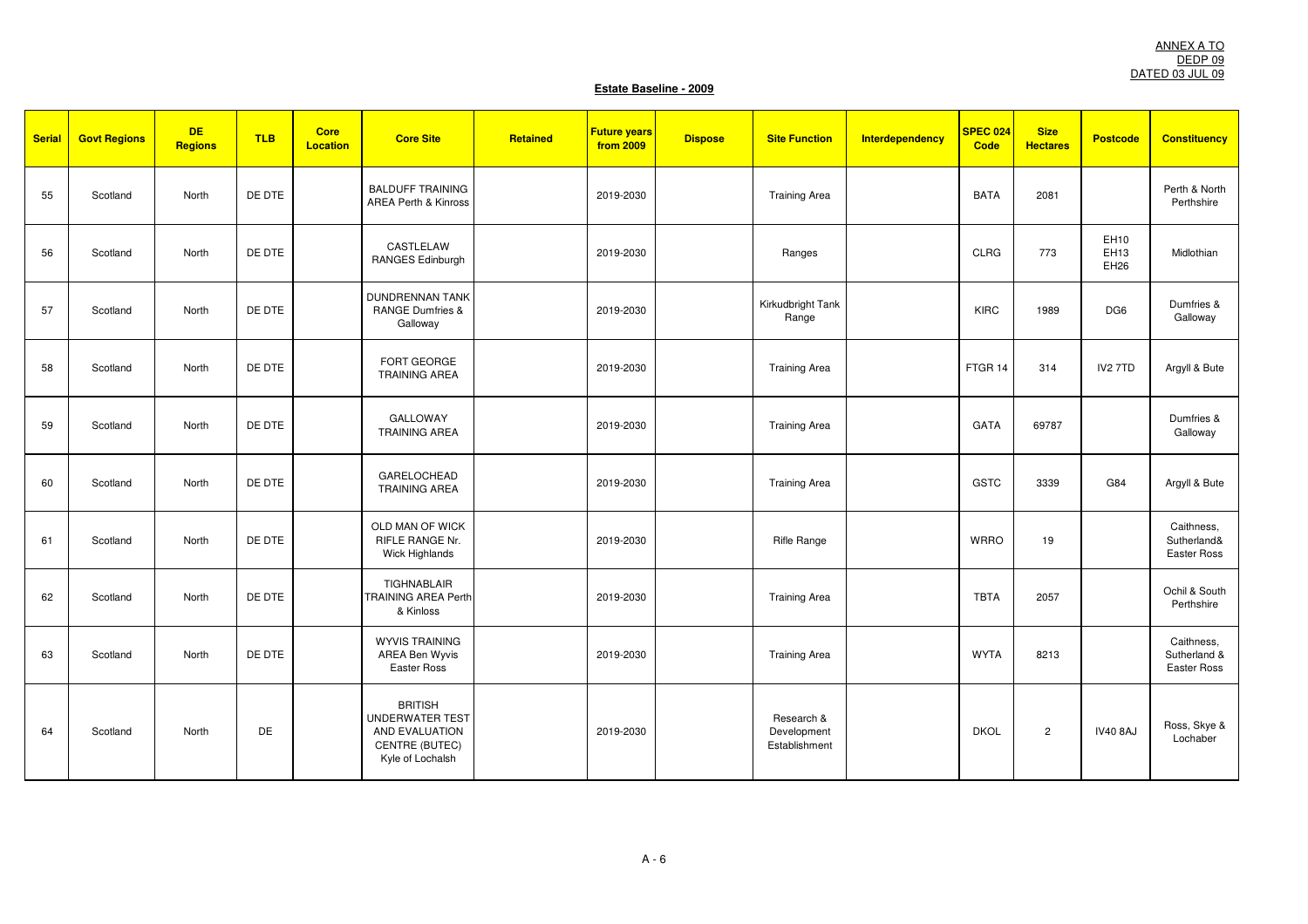| <b>Serial</b> | <b>Govt Regions</b> | <b>DE</b><br><b>Regions</b> | <b>TLB</b>      | <b>Core</b><br><b>Location</b> | <b>Core Site</b>                                        | Retained | <b>Future years</b><br>from 2009 | <b>Dispose</b>                             | <b>Site Function</b>                                    | <b>Interdependency</b> | <b>SPEC 024</b><br>Code | <b>Size</b><br><b>Hectares</b> | <b>Postcode</b> | <b>Constituency</b>                       |
|---------------|---------------------|-----------------------------|-----------------|--------------------------------|---------------------------------------------------------|----------|----------------------------------|--------------------------------------------|---------------------------------------------------------|------------------------|-------------------------|--------------------------------|-----------------|-------------------------------------------|
| 65            | Scotland            | North                       | DE              |                                | <b>BALMACARA HOUSE</b><br>Reraig Highland               |          | 2019-2030                        |                                            | Offices                                                 |                        | KLBH                    | $\overline{7}$                 |                 | Ross, Skye &<br>Lochaber                  |
| 66            | Scotland            | North                       | DE              |                                | <b>CAPE WRATH</b><br><b>BOMBING RANGE</b><br>Sutherland |          | 2019-2030                        |                                            | <b>Bombing Range</b>                                    |                        | <b>CWBR</b>             | 5973                           | <b>IV27 4PZ</b> | Caithness,<br>Sutherland &<br>Easter Ross |
| 67            | Scotland            | North                       | DE              |                                | DE APPLECROSS<br><b>Wester Ross</b>                     |          | 2019-2030                        |                                            | <b>R&amp;D</b><br>Establishment sea<br>bed testing area |                        | <b>DAPP</b>             | 2802                           | <b>IV54 8ND</b> | Ross, Skye &<br>Lochaber                  |
| 68            | Scotland            | North                       | DE              |                                | DE LOCH FYNE                                            |          | 2019-2030                        |                                            | <b>MOD Range</b>                                        |                        | <b>DELF</b>             | < 1                            | <b>PA25 8BA</b> | Argyll & Bute                             |
| 69            | Scotland            | North                       | DE              |                                | DE LOCH GOYLE                                           |          | 2019-2030                        |                                            | <b>MOD Range</b>                                        |                        | <b>DELG</b>             | 3                              | <b>PA24 8AE</b> | Argyll & Bute                             |
| 70            | Scotland            | North                       | DE              |                                |                                                         |          | 2009-2012                        | DE<br><b>MACHRIHANISH</b><br>Argyll & Bute | <b>Disused Former</b><br>Airfield                       |                        | <b>MACH</b>             | 415                            | <b>PA28</b>     | Argyll & Bute                             |
| 71            | Scotland            | North                       | DE              |                                | DE HEBRIDES                                             |          | 2019-2030                        |                                            | MOD Range                                               |                        | <b>BENB</b>             | 929                            | HS75LA          | Na h-Eileanan an<br>lar                   |
| 72            | Scotland            | North                       | DE              |                                | STIRLING TRAINING<br>CAMP                               |          | 2019-2030                        |                                            | <b>Training Camp</b>                                    |                        | <b>SLTC</b>             | 13                             |                 | Stirling                                  |
| 73            | Scotland            | North                       | DE              |                                | RONA RANGE<br>Western Isles                             |          | 2019-2030                        |                                            | <b>MOD Range</b>                                        |                        | <b>DERR</b>             | 59                             | <b>IV51 9RA</b> | Orkney &<br>Shetlands                     |
| 74            | Scotland            | North                       | DE              |                                | DE ROSYTH                                               |          | 2019-2030                        |                                            | DE Office                                               |                        | <b>DERY</b>             | $\overline{c}$                 |                 | Dunfermline &<br>West Fife                |
| 75            | Scotland            | North                       | Trading<br>Fund |                                | <b>DSG FORTHSIDE</b><br>Stirling                        |          | 2019-2030                        |                                            | Vehicle Workshop                                        |                        | <b>STAR</b>             | 5                              | FK77RR          | Stirling                                  |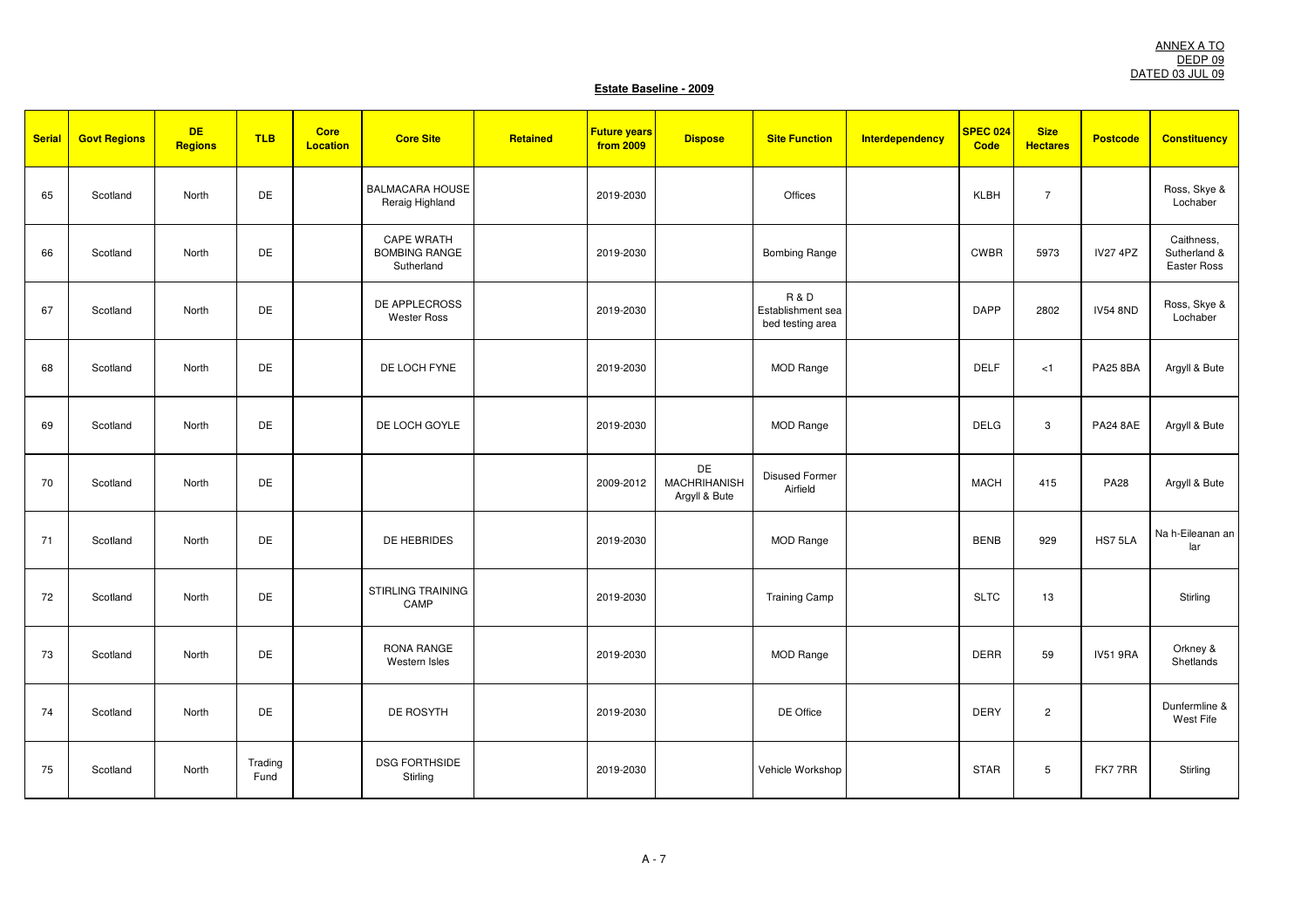| <b>Serial</b> | <b>Govt Regions</b> | <b>DE</b><br><b>Regions</b> | <b>TLB</b>      | Core<br><b>Location</b> | <b>Core Site</b>                                  | Retained                                  | <b>Future years</b><br>from 2009 | <b>Dispose</b> | <b>Site Function</b>            | Interdependency | <b>SPEC 024</b><br>Code | <b>Size</b><br><b>Hectares</b> | <b>Postcode</b>     | <b>Constituency</b>             |
|---------------|---------------------|-----------------------------|-----------------|-------------------------|---------------------------------------------------|-------------------------------------------|----------------------------------|----------------|---------------------------------|-----------------|-------------------------|--------------------------------|---------------------|---------------------------------|
| 76            | Scotland            | North                       | Trading<br>Fund |                         | DARA ALMONDBANK<br>Perth & Kinross                |                                           | 2019-2030                        |                | Helicopter Repair<br>Facility   |                 | <b>AWPH</b>             | 10                             |                     | Ochil & South<br>Perthshire     |
| 77            | Scotland            | North                       | Trading<br>Fund |                         | <b>LERWICK</b><br><b>OBSERVATORY</b><br>Shetlands |                                           | 2019-2030                        |                | Observatory                     |                 | LEOB                    | $\overline{7}$                 |                     | Orkney &<br>Shetlands           |
|               |                     |                             |                 |                         |                                                   |                                           |                                  |                |                                 |                 |                         |                                |                     |                                 |
| 78            | North East          | North                       | LAND            |                         |                                                   | ALBEMARLE<br><b>BARRACKS</b><br>NEWCASTLE | 2019-2030                        |                | <b>Royal Artillery</b>          | Super Garrison  | <b>ALBM</b>             | 201                            | <b>NE15 0RF</b>     | Hexham                          |
| 79            | North East          | North                       | AIR             |                         | RAF BOULMER<br>Alnwick                            |                                           | 2019-2030                        |                | <b>ASACS Hub</b>                | <b>ASACS</b>    | <b>BOUL</b>             | 69                             | <b>NE66 3JF</b>     | Berwick-upon-<br>Tweed          |
| 80            | North East          | North                       | DE DTE          |                         | <b>OTTERBURN</b><br><b>TRAINING AREA</b>          |                                           | 2019-2030                        |                | <b>Training Area</b>            |                 | <b>OTTC</b>             | 22000                          | <b>NE19 1NX</b>     | Hexham / Berwick-<br>upon-Tweed |
|               |                     |                             |                 |                         |                                                   |                                           |                                  |                |                                 |                 |                         |                                |                     |                                 |
| 81            | North West          | North                       | LAND            |                         |                                                   | <b>WEETON BARRACKS</b><br>Preston         | 2019-2030                        |                | Inf $(Lt)$                      | Super Garrison  | WEET                    | 79                             | <b>PR4 3JQ</b>      | Fylde                           |
| 82            | North West          | North                       | LAND            |                         |                                                   | <b>DALE BARRACKS</b><br>Chester           | 2019-2030                        |                | Inf $(Lt)$                      | Super Garrison  | <b>DALE</b>             | 63                             | CH <sub>2</sub> 4AN | City of Chester                 |
| 83            | North West          | North                       | LAND            |                         |                                                   | <b>FULWOOD</b><br><b>BARRACKS Preston</b> | 2019-2030                        |                | Bde HQ & RAMC                   | Super Garrison  | <b>FULW</b>             | 17                             | PR2 8AA             | <b>Ribble Valley</b>            |
| 84            | North West          | North                       | AIR             |                         | RAF SPADEADAM<br>Carlisle                         |                                           | 2019-2030                        |                | Electronic Air<br>Weapons Range |                 | SPDE                    | 3615                           | CA87AT              | Penrith & the<br>Border         |
| 85            | North West          | North                       | AIR             |                         | RAF WOODVALE<br>Formby Lancs                      |                                           | 2019-2030                        |                | Airfield                        |                 | <b>WOOD</b>             | 173                            | <b>L37 7AD</b>      | Crosby                          |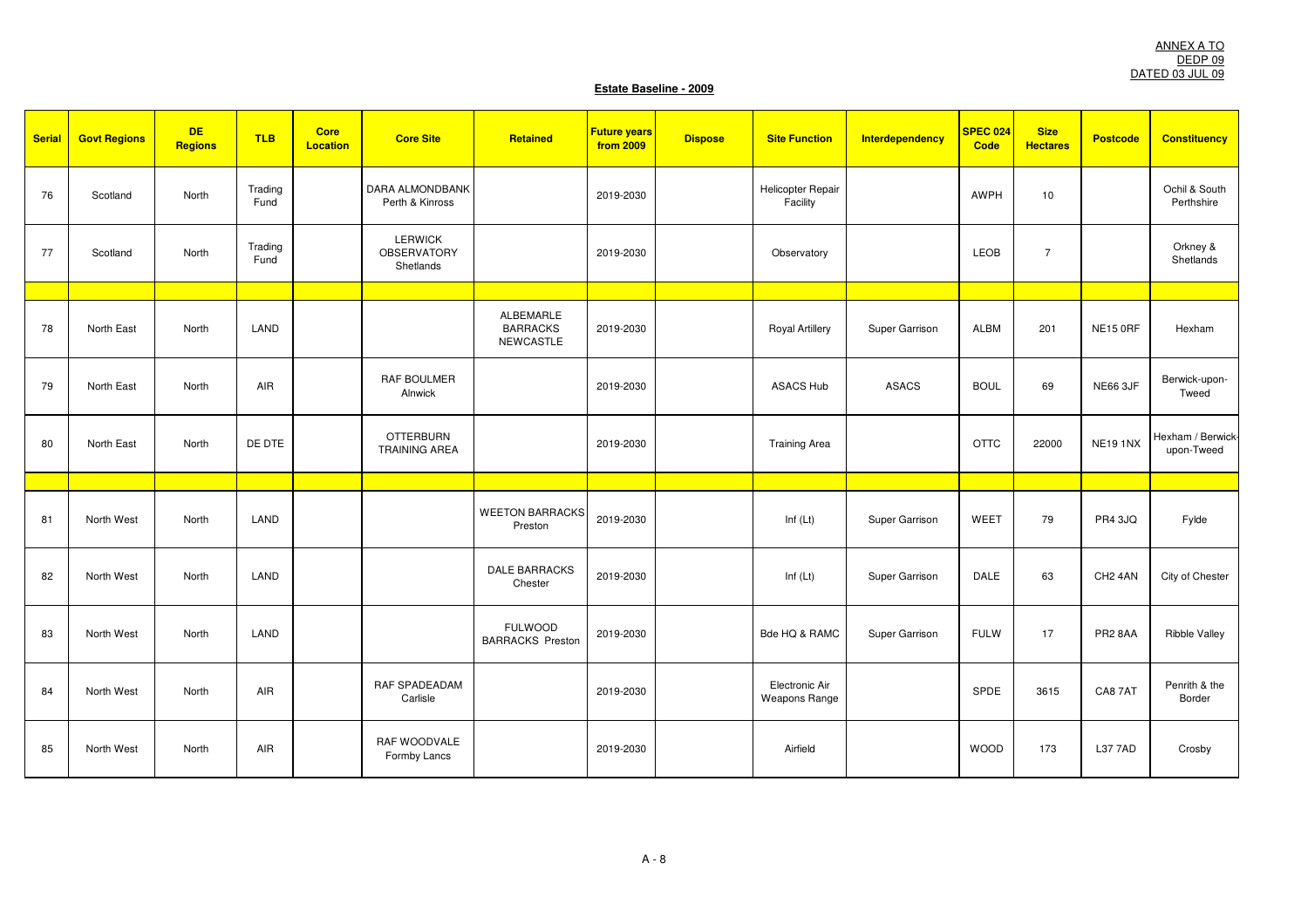| <b>Serial</b> | <b>Govt Regions</b>       | <b>DE</b><br><b>Regions</b> | <b>TLB</b>    | <b>Core</b><br><b>Location</b> | <b>Core Site</b>                                     | Retained                         | <b>Future years</b><br>from 2009 | <b>Dispose</b> | <b>Site Function</b>                | Interdependency | SPEC 024<br><b>Code</b> | <b>Size</b><br><b>Hectares</b> | <b>Postcode</b> | <b>Constituency</b>                          |
|---------------|---------------------------|-----------------------------|---------------|--------------------------------|------------------------------------------------------|----------------------------------|----------------------------------|----------------|-------------------------------------|-----------------|-------------------------|--------------------------------|-----------------|----------------------------------------------|
| 86            | North West                | North                       | DE&S          |                                | <b>ANTHORN RADIO</b><br><b>STATION Cumbria</b>       |                                  | 2019-2030                        |                | Comms Mast Site                     |                 | <b>ATRS</b>             | 230                            | CA75AH          | Penrith & the<br>Border                      |
| 87            | North West                | North                       | DE&S          |                                | DCSA RADIO INSKIP<br>Lancs                           |                                  | 2019-2030                        |                | Comms Mast Site                     | PPP             | <b>INSK</b>             | 234                            | PR4 0TN         | Fylde                                        |
| 88            | North West                | North                       | DE&S          |                                | MOD RANGE<br><b>ESKMEALS Nr Barrow</b><br>Cumbria    |                                  | 2019-2030                        |                | MOD Range                           |                 | <b>ESKM</b>             | 585                            | <b>LA195YS</b>  | Copeland                                     |
| 89            | North West                | North                       | DE&S          |                                |                                                      | <b>DSDA LONGTOWN</b><br>Carlisle | 2019-2030                        |                | <b>Defence Munitions</b><br>Storage |                 | <b>BADL</b>             | 407                            | CA6 5LX         | Penrith & the<br>Border                      |
| 90            | North West                | North                       | DE DTE        |                                | <b>HALTON TRAINING</b><br>CAMP<br>Lancs              |                                  | 2019-2030                        |                | <b>Training Camp</b>                |                 | <b>HLTC</b>             | 23                             |                 | Morecombe &<br>Lunesdale                     |
| 91            | North West                | North                       | DE DTE        |                                | HOLCOMBE MOOR<br><b>TRAINING CAMP</b><br>Bury, Lancs |                                  | 2019-2030                        |                | <b>Training Camp</b>                |                 | <b>HMTC</b>             | 308                            |                 | Bury North /<br>Rossendale &<br>Darwen       |
| 92            | North West                | North                       | DE DTE        |                                | <b>WARCOP TRAINING</b><br>AREA                       |                                  | 2019-2030                        |                | <b>Training Area</b>                |                 | <b>WCTC</b>             | 6725                           | CA16 6PA        | Penrith & the<br>Border / Bishop<br>Auckland |
| 93            | North West                | North                       | <b>CENTRE</b> |                                | PPPA CHEADLE<br><b>HULME Stockport</b>               |                                  | 2019-2030                        |                | Civ Pay Office                      |                 | CHPO                    | 6                              | SK11ED          | Cheadle                                      |
| 94            | North West                | North                       | <b>CENTRE</b> |                                | <b>DEFENCE BILL</b><br><b>AGENCY Liverpool</b>       |                                  | 2019-2030                        |                | Office                              | Leased          | <b>ACSL</b>             | < 1                            | <b>L27PX</b>    | Liverpool,<br>Riverside                      |
|               |                           |                             |               |                                |                                                      |                                  |                                  |                |                                     |                 |                         |                                |                 |                                              |
| 95            | Yorkshire & the<br>Humber | North                       | LAND          | Catterick                      | ALANBROOKE<br><b>BARRACKS Topcliffe</b>              |                                  | 2019-2030                        |                | <b>Royal Artillery</b>              | Super Garrison  | <b>ALAN</b>             | 151                            | YO7 3EY         | Vale of York                                 |
| 96            | Yorkshire & the<br>Humber | North                       | LAND          | Catterick                      | <b>ALMA BARRACKS</b>                                 |                                  | 2019-2030                        |                | RAC (CR2)                           |                 | <b>ALMA</b>             | 14                             | DL9 3AQ         | Richmond (Yorks)                             |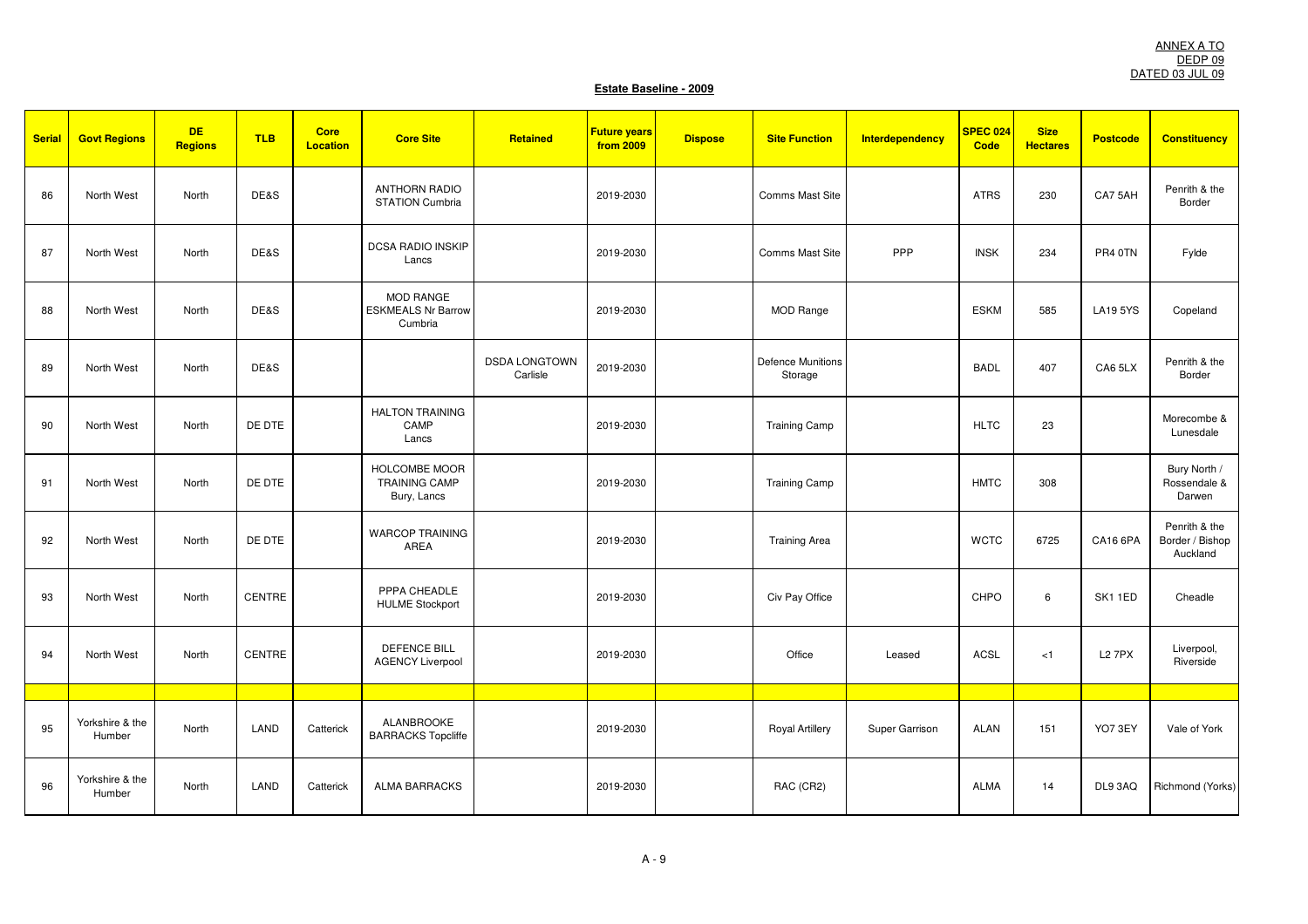| <b>Serial</b> | <b>Govt Regions</b>       | <b>DE</b><br>Regions | <b>TLB</b> | <b>Core</b><br><b>Location</b> | <b>Core Site</b>                                      | Retained | <b>Future years</b><br>from 2009 | <b>Dispose</b> | <b>Site Function</b>                                 | <b>Interdependency</b> | <b>SPEC 024</b><br><b>Code</b> | <b>Size</b><br><b>Hectares</b> | <b>Postcode</b> | <b>Constituency</b> |
|---------------|---------------------------|----------------------|------------|--------------------------------|-------------------------------------------------------|----------|----------------------------------|----------------|------------------------------------------------------|------------------------|--------------------------------|--------------------------------|-----------------|---------------------|
| 97            | Yorkshire & the<br>Humber | North                | LAND       | Catterick                      | <b>BOURLON</b><br><b>BARRACKS</b>                     |          | 2019-2030                        |                | Inf Regt (AI)                                        |                        | <b>BRLN</b>                    | $\overline{7}$                 | DL9 3AD         | Richmond (Yorks)    |
| 98            | Yorkshire & the<br>Humber | North                | LAND       | Catterick                      | <b>CAMBRAI BARRACKS</b>                               |          | 2019-2030                        |                | RAC (FR)                                             |                        | <b>CMBR</b>                    | 19                             | DL9 3PZ         | Richmond (Yorks)    |
| 99            | Yorkshire & the<br>Humber | North                | LAND       | Catterick                      | CATTERICK<br><b>GARRISON</b><br><b>INFRASTRUCTURE</b> |          | 2019-2030                        |                | Miscellaneous                                        |                        | CGIF                           | 412                            |                 | Richmond (Yorks)    |
| 100           | Yorkshire & the<br>Humber | North                | LAND       | Catterick                      | <b>DISHFORTH</b><br><b>BARRACKS Thirsk</b>            |          | 2019-2030                        |                | AAC                                                  |                        | <b>DISH</b>                    | 215                            | YE7 3EZ         | Vale of York        |
| 101           | Yorkshire & the<br>Humber | North                | LAND       | Catterick                      | <b>GAZA BARRACKS</b>                                  |          | 2019-2030                        |                | Close Sp Med Regt<br>& 19 Mech Bde                   |                        | GAZA                           | 20                             | DL9 4AU         | Richmond (Yorks)    |
| 102           | Yorkshire & the<br>Humber | North                | LAND       | Catterick                      | <b>MARNE BARRACKS</b>                                 |          | 2019-2030                        |                | RA & Recce                                           | Super Garrison         | <b>MRNE</b>                    | 160                            | <b>DL10 7NP</b> | Richmond (Yorks)    |
| 103           | Yorkshire & the<br>Humber | North                | LAND       | Catterick                      | <b>MEGIDDO LINES</b>                                  |          | 2019-2030                        |                | Tank & Heavy<br>Vehicle Storage &<br>Repair Workshop |                        | <b>MEGD</b>                    | 12                             |                 | Richmond (Yorks)    |
| 104           | Yorkshire & the<br>Humber | North                | LAND       | Catterick                      | PERONNE LINES                                         |          | 2019-2030                        |                | Bde HQ                                               |                        | PERO                           | $\overline{4}$                 | DL9 3JS         | Richmond (Yorks)    |
| 105           | Yorkshire & the<br>Humber | North                | LAND       | Catterick                      | PIAVE & BAPAUME<br><b>BARRACKS</b>                    |          | 2019-2030                        |                | Garrison Minor<br>Units                              |                        | <b>PIVE</b>                    | 14                             | DL9 3LE         | Richmond (Yorks)    |
| 106           | Yorkshire & the<br>Humber | North                | LAND       | Catterick                      | SOMME BARRACKS                                        |          | 2019-2030                        |                | Inf (Mech)                                           |                        | SOMM                           | 17                             | DL9 4LB         | Richmond (Yorks)    |
| 107           | Yorkshire & the<br>Humber | North                | LAND       | Catterick                      | <b>ITC CATTERICK</b>                                  |          | 2019-2030                        |                | <b>Infantry Training</b><br>Centre                   |                        | <b>VIMY</b>                    | 67                             | DL9 3PS         | Richmond (Yorks)    |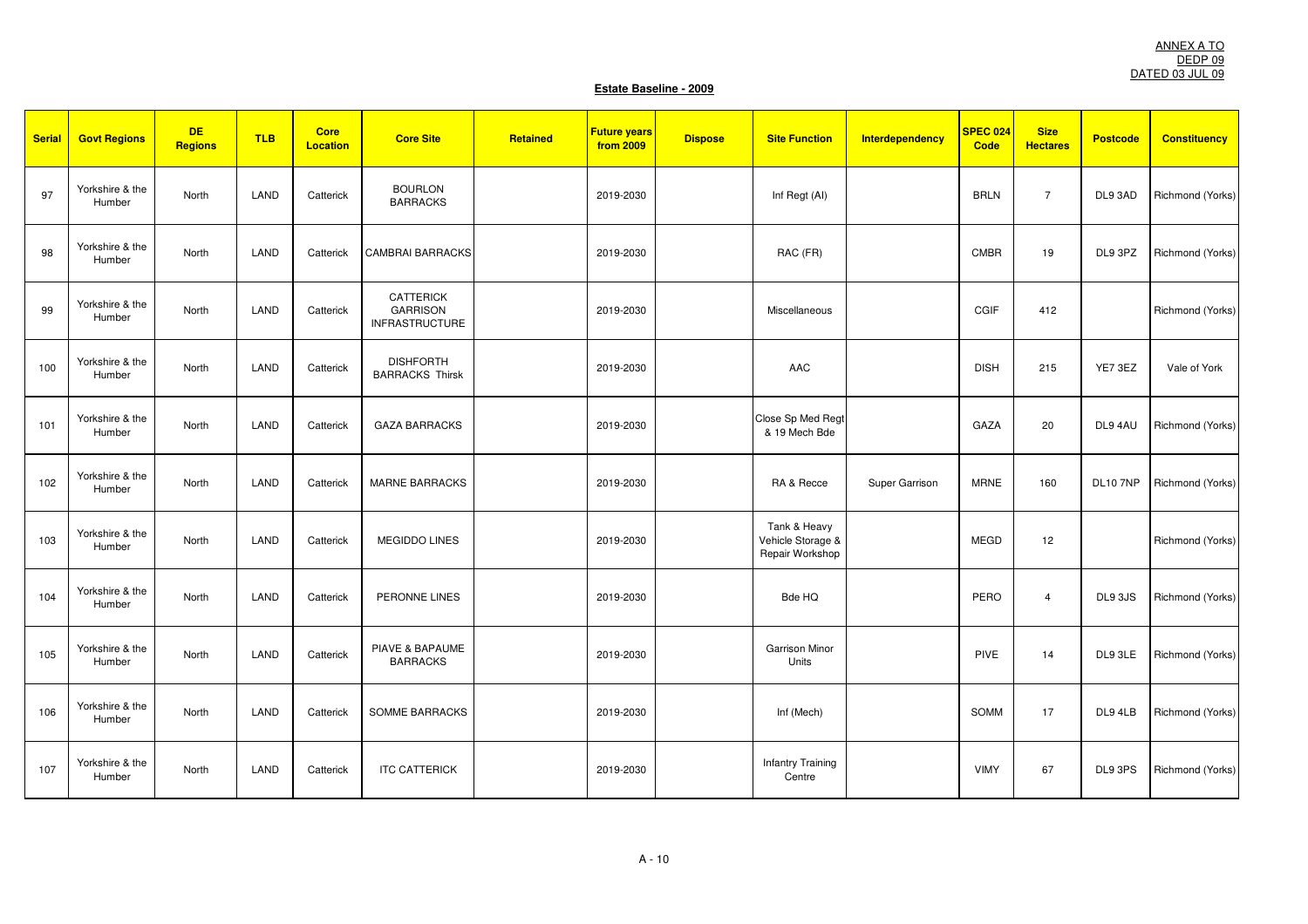| <b>Serial</b> | <b>Govt Regions</b>       | <b>DE</b><br><b>Regions</b> | <b>TLB</b> | <b>Core</b><br><b>Location</b> | <b>Core Site</b>                                    | Retained                                  | <b>Future years</b><br>from 2009 | <b>Dispose</b>                                             | <b>Site Function</b>                                                                               | <b>Interdependency</b> | <b>SPEC 024</b><br><b>Code</b> | <b>Size</b><br><b>Hectares</b> | <b>Postcode</b> | <b>Constituency</b>          |
|---------------|---------------------------|-----------------------------|------------|--------------------------------|-----------------------------------------------------|-------------------------------------------|----------------------------------|------------------------------------------------------------|----------------------------------------------------------------------------------------------------|------------------------|--------------------------------|--------------------------------|-----------------|------------------------------|
| 108           | Yorkshire & the<br>Humber | North                       | LAND       | Catterick                      | YPRES BARRACKS                                      |                                           | 2019-2030                        |                                                            | <b>RLC</b>                                                                                         |                        | <b>YRPS</b>                    | 5                              | DL9 3JF         | Richmond (Yorks)             |
| 109           | Yorkshire & the<br>Humber | North                       | LAND       | Catterick                      |                                                     | <b>CLARO BARRACKS</b><br>Ripon            | 2013-2018                        |                                                            | <b>Royal Engineers</b>                                                                             | Super Garrison         | <b>CLAR</b>                    | 45                             | HG4 2RD         | Skipton & Ripon              |
| 110           | Yorkshire & the<br>Humber | North                       | LAND       | Catterick                      |                                                     | <b>DUCHESS OF KENT</b><br><b>HOSPITAL</b> | 2013-2018                        |                                                            | <b>Garrison Med</b><br>Centre with<br>lodgings for<br>Northallerton Mil<br>Div Hosp Unit<br>(MDHU) |                        | <b>HRDN</b>                    | 22                             | DL9 4DF         | Richmond (Yorks)             |
| 111           | Yorkshire & the<br>Humber | North                       | LAND       | Catterick                      |                                                     |                                           | 2009-2012                        | <b>CATTERICK TOWN</b> Misc Garrison Civil<br><b>CENTRE</b> | Assets                                                                                             |                        | <b>CTCP</b>                    | $\overline{2}$                 | DL9             | Richmond (Yorks)             |
| 112           | Yorkshire & the<br>Humber | North                       | LAND       |                                | <b>IMPHAL BARRACKS</b><br>York                      |                                           | 2019-2030                        |                                                            | Bde HQ, R Sigs &<br><b>DVA</b>                                                                     |                        | <b>IMPH</b>                    | 29                             | <b>YO1 4HD</b>  | Richmond (Yorks)             |
| 113           | Yorkshire & the<br>Humber | North                       | LAND       |                                | <b>DST LECONFIELD</b>                               |                                           | 2019-2030                        |                                                            | Defence School of<br>Transport                                                                     | <b>DTR</b>             | LFNY                           | 296                            | <b>HU177LX</b>  | Beverley &<br>Holderness     |
| 114           | Yorkshire & the<br>Humber | North                       | LAND       |                                | <b>ARMY FOUNDATION</b><br><b>COLLEGE Harrogate</b>  |                                           | 2019-2030                        |                                                            | Army College                                                                                       |                        | <b>UNCK</b>                    | 68                             |                 | Harrogate &<br>Knaresborough |
| 115           | Yorkshire & the<br>Humber | North                       | LAND       |                                | <b>QUEEN ELIZABETH</b><br><b>BARRACKS Strensall</b> |                                           | 2019-2030                        |                                                            | HQ 2 Med Bde                                                                                       | Super Garrison         | QUEL 00<br>& 01                | 60                             | <b>YO32 5SW</b> | Ryedale                      |
| 116           | Yorkshire & the<br>Humber | North                       | LAND       |                                | <b>TOWTHORPE LINES</b><br>Strensall Nr York         |                                           | 2009-2012                        |                                                            | Army Medical<br>Services                                                                           |                        | <b>TOWP</b>                    | 5                              |                 | Ryedale                      |
| 117           | Yorkshire & the<br>Humber | North                       | AIR        |                                | <b>RAF CHURCH</b><br>FENTON E. of Leeds             |                                           | 2019-2030                        |                                                            | <b>MFTS Airfield</b>                                                                               | <b>UKMFTS Review</b>   | <b>CUFT</b>                    | 199                            | <b>LS24 9SE</b> | Selby                        |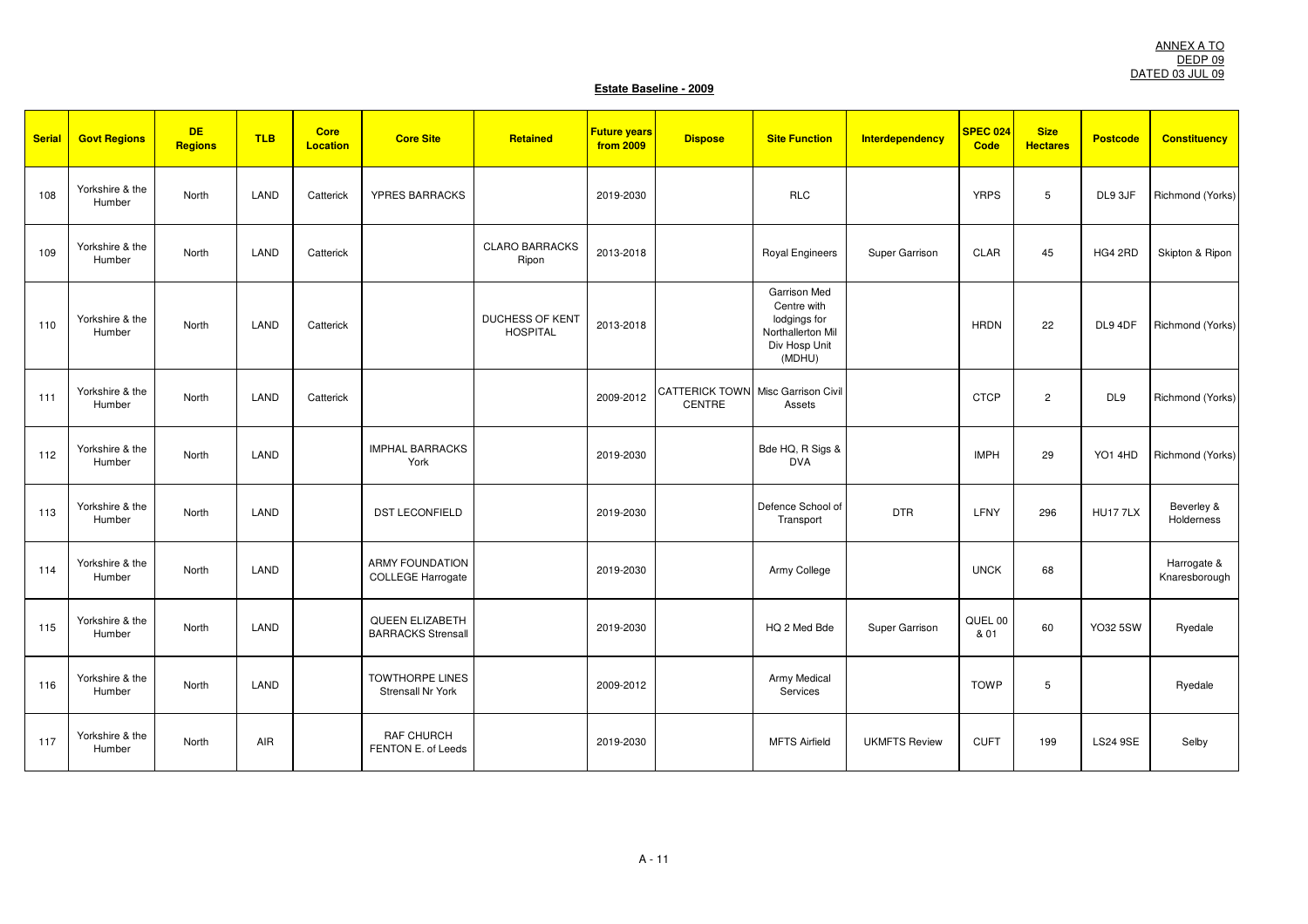| <b>Serial</b> | <b>Govt Regions</b>       | <b>DE</b><br><b>Regions</b> | <b>TLB</b>      | <b>Core</b><br>Location | <b>Core Site</b>                               | Retained                                                  | <b>Future years</b><br><b>from 2009</b> | <b>Dispose</b>                      | <b>Site Function</b>                                 | Interdependency      | SPEC 024<br>Code | <b>Size</b><br><b>Hectares</b> | <b>Postcode</b> | <b>Constituency</b>      |
|---------------|---------------------------|-----------------------------|-----------------|-------------------------|------------------------------------------------|-----------------------------------------------------------|-----------------------------------------|-------------------------------------|------------------------------------------------------|----------------------|------------------|--------------------------------|-----------------|--------------------------|
| 118           | Yorkshire & the<br>Humber | North                       | AIR             |                         | <b>RAF FYLINGDALES</b><br>Pickering East Yorks |                                                           | 2019-2030                               |                                     | <b>UE WR Strategic</b><br>Surveillance Radar<br>Head |                      | <b>FYLD</b>      | 1114                           | <b>YO18 7NT</b> | Scarborough &<br>Whitby  |
| 119           | Yorkshire & the<br>Humber | North                       | AIR             | Catterick               | <b>RAF LEEMING</b><br>Northallerton            |                                                           | 2019-2030                               |                                     | Airfield / A6 Hub                                    |                      | <b>LEEM</b>      | 508                            | DL7 9NJ         | Vale of York             |
| 120           | Yorkshire & the<br>Humber | North                       | AIR             |                         | RAF LINTON ON<br>OUSE S. Yorks                 |                                                           | 2019-2030                               |                                     | <b>MFTS Airfield</b>                                 | <b>UKMFTS Review</b> | LOUS             | 276                            | YO30 2AY        | Vale of York             |
| 121           | Yorkshire & the<br>Humber | North                       | AIR             |                         | <b>RAF MENWITH HILL</b><br>Harrogate           |                                                           | 2019-2030                               |                                     | Comms site                                           |                      | <b>MERS</b>      | 219                            | HG3 2RL         | Skipton & Ripon          |
| 122           | Yorkshire & the<br>Humber | North                       | <b>AIR</b>      |                         | <b>RAF STAXTON WOLD</b><br>Scarborough         |                                                           | 2019-2030                               |                                     | Radar Head                                           | <b>ASACS</b>         | <b>STXW</b>      | 13                             | <b>YO12 4TJ</b> | Ryedale                  |
| 123           | Yorkshire & the<br>Humber | North                       | AIR             |                         | RAF TOPCLIFFE<br>AIRFIELD Nr Ripon<br>N.Yorks  |                                                           | 2019-2030                               |                                     | <b>MFTS Airfield</b>                                 | <b>UKMFTS Review</b> | <b>TCCS</b>      | 117                            | YO7 3EQ         | Vale of York             |
| 124           | Yorkshire & the<br>Humber | North                       | AIR             |                         |                                                | <b>RAF KIRTON IN</b><br><b>LINDSEY Nr</b><br>Gainsborough | 2009-2012                               |                                     | 1 AAC                                                |                      | SCAM 10<br>&15   | 141                            | <b>DN21 4HZ</b> | Scunthorpe               |
| 125           | Yorkshire & the<br>Humber | North                       | AIR             |                         |                                                |                                                           | 2009-2012                               | <b>RAF COWDEN East</b><br>Riding    | RAF Range                                            |                      | COWD             | 272                            |                 | Beverley &<br>Holderness |
| 126           | Yorkshire & the<br>Humber | North                       | AIR             |                         |                                                |                                                           | 2009-2012                               | RAF HOLMPTON E.<br>of Hull E. Yorks | <b>Bunker</b>                                        | Let site             | <b>HOLM</b>      | 12                             | <b>HU19 2QR</b> | Beverley &<br>Holderness |
| 127           | Yorkshire & the<br>Humber | North                       | <b>DE&amp;S</b> | Catterick               |                                                |                                                           | 2009-2012                               | <b>DSDC CATTERICK</b>               | Storage & Supply<br>Depot                            |                      | CDTO             | 10                             |                 | Richmond (Yorks)         |
| 128           | Yorkshire & the<br>Humber | North                       | DE&S            |                         | <b>DCSA FOREST MOOR</b><br>Harrogate           |                                                           | 2019-2030                               |                                     | <b>Comms Mast Site</b>                               | PPP                  | <b>FORM</b>      | 78                             | HG3 2RE         | Skipton & Ripon          |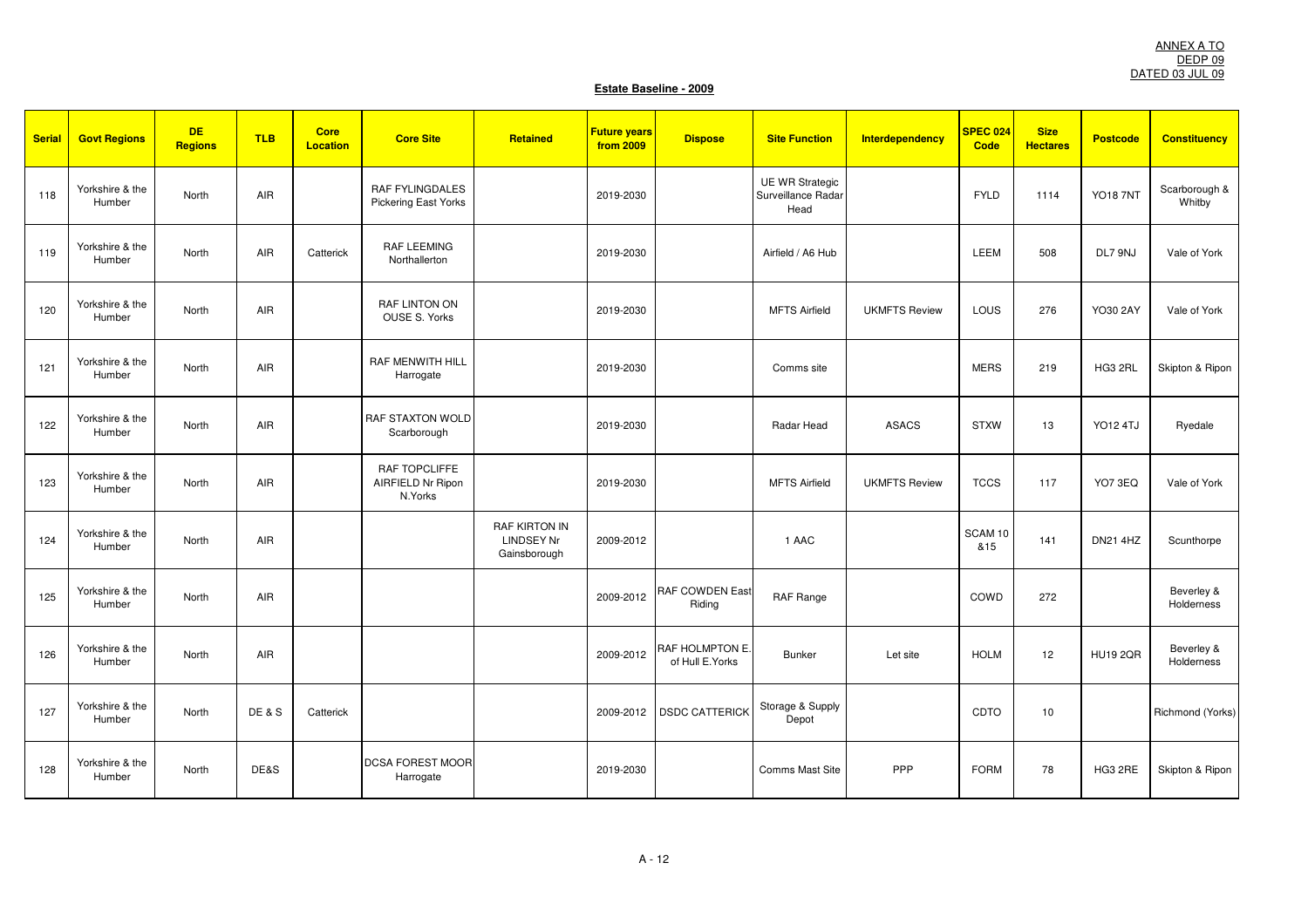| <b>Serial</b> | <b>Govt Regions</b>       | <b>DE</b><br><b>Regions</b> | <b>TLB</b>      | <b>Core</b><br><b>Location</b> | <b>Core Site</b>                                           | Retained | <b>Future years</b><br><b>from 2009</b> | <b>Dispose</b>             | <b>Site Function</b>                 | Interdependency | SPEC 024<br><b>Code</b> | <b>Size</b><br><b>Hectares</b> | <b>Postcode</b>                                                          | <b>Constituency</b> |
|---------------|---------------------------|-----------------------------|-----------------|--------------------------------|------------------------------------------------------------|----------|-----------------------------------------|----------------------------|--------------------------------------|-----------------|-------------------------|--------------------------------|--------------------------------------------------------------------------|---------------------|
| 129           | Yorkshire & the<br>Humber | North                       | DE DTE          | Catterick                      | <b>CATTERICK</b><br><b>TRAINING AREA</b>                   |          | 2019-2030                               |                            | <b>Training Area</b>                 |                 | <b>TACA</b>             | 8190                           | DL11 6AH                                                                 | Richmond (Yorks)    |
| 130           | Yorkshire & the<br>Humber | North                       | DE DTE          |                                | <b>DRIFFIELD TRAINING</b><br>AREA                          |          | 2019-2030                               |                            | <b>Training Area</b>                 |                 | <b>ALMI</b>             | 208                            | <b>YO25 9DJ</b><br><b>YO25 9DP</b><br><b>YO25 9EY</b><br><b>YO25 9HD</b> | East Yorkshire      |
| 131           | Yorkshire & the<br>Humber | North                       | DE DTE          |                                | <b>DEVERELL BKS &amp;</b><br><b>RIPON TRAINING</b><br>AREA |          | 2019-2030                               |                            | Training Area and<br><b>Barracks</b> |                 | <b>DEVL</b>             | 379                            | HG4 3HS                                                                  | Skipton & Ripon     |
| 132           | Yorkshire & the<br>Humber | North                       | DE DTE          |                                | <b>STRENSALL</b><br><b>TRAINING AREA</b>                   |          | 2019-2030                               |                            | <b>Training Area</b>                 |                 | QUEL 02                 | 574                            | YO32 5BG                                                                 | Ryedale             |
| 133           | Yorkshire & the<br>Humber | North                       | <b>CENTRE</b>   | Catterick                      | <b>HIPSWELL</b><br><b>RESETTLEMENT</b><br>CENTRE           |          | 2019-2030                               |                            | Resettlement<br>Centre               |                 | <b>RRES</b>             | < 1                            |                                                                          | Richmond (Yorks)    |
| 134           | Yorkshire & the<br>Humber | North                       | Trading<br>Fund | Catterick                      | <b>DSG CATTERICK</b>                                       |          | 2019-2030                               |                            | Vehicle Workshop                     |                 | CARO                    | 5                              | DL9 3LN                                                                  | Richmond (Yorks)    |
|               |                           |                             |                 |                                |                                                            |          |                                         |                            |                                      |                 |                         |                                |                                                                          |                     |
| 135           | East of England           | North                       | LAND            | Colchester                     | <b>COLCHESTER</b><br><b>GENERAL</b>                        |          | 2019-2030                               |                            | Misc Garrison<br>Assets              |                 | CGGE                    | 96                             | CO1 2AN                                                                  | Colchester          |
| 136           | East of England           | North                       | LAND            | Colchester                     | <b>COLCHESTER</b><br>LOGISTICS SUPPORT<br><b>UNIT</b>      |          | 2019-2030                               |                            | Garrison Storage &<br>Distribution   |                 | LOGS                    | $\overline{4}$                 |                                                                          | Colchester          |
| 137           | East of England           | North                       | LAND            | Colchester                     | <b>KIRKEE BARRACKS</b>                                     |          | 2019-2030                               |                            | Royal Artillery Regt                 |                 | <b>KIRK</b>             | 11                             | <b>CO2 7UJ</b>                                                           | Colchester          |
| 138           | East of England           | North                       | LAND            | Colchester                     | <b>MCMUNN BARRACKS</b>                                     |          | 2019-2030                               |                            | Air Asslt Sp Regt<br><b>RLC</b>      |                 | <b>MUNN</b>             | 10                             | <b>CO2 7UL</b>                                                           | Colchester          |
| 139           | East of England           | North                       | LAND            | Colchester                     |                                                            |          | 2009-2012                               | MEEANEE<br><b>BARRACKS</b> | PARA                                 |                 | <b>MEEA</b>             | $\overline{7}$                 | <b>CO2 7TA</b>                                                           | Colchester          |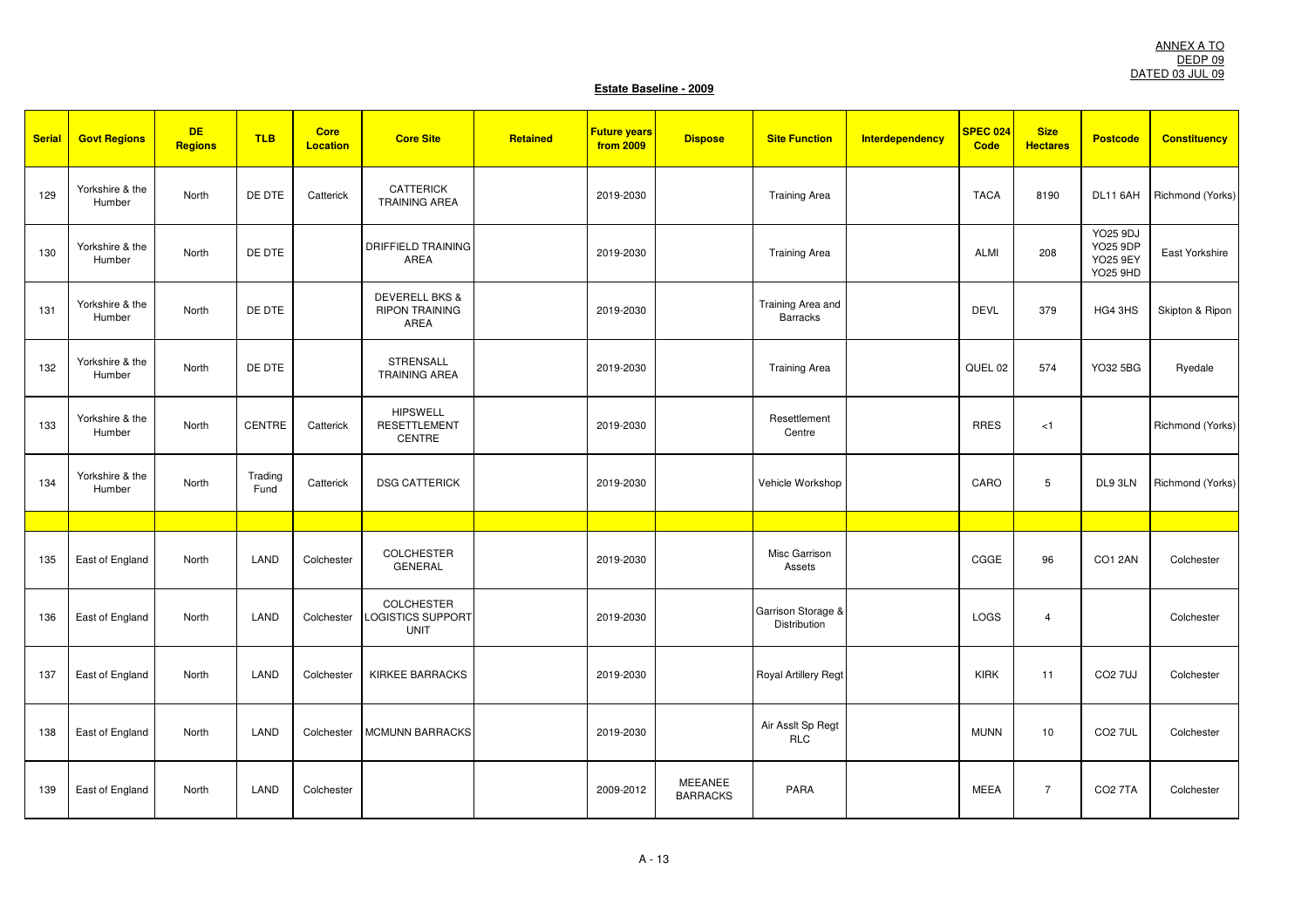| <b>Serial</b> | <b>Govt Regions</b> | <b>DE</b><br><b>Regions</b> | <b>TLB</b> | <b>Core</b><br><b>Location</b> | <b>Core Site</b>                                       | Retained | <b>Future years</b><br><b>from 2009</b> | <b>Dispose</b>                           | <b>Site Function</b>        | <b>Interdependency</b> | <b>SPEC 024</b><br>Code | <b>Size</b><br><b>Hectares</b> | <b>Postcode</b>     | <b>Constituency</b>                       |
|---------------|---------------------|-----------------------------|------------|--------------------------------|--------------------------------------------------------|----------|-----------------------------------------|------------------------------------------|-----------------------------|------------------------|-------------------------|--------------------------------|---------------------|-------------------------------------------|
| 140           | East of England     | North                       | LAND       | Colchester                     | <b>MERVILLE</b><br><b>BARRACKS Colchester</b>          |          | 2019-2030                               |                                          | 13 AA Sp Regt<br><b>RLC</b> |                        |                         |                                |                     | Colchester                                |
| 141           | East of England     | North                       | LAND       | Colchester                     | MIL CORRECTIVE<br><b>TRAINING CENTRE</b><br>Colchester |          | 2019-2030                               |                                          | <b>MCTC</b>                 | Super Garrison         | <b>MCTC</b>             | 30                             | CO32 9NU            | Colchester                                |
| 142           | East of England     | North                       | LAND       | Colchester                     | <b>ROMAN BARRACKS</b>                                  |          | 2019-2030                               |                                          | Tpt Regt RLC                |                        | <b>ROMN</b>             | 80                             | CO <sub>2</sub> 9NT | Colchester                                |
| 143           | East of England     | North                       | LAND       | Colchester                     |                                                        |          | 2009-2012                               | <b>GOOJERAT</b><br><b>BARRACKS</b>       | Close Sp Med Regt           |                        | GOOJ                    | 14                             | <b>CO2 7NZ</b>      | Colchester                                |
| 144           | East of England     | North                       | LAND       | Colchester                     |                                                        |          | 2009-2012                               | <b>FLAGSTAFF</b><br><b>HOUSE COMPLEX</b> | HQ 4 Div                    |                        | <b>FLGS</b>             | $\overline{1}$                 | <b>CO27SW</b>       | Colchester                                |
| 145           | East of England     | North                       | LAND       | Colchester                     |                                                        |          | 2009-2012                               | <b>HYDERABAD</b><br><b>BARRACKS</b>      | PARA                        |                        | <b>HYDE</b>             | 6                              | CO <sub>2</sub> 7TB | Colchester                                |
| 146           | East of England     | North                       | LAND       |                                | <b>BASSINGBOURN</b><br><b>BARRACKS Cambs</b>           |          | 2019-2030                               |                                          | ATR                         |                        | <b>BASS</b>             | 270                            | SG8 5LX             | South<br>Cambridgeshire                   |
| 147           | East of England     | North                       | LAND       |                                | WATERBEACH<br><b>BARRACKS Cambs</b>                    |          | 2019-2030                               |                                          | <b>RE</b>                   |                        | <b>WTRB</b>             | 290                            | CB5 9PA             | South East<br>Cambridgeshire              |
| 148           | East of England     | North                       | LAND       |                                | <b>WATTISHAM STATION</b><br>Essex                      |          | 2019-2030                               |                                          | <b>JHC</b>                  |                        | <b>WATT</b>             | 409                            | IP77RA              | <b>Bury St Edmunds</b><br>/ South Suffolk |
| 149           | East of England     | North                       | LAND       |                                | WOODBRIDGE<br>AIRFIELD Suffolk                         |          | 2019-2030                               |                                          | <b>RE</b>                   |                        | <b>WBAF</b>             | 369                            | IP12 3TW            | Suffolk Coastal                           |
| 150           | East of England     | North                       | LAND       |                                | <b>CARVER BARRACKS</b><br>Wimbish Essex                |          | 2019-2030                               |                                          | <b>RE</b>                   |                        | CARV                    | 154                            | <b>CB10 2YA</b>     | Saffron Waldren                           |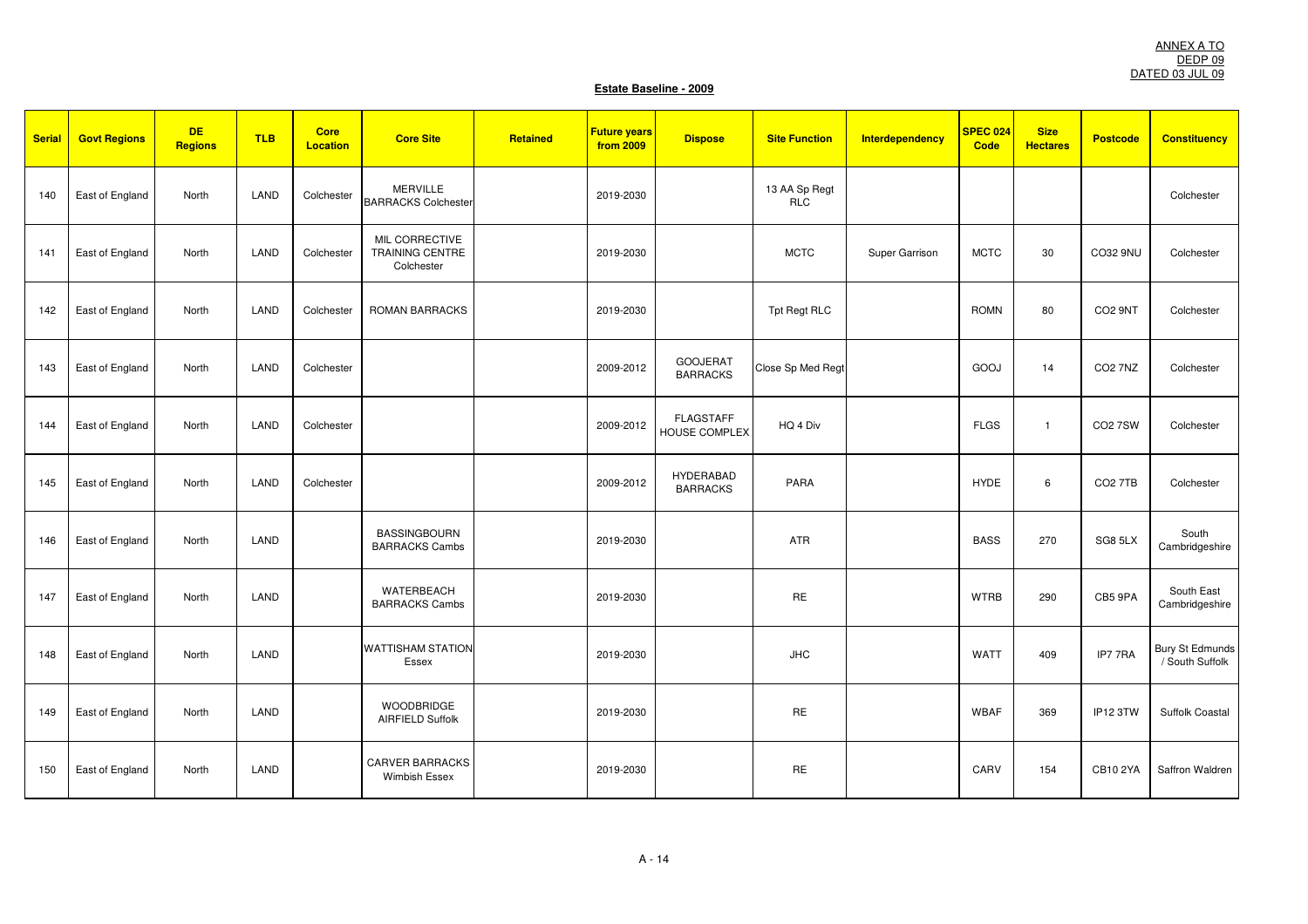| <b>Serial</b> | <b>Govt Regions</b> | <b>DE</b><br><b>Regions</b> | <b>TLB</b> | <b>Core</b><br><b>Location</b> | <b>Core Site</b>                        | Retained                                                 | <b>Future years</b><br>from 2009 | <b>Dispose</b>                              | <b>Site Function</b>              | <b>Interdependency</b> | SPEC 024<br>Code | <b>Size</b><br><b>Hectares</b> | <b>Postcode</b> | <b>Constituency</b>    |
|---------------|---------------------|-----------------------------|------------|--------------------------------|-----------------------------------------|----------------------------------------------------------|----------------------------------|---------------------------------------------|-----------------------------------|------------------------|------------------|--------------------------------|-----------------|------------------------|
| 151           | East of England     | North                       | LAND       |                                |                                         | <b>ROBERTSON BKS</b><br><b>SWANTON MORLEY</b><br>Norfolk | 2019-2030                        |                                             | <b>FR</b>                         |                        | <b>SMRO</b>      | 165                            | <b>NR20 4TX</b> | Mid Norfolk            |
| 152           | East of England     | North                       | AIR        |                                | RAF HENLOW Hitchin<br>Beds              |                                                          | 2019-2030                        |                                             | Includes RAF<br>Police            | <b>DTR</b>             | <b>RAFH</b>      | 202                            | <b>SG16 6DN</b> | Mid Bedfordshire       |
| 153           | East of England     | North                       | AIR        |                                | <b>RAF HONINGTON</b><br>Bury St Edmunds |                                                          | 2019-2030                        |                                             | RAF FP Hub Jt<br><b>CBRN Regt</b> |                        | <b>HONI</b>      | 779                            | IP31 1EE        | <b>Bury St Edmunds</b> |
| 154           | East of England     | North                       | AIR        |                                | RAF MARHAM Kings<br>Lynn                |                                                          | 2019-2030                        |                                             | GR4A                              | <b>JCA</b>             | <b>MRAM</b>      | 667                            | PE33 9NP        | South West<br>Norfolk  |
| 155           | East of England     | North                       | AIR        |                                | <b>RAF WYTON Hunts</b>                  |                                                          | 2019-2030                        |                                             | University Air<br>Squadron        | CDI / PRIDE and DE&S   | <b>WYTO</b>      | 369                            | <b>PE28 2EA</b> | Huntingdon             |
| 156           | East of England     | North                       | AIR        |                                |                                         | RAF BARNHAM<br>Thetford                                  | 2009-2012                        |                                             | IRT / Field Trg Site              |                        | <b>BARN</b>      | 179                            | <b>IP24 2PA</b> | <b>West Suffolk</b>    |
| 157           | East of England     | North                       | AIR        |                                |                                         | <b>RAF NEATISHEAD</b><br>Norfolk                         | 2013-2018                        |                                             | Radar Head                        |                        | <b>NTHD</b>      | 11                             | <b>NR12 8YB</b> | North Norfolk          |
| 158           | East of England     | North                       | <b>AIR</b> |                                |                                         |                                                          | 2009-2012                        | <b>RAF BRAMPTON</b><br>Huntingdon           | A4                                |                        | <b>BRAM</b>      | 32                             | <b>PE28 2EA</b> | Huntingdon             |
| 159           | East of England     | North                       | AIR        |                                |                                         |                                                          | 2009-2012                        | RAF COLTISHALL<br>(enclave only)<br>Norfolk | Ministry of Justice               |                        | COTL             | < 1                            | <b>NR10 5AJ</b> | North Norfolk          |
| 160           | East of England     | North                       | AIR        |                                |                                         |                                                          | 2013-2018                        | RAF ALCONBURY<br>Huntingdon Cambs           | <b>USVF</b>                       |                        | <b>ALCO</b>      | 497                            | <b>PE28 4DD</b> | Huntingdon             |
| 161           | East of England     | North                       | AIR        |                                | <b>RAF FELTWELL</b><br>Thetford         |                                                          | 2019-2030                        |                                             | <b>USVF</b>                       |                        | <b>FETS</b>      | 137                            | <b>IP26 4HL</b> | South West<br>Norfolk  |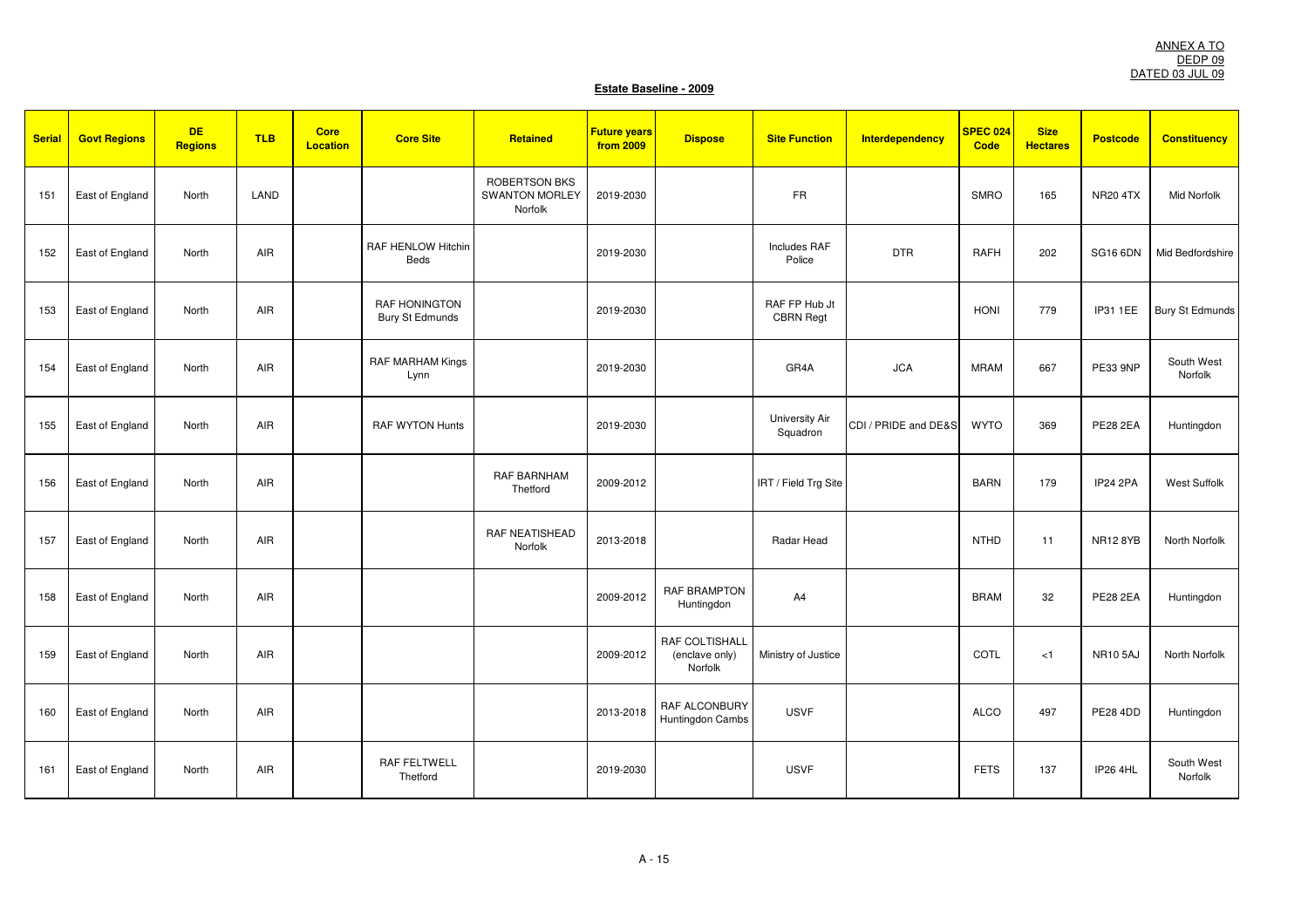| <b>Serial</b> | <b>Govt Regions</b> | <b>DE</b><br><b>Regions</b> | <b>TLB</b> | <b>Core</b><br><b>Location</b> | <b>Core Site</b>                                                              | Retained | <b>Future years</b><br>from 2009 | <b>Dispose</b>                            | <b>Site Function</b> | <b>Interdependency</b> | <b>SPEC 024</b><br><b>Code</b> | <b>Size</b><br><b>Hectares</b> | <b>Postcode</b>             | <b>Constituency</b>         |
|---------------|---------------------|-----------------------------|------------|--------------------------------|-------------------------------------------------------------------------------|----------|----------------------------------|-------------------------------------------|----------------------|------------------------|--------------------------------|--------------------------------|-----------------------------|-----------------------------|
| 162           | East of England     | North                       | AIR        |                                | RAF LAKENHEATH<br><b>Brandon Suffolk</b>                                      |          | 2019-2030                        |                                           | <b>USVF</b>          |                        | LAKE                           | 727                            | IP27 9PN                    | <b>West Suffolk</b>         |
| 163           | East of England     | North                       | AIR        |                                | <b>RAF MILDENHALL</b><br>Bury St Edmunds                                      |          | 2019-2030                        |                                           | <b>USVF</b>          |                        | <b>RFMD</b>                    | 482                            | IP28 8NG                    | West Suffolk                |
| 164           | East of England     | North                       | AIR        |                                | RAF MOLESWORTH<br>Huntingdon Cambs                                            |          | 2019-2030                        |                                           | <b>USVF</b>          |                        | ALCO 07-<br>10                 | 272                            | <b>PE28 0QA</b>             | Huntingdon                  |
| 165           | East of England     | North                       | AIR        |                                | RAF UPWOOD<br>Molesworth Huntingdon<br>Cambs                                  |          | 2019-2030                        |                                           | <b>USVF</b>          |                        | ALCO 07-<br>10                 | Included<br>above              | <b>PE28 5LU</b>             | Huntingdon                  |
| 166           | East of England     | North                       | DE&S       |                                |                                                                               |          | 2009-2012                        | <b>RAF STANBRIDGE</b><br>Leighton Buzzard | Comms site           |                        | <b>STNB</b>                    | 12                             | LU78QT                      | South West<br>Bedfordshire  |
| 167           | East of England     | North                       | DE DTE     |                                | <b>COLCHESTER</b><br><b>TRAINING AREA</b>                                     |          | 2019-2030                        |                                           | <b>Training Area</b> |                        | <b>COTA</b>                    | 832                            | CO <sub>2</sub>             | Colchester / North<br>Essex |
| 168           | East of England     | North                       | DE DTE     |                                | <b>FINGERINGHOE</b><br><b>TRAINING AREA</b><br>Colchester                     |          | 2019-2030                        |                                           | <b>Training Area</b> |                        | <b>FING</b>                    | 731                            | CO <sub>5</sub>             | North Essex                 |
| 169           | East of England     | North                       | DE DTE     |                                | <b>STRADISHALL</b><br><b>TRAINING AREA</b><br>Suffolk                         |          | 2019-2030                        |                                           | <b>Training Area</b> |                        | <b>STTA</b>                    | 220                            | CB8                         | <b>West Suffolk</b>         |
| 170           | East of England     | North                       | DE DTE     |                                | <b>BARTON ROAD RIFLE</b><br>RANGE Cambs                                       |          | 2019-2030                        |                                           | <b>Training Area</b> |                        | <b>BRFR</b>                    | 218                            | CB37AT<br>CB3 7DQ<br>CB37PW | South<br>Cambridgeshire     |
| 171           | East of England     | North                       | DE DTE     |                                | <b>SCULTHORPE</b><br><b>TRAINING AREA</b><br>Fakenham Norfolk                 |          | 2019-2030                        |                                           | <b>Training Area</b> |                        | <b>SCTH</b>                    | 539                            | <b>NR21</b>                 | North Norfolk               |
| 172           | East of England     | North                       | DE DTE     |                                | <b>STANFORD ARMY</b><br><b>FIELD TRAINING</b><br><b>AREA Thetford Norfolk</b> |          | 2019-2030                        |                                           | <b>Training Area</b> |                        | <b>STAN</b>                    | 10039                          | <b>IP26 5EP</b>             | South West<br>Norfolk       |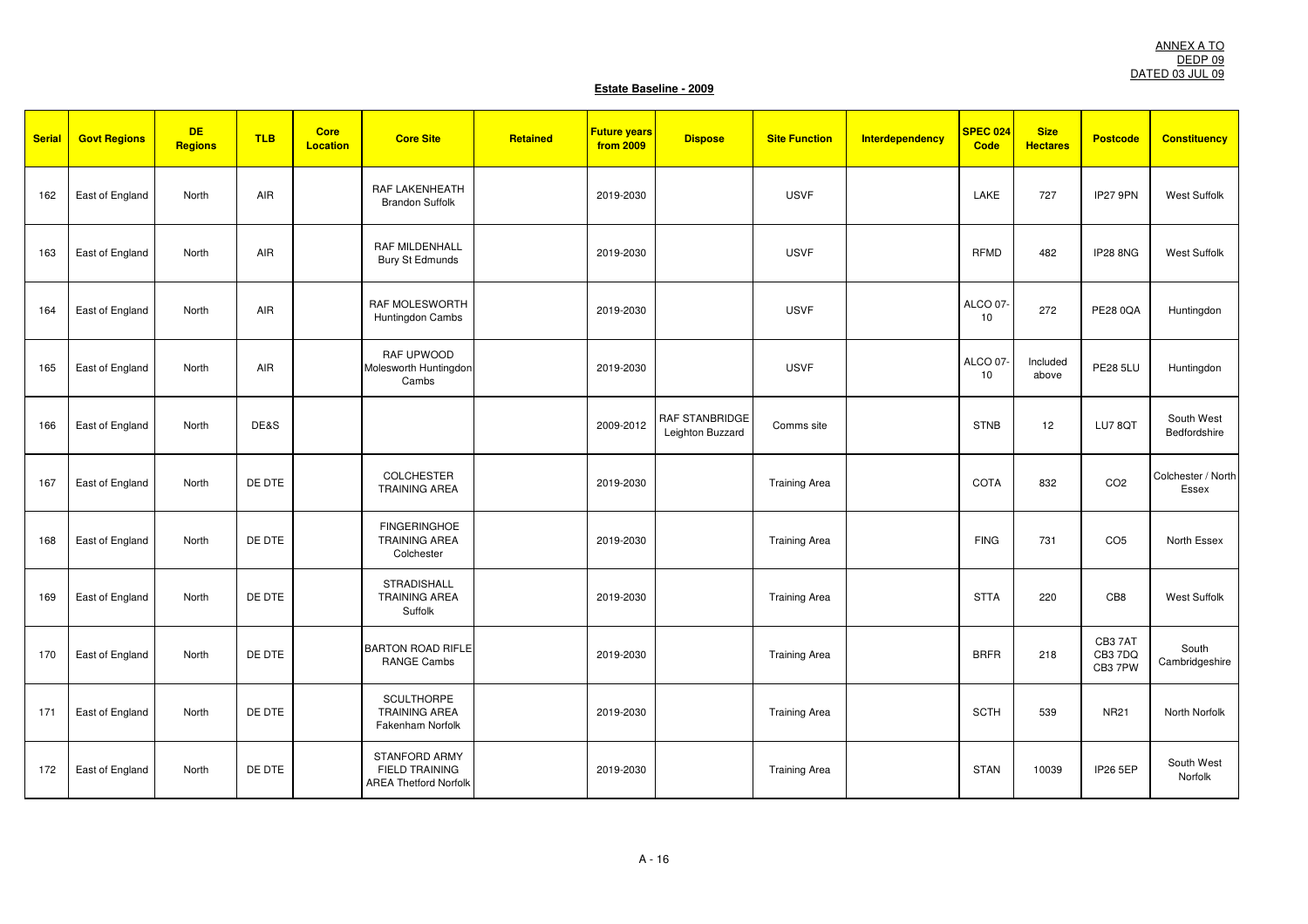| <b>Serial</b> | <b>Govt Regions</b>  | <b>DE</b><br><b>Regions</b> | <b>TLB</b>      | <b>Core</b><br><b>Location</b> | <b>Core Site</b>                                         | Retained | <b>Future years</b><br>from 2009 | <b>Dispose</b>                                        | <b>Site Function</b>                       | <b>Interdependency</b> | SPEC 024<br><b>Code</b> | <b>Size</b><br><b>Hectares</b> | <b>Postcode</b> | <b>Constituency</b>          |
|---------------|----------------------|-----------------------------|-----------------|--------------------------------|----------------------------------------------------------|----------|----------------------------------|-------------------------------------------------------|--------------------------------------------|------------------------|-------------------------|--------------------------------|-----------------|------------------------------|
| 173           | East of England      | North                       | DE              |                                | DE SHOEBURYNESS                                          |          | 2019-2030                        |                                                       | Research &<br>Development<br>Establishment |                        | <b>SHHR</b>             | 13524                          | S53 9SR         | Rochford &<br>Southend East  |
| 174           | East of England      | North                       | DE              |                                |                                                          |          | 2009-2012                        | DE WATERBEACH<br>Cambridge                            | DE Office                                  |                        | <b>DWTB</b>             | $\overline{4}$                 | <b>CB25 9QB</b> | South East<br>Cambridgeshire |
| 175           | East of England      | North                       | DE              |                                |                                                          |          | 2009-2012                        | <b>RAF RISELEY</b><br><b>WOOD</b><br>Melchbourne Beds |                                            |                        | <b>RISW</b>             | 44                             |                 | North East<br>Bedfordshire   |
| 176           | East of England      | North                       | CENTRE          |                                | <b>DISC CHICKSANDS</b><br>Beds                           |          | 2019-2030                        |                                                       | Intelligence Centre                        | CDI & DTR              | <b>DISC</b>             | 172                            | <b>SG17 5PR</b> | Mid Bedfordshire             |
| 177           | East of England      | North                       | CENTRE          |                                | MOD POLICE HQ &<br><b>TRG Wethersfield</b><br>Essex      |          | 2019-2030                        |                                                       | <b>Training College</b>                    | <b>DTR</b>             | <b>MDPW</b>             | 318                            | CM7 4AZ         | Saffron Waldren              |
| 178           | East of England      | North                       | <b>PJHQ</b>     |                                | <b>JSU NORTHWOOD</b>                                     |          | 2019-2030                        |                                                       | HQ                                         |                        | <b>WARR</b>             | 18                             | HA6 3HP         | South West<br>Hertfordshire  |
| 179           | East of England      | North                       | Trading<br>Fund | Colchester                     | <b>DSG COLCHESTER</b>                                    |          | 2019-2030                        |                                                       | Vehicle Workshop                           |                        | CCRO                    | $\overline{4}$                 |                 | Colchester                   |
| 180           | East of England      | North                       | Trading<br>Fund |                                | <b>RAF CARDINGTON</b><br>Beds                            |          | 2019-2030                        |                                                       | Met Office                                 |                        | CAMO                    | 15                             |                 | N.E. Bedfordshire            |
|               |                      |                             |                 |                                |                                                          |          |                                  |                                                       |                                            |                        |                         |                                |                 |                              |
| 181           | East Midlands        | North                       | LAND            |                                | CHILWELL STATION<br><b>Notts</b>                         |          | 2019-2030                        |                                                       | MWF/RMTC                                   |                        | <b>CTWY</b>             | 76                             | NG9 5HA         | <b>Broxtowe</b>              |
| 182           | East Midlands        | North                       | LAND            |                                | <b>DEFENCE ANIMAL</b><br><b>CENTRE Melton</b><br>Mowbray |          | 2019-2030                        |                                                       | RAVC Centre                                |                        | <b>DACR</b>             | 139                            | <b>LE13 0SL</b> | <b>Rutland Melton</b>        |
| 183           | <b>East Midlands</b> | North                       | LAND            |                                | PRINCE WILLIAM OF<br><b>GLOS BKS Grantham</b>            |          | 2019-2030                        |                                                       | <b>RLC</b>                                 |                        | PWGL                    | 183                            | <b>NG317TJ</b>  | Grantham &<br>Stamford       |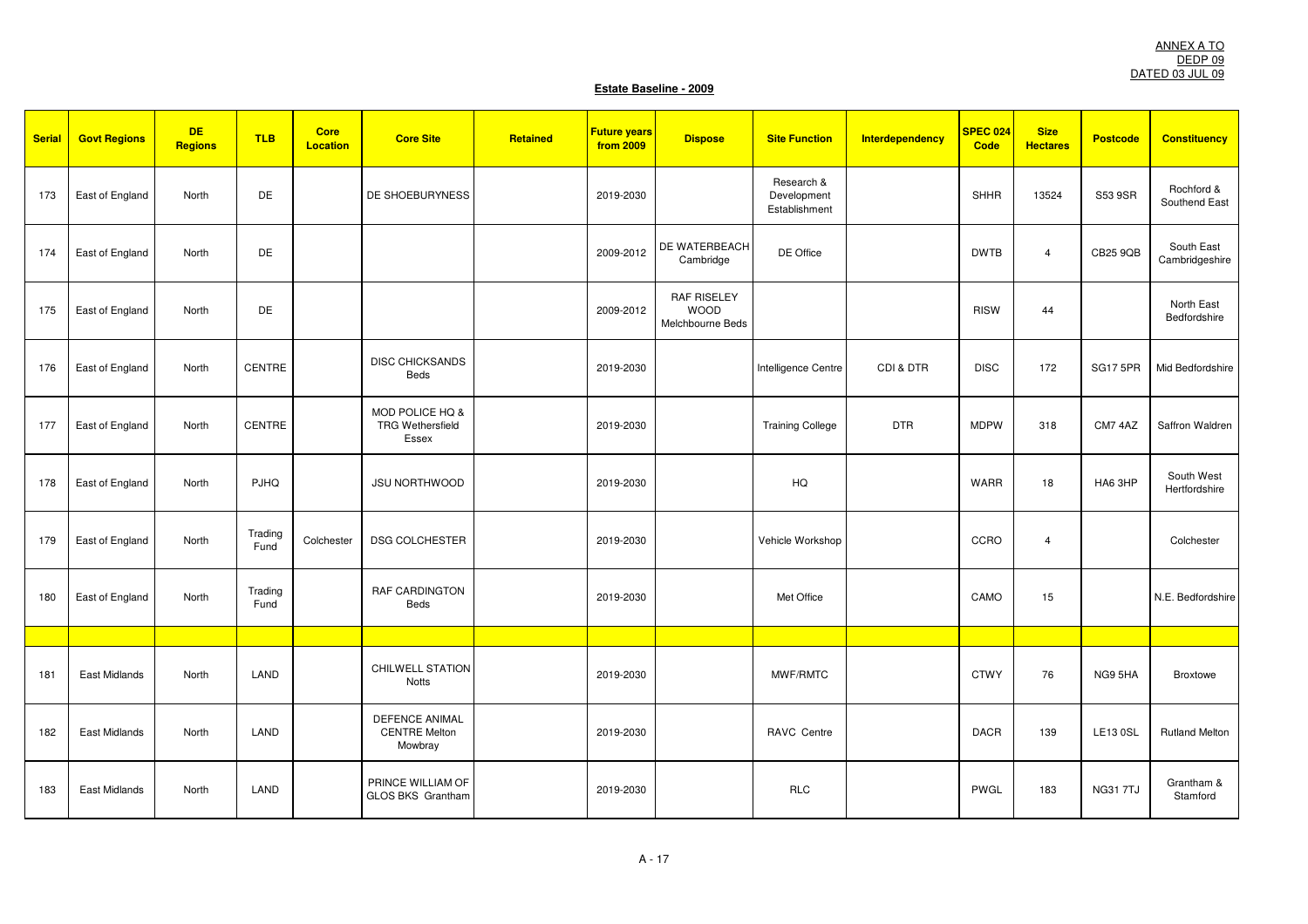| <b>Serial</b> | <b>Govt Regions</b> | <b>DE</b><br><b>Regions</b> | <b>TLB</b> | <b>Core</b><br><b>Location</b> | <b>Core Site</b>                                                 | Retained | <b>Future years</b><br>from 2009 | <b>Dispose</b> | <b>Site Function</b>                  | <b>Interdependency</b> | SPEC 024<br><b>Code</b> | <b>Size</b><br><b>Hectares</b> | <b>Postcode</b> | <b>Constituency</b>             |
|---------------|---------------------|-----------------------------|------------|--------------------------------|------------------------------------------------------------------|----------|----------------------------------|----------------|---------------------------------------|------------------------|-------------------------|--------------------------------|-----------------|---------------------------------|
| 184           | East Midlands       | North                       | LAND       |                                | ST GEORGE'S<br><b>BARRACKS North</b><br>Luffenham Rutland        |          | 2019-2030                        |                | 16 (AD) Regt RA                       |                        | <b>STGN</b>             | 292                            | <b>LE15 8RL</b> | <b>Rutland Melton</b>           |
| 185           | East Midlands       | North                       | <b>AIR</b> |                                | <b>RAF BARKSTON</b><br><b>HEATH</b><br>Grantham/Cranwell         |          | 2019-2030                        |                | <b>MFTS Airfield</b>                  | <b>UKMFTS Review</b>   | <b>BKHT</b>             | 224                            | <b>NG32 2DQ</b> | Sleaford & North<br>Hykeham     |
| 186           | East Midlands       | North                       | AIR        |                                | <b>RAF CONINGSBY</b><br>Lincs                                    |          | 2019-2030                        |                | <b>Typhoon Base</b>                   |                        | CONI                    | 420                            | LN4 4SY         | Louth &<br>Horncastle           |
| 187           | East Midlands       | North                       | <b>AIR</b> |                                | RAF COLLEGE<br><b>CRANWELL Sleaford</b><br>Lincs                 |          | 2019-2030                        |                | <b>Officer Training</b><br>College    |                        | CRNC                    | 700                            | NG34 8HB        | Sleaford & North<br>Hykeham     |
| 188           | East Midlands       | North                       | AIR        |                                | <b>RAF CROUGHTON</b><br><b>Brackley Northants</b>                |          | 2019-2030                        |                | <b>USVF</b>                           |                        | CROG 00                 | 278*                           | <b>NN135NQ</b>  | Daventry                        |
| 189           | East Midlands       | North                       | AIR        |                                | RAF DONNA NOOK<br>North Somercoates,<br>Lincs                    |          | 2019-2030                        |                | Air to Ground<br><b>Bombing Range</b> |                        | <b>DNNK</b>             | 895                            | <b>LN117BP</b>  | Louth &<br>Horncastle           |
| 190           | East Midlands       | North                       | AIR        |                                | RAF HOLBEACH Lincs                                               |          | 2019-2030                        |                | <b>RAF Range</b>                      | <b>DTR</b>             | <b>HOLB</b>             | 716                            | <b>PE12 9NJ</b> | South Holland &<br>the Deepings |
| 191           | East Midlands       | North                       | AIR        |                                | RAF SYERSTON E. of<br>Nottingham                                 |          | 2019-2030                        |                | <b>VGS</b>                            | <b>EMSG</b>            | <b>SYGS</b>             | 259                            | <b>NG23 5NG</b> | Rushcliffe                      |
| 192           | East Midlands       | North                       | <b>AIR</b> |                                | <b>RAF WADDINGTON</b><br>Lincs                                   |          | 2019-2030                        |                | <b>J ISTAR</b>                        |                        | WADD                    | 391                            | LN5 9NB         | Sleaford & North<br>Hykeham     |
| 193           | East Midlands       | North                       | AIR        |                                | <b>RAF WAINFLEET</b><br><b>Boston Lincs</b>                      |          | 2019-2030                        |                | RAF Gunnery /<br><b>Bomb Range</b>    |                        | <b>WNFT</b>             | 3787                           | <b>PE22 8SD</b> | Boston &<br>Skegness            |
| 194           | East Midlands       | North                       | <b>AIR</b> |                                | <b>THEDDLETHORPE</b><br><b>RANGE North</b><br>Somercoates, Lincs |          | 2019-2030                        |                | RAF Gunnery /<br><b>Bomb Range</b>    |                        | <b>THED</b>             | 350                            |                 | Louth &<br>Horncastle           |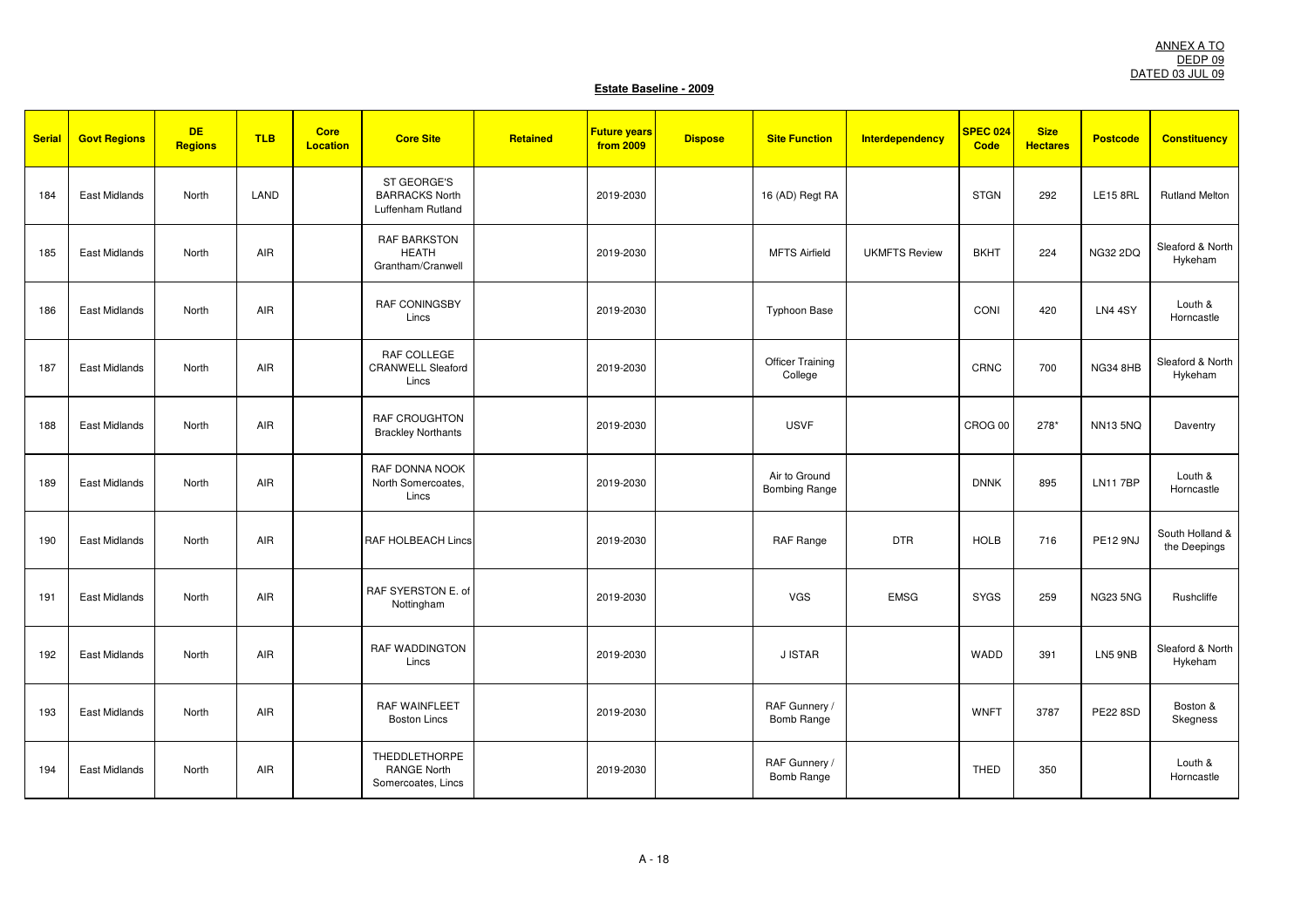| <b>Serial</b> | <b>Govt Regions</b>  | <b>DE</b><br><b>Regions</b> | <b>TLB</b>    | <b>Core</b><br><b>Location</b> | <b>Core Site</b>                                                        | Retained                  | <b>Future years</b><br>from 2009 | <b>Dispose</b> | <b>Site Function</b>                                                                  | <b>Interdependency</b> | SPEC 024<br><b>Code</b> | <b>Size</b><br><b>Hectares</b> | <b>Postcode</b>                                   | <b>Constituency</b>                |
|---------------|----------------------|-----------------------------|---------------|--------------------------------|-------------------------------------------------------------------------|---------------------------|----------------------------------|----------------|---------------------------------------------------------------------------------------|------------------------|-------------------------|--------------------------------|---------------------------------------------------|------------------------------------|
| 195           | East Midlands        | North                       | AIR           |                                |                                                                         | RAF COTTESMORE<br>Rutland | 2013-2018                        |                | GR9 Hub                                                                               | <b>JCA</b>             | <b>CTSE</b>             | 379                            | <b>LE157BL</b>                                    | <b>Rutland Melton</b>              |
| 196           | East Midlands        | North                       | AIR           |                                |                                                                         | <b>RAF SCAMPTON Lincs</b> | 2013-2018                        |                | <b>RAFAT</b>                                                                          |                        | <b>SCAM</b>             | 347                            | LN1 2TR                                           | Gainsborough                       |
| 197           | East Midlands        | North                       | AIR           |                                | <b>RAF WITTERING</b><br>Peterborough                                    |                           | 2019-2030                        |                | A4 Hub                                                                                |                        | <b>WITG</b>             | 449                            | PE8 6HB                                           | Corby/North West<br>Cambridgeshire |
| 198           | East Midlands        | North                       | DE DTE        |                                | <b>BECKINGHAM</b><br><b>TRAINING CENTRE Nr</b><br>Newark-on-Trent Lincs |                           | 2019-2030                        |                | <b>Training Area</b>                                                                  | <b>EMSG</b>            | <b>BKTA</b>             | 668                            | LN <sub>5</sub><br>LN <sub>6</sub><br><b>LN24</b> | Sleaford & North<br>Hykeham        |
| 199           | East Midlands        | North                       | DE DTE        |                                | <b>FULBECK TRAINING</b><br>AREA Nr Newark-on-<br><b>Trent Lincs</b>     |                           | 2019-2030                        |                | <b>Training Area</b>                                                                  | <b>EMSG</b>            | <b>FBTA</b>             | 271                            | <b>NG32 3JE</b>                                   | Sleaford & North<br>Hykeham        |
| 200           | East Midlands        | North                       | DE DTE        |                                | YARDLEY CHASE<br><b>Training Area</b><br>Northamptonshire               |                           | 2019-2030                        |                | <b>Training Area</b>                                                                  |                        | <b>YCTC</b>             | 188                            |                                                   | Northampton<br>South               |
| 201           | East Midlands        | North                       | DE DTE        |                                | <b>DUKERIES TRAINING</b><br><b>AREA Notts</b>                           |                           | 2019-2030                        |                | <b>Training Area</b>                                                                  |                        | PRTC                    | 372                            | <b>NG22 9DY</b><br><b>NG22 9ET</b><br><b>NG21</b> | Sherwood                           |
| 202           | East Midlands        | North                       | <b>CENTRE</b> |                                | <b>GARATS HAY</b><br><b>BARRACKS</b><br>Loughborough                    |                           | 2019-2030                        |                | Defence 6th Form<br>College                                                           |                        | LGHB                    | 78                             | <b>LE12 8BY</b>                                   | Loughborough                       |
| 203           | <b>East Midlands</b> | North                       | CENTRE        |                                | <b>RAF DIGBY Lincs</b>                                                  |                           | 2019-2030                        |                | <b>HQ Joint Service</b><br>Signals<br>Organisation &<br>Joint Services<br>Signal Unit | CDI                    | <b>DIGG</b>             | 171                            | LN4 3LH                                           | Sleaford & North<br>Hykeham        |
|               |                      |                             |               |                                |                                                                         |                           |                                  |                |                                                                                       |                        |                         |                                |                                                   |                                    |
| 204           | <b>West Midlands</b> | North                       | LAND          |                                | <b>GAMECOCK</b><br><b>BARRACKS Nuneaton</b>                             |                           | 2019-2030                        |                | Barracks - R Sigs                                                                     |                        | <b>GACK</b>             | 96                             | <b>CV11 6QN</b>                                   | Nuneaton                           |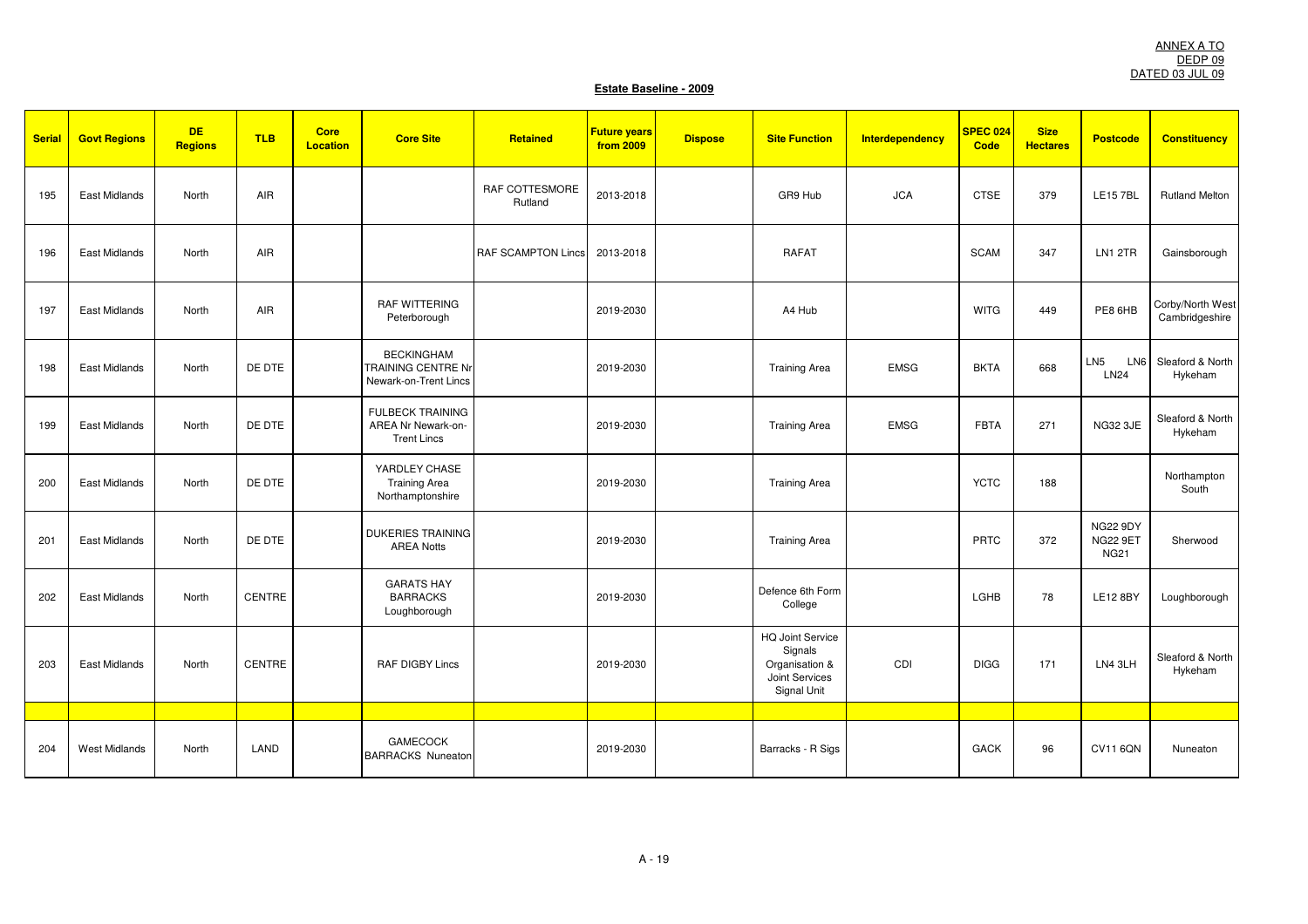| <b>Serial</b> | <b>Govt Regions</b>  | <b>DE</b><br><b>Regions</b> | <b>TLB</b> | <b>Core</b><br><b>Location</b> | <b>Core Site</b>                                              | Retained                                             | <b>Future years</b><br>from 2009 | <b>Dispose</b> | <b>Site Function</b>                                     | Interdependency       | <b>SPEC 024</b><br><b>Code</b> | <b>Size</b><br><b>Hectares</b> | <b>Postcode</b> | <b>Constituency</b>    |
|---------------|----------------------|-----------------------------|------------|--------------------------------|---------------------------------------------------------------|------------------------------------------------------|----------------------------------|----------------|----------------------------------------------------------|-----------------------|--------------------------------|--------------------------------|-----------------|------------------------|
| 205           | <b>West Midlands</b> | North                       | LAND       |                                |                                                               | <b>HUMBER CAMP</b><br>Donnington                     | 2013-2018                        |                | Former Admin<br>Support to DSDC<br>Donnington            |                       | <b>HUMB</b>                    | 3                              |                 | The Wrekin             |
| 206           | <b>West Midlands</b> | North                       | LAND       |                                | <b>VENNING BARRACKS</b><br>Donnington                         |                                                      | 2019-2030                        |                | <b>Barracks</b>                                          |                       | <b>VENN</b>                    | 8                              |                 | The Wrekin             |
| 207           | <b>West Midlands</b> | North                       | LAND       |                                | <b>MOD STAFFORD</b><br>(BEACON<br><b>BARRACKS)</b> Stafford   |                                                      | 2019-2030                        |                | Barracks - R Sigs                                        |                       | <b>STFF</b>                    | 165                            | <b>ST18 0AQ</b> | Stafford               |
| 208           | <b>West Midlands</b> | <b>North</b>                | LAND       |                                | <b>PARSONS</b><br><b>BARRACKS</b><br>Donnington               |                                                      | 2019-2030                        |                | Barracks - Pro &<br><b>Sigs Minor Units</b>              |                       | <b>PARS</b>                    | 17                             | TF2 8LF         | The Wrekin             |
| 209           | <b>West Midlands</b> | North                       | LAND       |                                |                                                               | <b>CLIVE BARRACKS</b><br><b>TERN HILL Shropshire</b> | 2013-2018                        |                | Barracks - Inf (Lt)                                      | Super Garrison        | <b>CLIV</b>                    | 72                             | TF9 3QE         | North Shropshire       |
| 210           | <b>West Midlands</b> | <b>North</b>                | LAND       |                                |                                                               | COPTHORNE<br><b>BARRACKS</b><br>Shrewsbury           | 2019-2030                        |                | Barracks - HQ 5<br>Div & HQ 143<br>(WM) Bde              |                       | COPT                           | $\overline{7}$                 | SY3 8LZ         | Shrewsbury &<br>Atcham |
| 211           | <b>West Midlands</b> | North                       | LAND       |                                | <b>WHITTINGTON</b><br><b>BARRACKS Lichfield</b>               |                                                      | 2019-2030                        |                | Joint Medical<br>Command HQ /<br><b>Medical Training</b> |                       | <b>WHIT</b>                    | 62                             | <b>WS14 9PY</b> | Lichfield              |
| 212           | <b>West Midlands</b> | North                       | AIR        |                                | CHETWYND AIRFIELD<br>NEWPORT N.E. of<br>Shrewsbury Shropshire |                                                      | 2019-2030                        |                | <b>Military Flying</b><br><b>Training Airfield</b>       | <b>UK MFTS Review</b> | CHAF                           | 84                             | <b>TF10 8DR</b> | The Wrekin             |
| 213           | <b>West Midlands</b> | North                       | <b>AIR</b> |                                | DCAE COSFORD<br>Wolverhampton                                 |                                                      | 2019-2030                        |                | Aeronautical &<br>Engineering<br>Training                | DTR / BORONA          | COSF                           | 246                            | WV73EX          | The Wrekin             |
| 214           | <b>West Midlands</b> | North                       | AIR        |                                | RAF FAULD Tutbury<br><b>Staffs</b>                            |                                                      | 2019-2030                        |                | Former RAF Bomb<br>Store, now a War<br>Grave             |                       | <b>FLDD</b>                    | 34                             |                 | Burton                 |
| 215           | <b>West Midlands</b> | <b>North</b>                | AIR        |                                | <b>RAF SHAWBURY</b><br>Shrewsbury                             |                                                      | 2019-2030                        |                | Defence Helicopter<br><b>Training School</b>             | <b>UK MFTS Review</b> | <b>SHYB</b>                    | 313                            | SY4 4DZ         | North Shropshire       |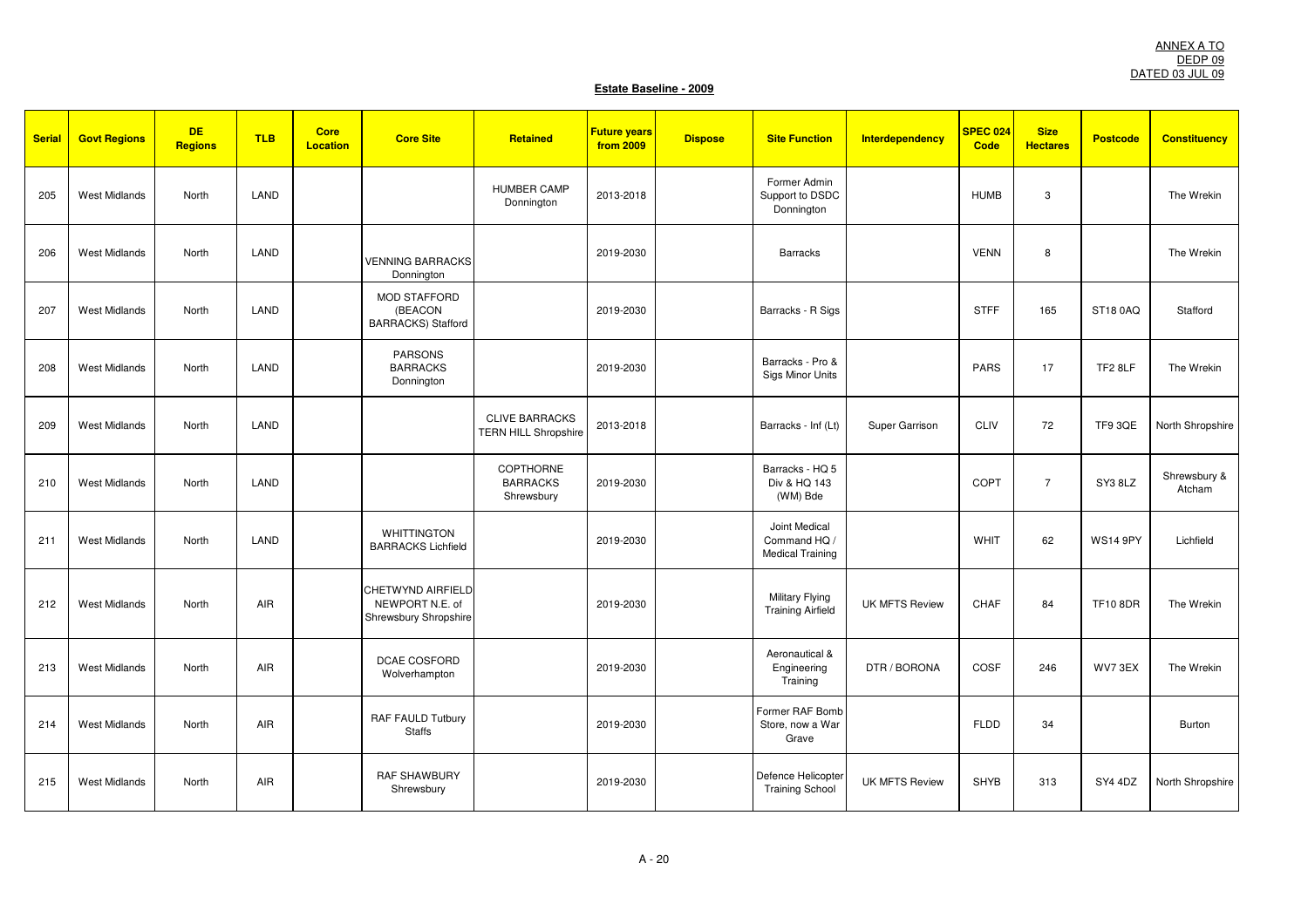| <b>Serial</b> | <b>Govt Regions</b>  | <b>DE</b><br><b>Regions</b> | <b>TLB</b> | <b>Core</b><br><b>Location</b> | <b>Core Site</b>                                                  | Retained               | <b>Future years</b><br>from 2009 | <b>Dispose</b> | <b>Site Function</b>                                 | <b>Interdependency</b> | <b>SPEC 024</b><br><b>Code</b> | <b>Size</b><br><b>Hectares</b> | <b>Postcode</b>   | <b>Constituency</b>       |
|---------------|----------------------|-----------------------------|------------|--------------------------------|-------------------------------------------------------------------|------------------------|----------------------------------|----------------|------------------------------------------------------|------------------------|--------------------------------|--------------------------------|-------------------|---------------------------|
| 216           | <b>West Midlands</b> | North                       | AIR        |                                | <b>RLG TERNHILL Nr</b><br>Market Drayton<br>Shropshire            |                        | 2019-2030                        |                | <b>Military Flying</b><br>Training                   |                        | SHYB <sub>02</sub>             | 111                            | TF9 3QE           | North Shropshire          |
| 217           | <b>West Midlands</b> | North                       | DE&S       |                                | <b>DM KINETON</b><br>Warwicks                                     |                        | 2019-2030                        |                | <b>Principal Defence</b><br><b>Munitions Storage</b> |                        | <b>KTNQ</b>                    | 1053                           | <b>CV47 2UL</b>   | Stratord-on-Avon          |
| 218           | <b>West Midlands</b> | North                       | DE&S       |                                |                                                                   | <b>DSDA DONNINGTON</b> | 2019-2030                        |                | <b>DSDA</b> Depot                                    |                        | <b>BODD</b>                    | 105                            | TF28JT            | The Wrekin                |
| 219           | <b>West Midlands</b> | North                       | DE DTE     |                                | SWYNNERTON<br><b>TRAINING AREA</b>                                |                        | 2019-2030                        |                | Dry Training Area                                    |                        | SWTC                           | 228                            | ST15 0QN          | Stone                     |
| 220           | <b>West Midlands</b> | North                       | DE DTE     |                                | <b>KINGSBURY RANGES</b><br>Warwicks                               |                        | 2019-2030                        |                | <b>Training Ranges</b>                               |                        | <b>KNGR</b>                    | 330                            | <b>B78</b><br>CV9 | North<br>Warwickshire     |
| 221           | <b>West Midlands</b> | North                       | DE DTE     |                                | <b>LLANSILIN RIFLE</b><br><b>RANGE Shropshire</b>                 |                        | 2019-2030                        |                | <b>Training Ranges</b>                               |                        | LANR                           | 56                             |                   | North Shropshire          |
| 222           | <b>West Midlands</b> | North                       | DE DTE     |                                | <b>TYDDESLEY WOOD</b><br><b>RIFLE RANGE Nr</b><br>Pershore Worcs. |                        | 2019-2030                        |                | Rifle Range                                          |                        | <b>TWRR</b>                    | 24                             |                   | West<br>Worcestershire    |
| 223           | <b>West Midlands</b> | North                       | DE DTE     |                                | <b>WHITTINGTON</b><br><b>RANGES Lichfield</b>                     |                        | 2019-2030                        |                | Ranges                                               |                        | <b>WHTR</b>                    | 210                            |                   | Lichfield                 |
| 224           | <b>West Midlands</b> | North                       | DE DTE     |                                | <b>LEEK TRAINING</b><br>AREA N.W. of Stoke-<br>on-Trent           |                        | 2019-2030                        |                | <b>Training Area</b>                                 |                        | <b>LKTC</b>                    | 1158                           | ST13 8TN          | Staffordshire<br>Moorland |
| 225           | <b>West Midlands</b> | North                       | DE DTE     |                                | <b>NESSCLIFF TRAINING</b><br>AREA N.W.<br>Shrewsbury              |                        | 2019-2030                        |                | <b>Training Area</b>                                 |                        | <b>NSTC</b>                    | 629                            | SY4 1BH           | Shawbury &<br>Atcham      |
| 226           | <b>West Midlands</b> | North                       | DE         |                                | HQ DEFENCE<br><b>ESTATES Sutton</b><br>Coldfield                  |                        | 2019-2030                        |                | Offices                                              |                        | <b>DEHQ</b>                    | 3                              | <b>B75 7RL</b>    | <b>Sutton Coldfield</b>   |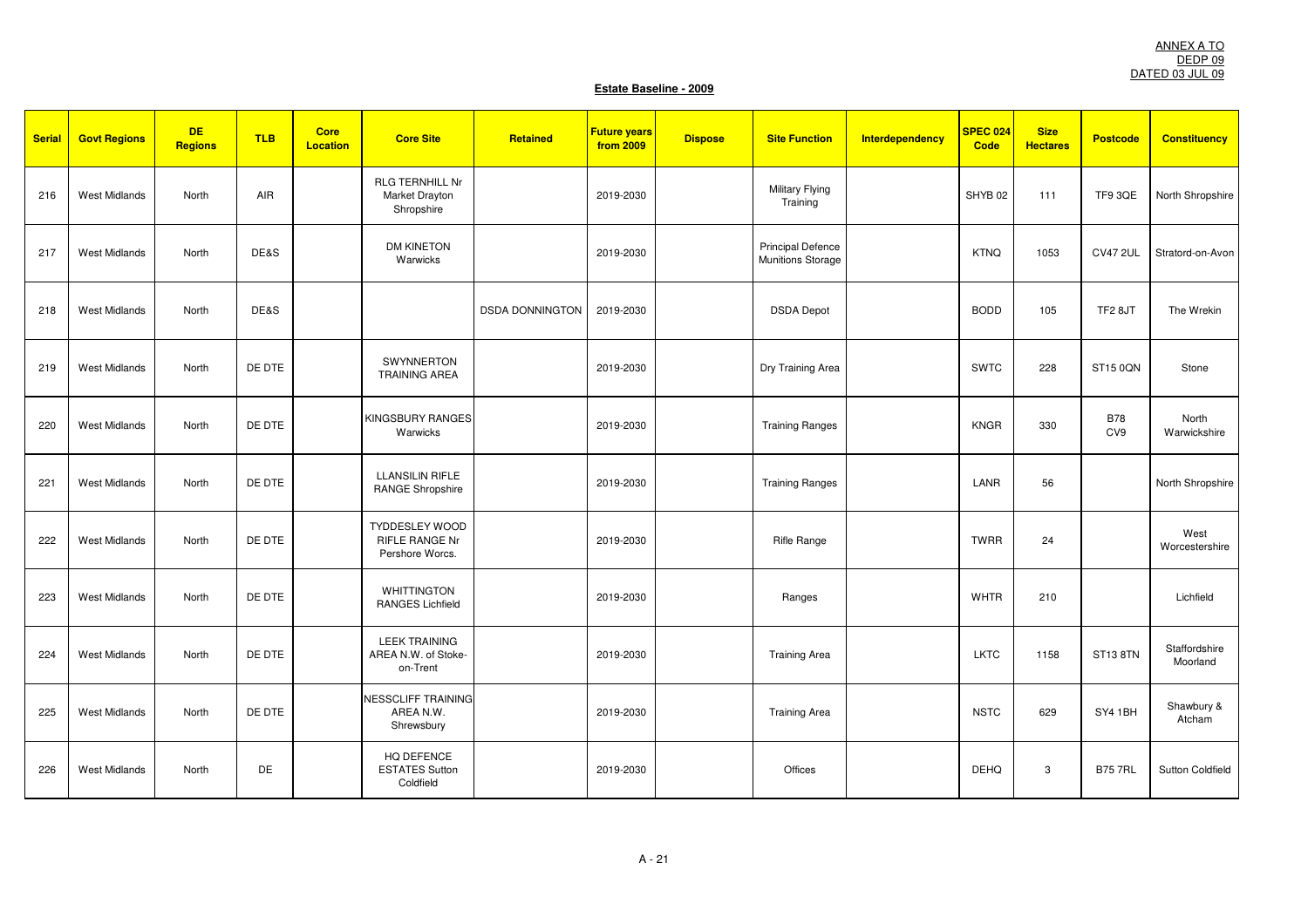| <b>Serial</b> | <b>Govt Regions</b>  | <b>DE</b><br><b>Regions</b> | <b>TLB</b>      | <b>Core</b><br><b>Location</b> | <b>Core Site</b>                                         | Retained                                 | <b>Future years</b><br>from 2009 | <b>Dispose</b>            | <b>Site Function</b>                                 | <b>Interdependency</b> | <b>SPEC 024</b><br>Code | <b>Size</b><br><b>Hectares</b> | <b>Postcode</b>    | <b>Constituency</b>            |
|---------------|----------------------|-----------------------------|-----------------|--------------------------------|----------------------------------------------------------|------------------------------------------|----------------------------------|---------------------------|------------------------------------------------------|------------------------|-------------------------|--------------------------------|--------------------|--------------------------------|
| 227           | West Midlands        | North                       | CENTRE          |                                | <b>CREDENHILL Hereford</b>                               |                                          | 2019-2030                        |                           | <b>Training Base</b>                                 |                        | CRED                    | 392                            | HR4 7DD            | Leominster                     |
| 228           | <b>West Midlands</b> | North                       | CENTRE          |                                | ROSS ON WYE RIFLE<br>RANGE                               |                                          | 2019-2030                        |                           | Weapon Range                                         |                        | CRED 06                 | 39                             | HR9 5NB            | Hereford                       |
| 229           | <b>West Midlands</b> | North                       | <b>CENTRE</b>   |                                | <b>PONTRILAS</b><br><b>TRAINING CAMP</b><br>(PATA)       |                                          | 2019-2030                        |                           | Training Camp &<br>Area                              |                        | CRED                    | 49                             |                    | Hereford                       |
| 230           | <b>West Midlands</b> | North                       | <b>CENTRE</b>   |                                | ROYAL CENTRE FOR<br>DEFENCE MEDICINE<br>(Selly Oak Hosp) |                                          | 2019-2030                        |                           | <b>Military Wards</b><br>within Civilian<br>Hospital |                        | <b>RCDM</b>             | Not specified                  |                    | <b>Birmingham Selly</b><br>Oak |
| 231           | <b>West Midlands</b> | North                       | Trading<br>Fund |                                | <b>DSG DONNINGTON</b>                                    |                                          | 2019-2030                        |                           | Vehicle Workshop                                     |                        | <b>DBRO</b>             | 18                             | TF2 8LJ<br>TF2 8JT | The Wrekin                     |
| 232           | <b>West Midlands</b> | North                       | Trading<br>Fund |                                |                                                          |                                          | 2013-2018                        | SAPPHIRE HOUSE<br>Telford | IT Centre and<br>Offices                             | Leased Bldg            | <b>SAHO</b>             | >1                             | TF3 3AD            | Telford                        |
|               |                      |                             |                 |                                |                                                          |                                          |                                  |                           |                                                      |                        |                         |                                |                    |                                |
| 233           | Wales                | North                       | LAND            |                                | CAPEL CURIG<br>TRAINING CAMP N.<br>Wales                 |                                          | 2019-2030                        |                           | <b>ADV TRG</b>                                       |                        | CCTC                    | $\overline{7}$                 | <b>LL24 0DS</b>    | Meirionn ydd Nant<br>Conwy     |
| 234           | Wales                | North                       | LAND            |                                | <b>INFANTRY BATTLE</b><br>SCHOOL (IBS)<br>Brecon         |                                          | 2019-2030                        |                           | <b>ARTD</b>                                          |                        | <b>DERG</b>             | 86                             | LD37RA             | Brecon &<br>Radnorshire        |
| 235           | Wales                | North                       | LAND            |                                | <b>JSMTC</b><br><b>INDEFATIGABLE</b><br>Anglesey         |                                          | 2019-2030                        |                           | ADV TRG                                              |                        | <b>INDF</b>             | 9                              | <b>LL61 6NT</b>    | Ynrs Mon                       |
| 236           | Wales                | North                       | LAND            |                                |                                                          | <b>BRECON BARRACKS</b>                   | 2019-2030                        |                           | <b>HQ 160 Bde</b>                                    |                        | <b>BARR</b>             | 8                              | LD37EA             | Brecon &<br>Radnorshire        |
| 237           | Wales                | North                       | LAND            |                                |                                                          | <b>CAWDOR BARRACKS</b><br>Brawdy W.Wales | 2013-2018                        |                           | R Sigs                                               |                        | CAWD                    | 314                            | <b>SA62 6NN</b>    | Preseli &<br>Pembrokeshire     |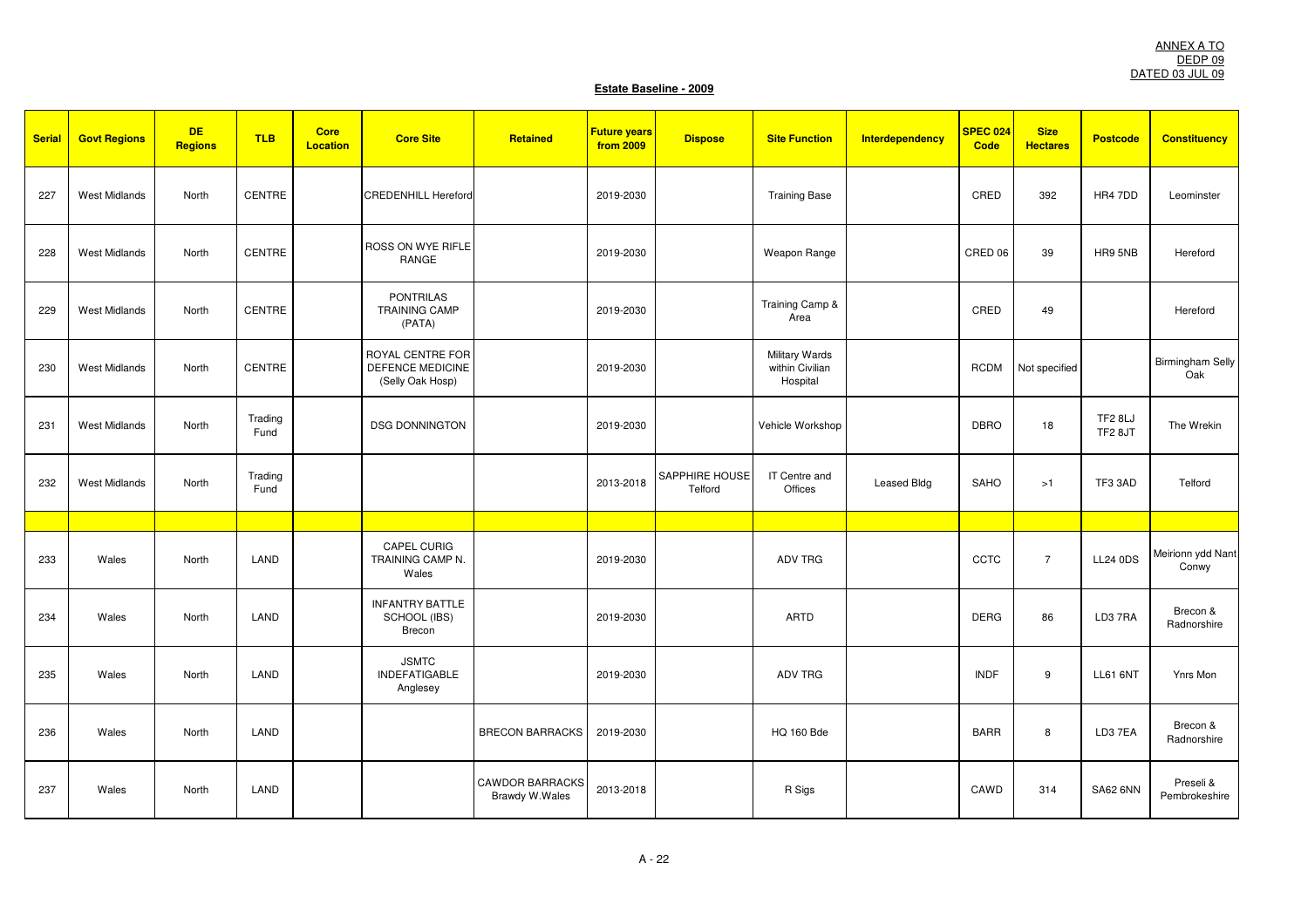| <b>Serial</b> | <b>Govt Regions</b> | <b>DE</b><br><b>Regions</b> | <b>TLB</b> | <b>Core</b><br><b>Location</b> | <b>Core Site</b>                                                                        | Retained                                                                                      | <b>Future years</b><br>from 2009 | <b>Dispose</b>                           | <b>Site Function</b>                            | <b>Interdependency</b> | <b>SPEC 024</b><br>Code | <b>Size</b><br><b>Hectares</b> | <b>Postcode</b> | <b>Constituency</b>                         |
|---------------|---------------------|-----------------------------|------------|--------------------------------|-----------------------------------------------------------------------------------------|-----------------------------------------------------------------------------------------------|----------------------------------|------------------------------------------|-------------------------------------------------|------------------------|-------------------------|--------------------------------|-----------------|---------------------------------------------|
| 238           | Wales               | North                       | AIR        |                                | <b>FAIRBOURNE</b><br><b>RESOURCE</b><br>INITIATIVE TRAINING<br>CENTRE S. of<br>Barmouth |                                                                                               | 2019-2030                        |                                          | Adventurous<br>Training                         |                        | <b>FITC</b>             | < 1                            | LL38 2PJ        | Meirionn ydd Nant<br>Conwy                  |
| 239           | Wales               | North                       | AIR        |                                | <b>MONA AIRFIELD</b><br>Anglesey                                                        |                                                                                               | 2019-2030                        |                                          | <b>MFTS Airfield</b>                            | <b>UKMFTS Review</b>   | <b>MONA</b>             | 68                             | <b>LL65 4RJ</b> | Ynrs Mon                                    |
| 240           | Wales               | North                       | AIR        |                                | <b>RAF PEMBREY</b><br><b>SANDS Nr Llanelli</b><br>S.Wales                               |                                                                                               | 2019-2030                        |                                          | <b>RAF Gunnery</b><br>Range                     |                        | <b>PMYS</b>             | 1639                           | <b>SA16 0HZ</b> | Llanelli                                    |
| 241           | Wales               | North                       | <b>AIR</b> |                                | <b>RAF VALLEY Anglesey</b>                                                              |                                                                                               | 2019-2030                        |                                          | <b>MFTS Airfield</b>                            | <b>UKMFTS Review</b>   | VALL                    | 384                            | <b>LL65 3NY</b> | Ynrs Mon                                    |
| 242           | Wales               | North                       | AIR        |                                |                                                                                         | <b>JOINT SCHOOL FOR</b><br><b>ADVENTUROUS</b><br><b>TRAINING LLANRWST</b><br>nr. Betws-y-coed | 2013-2018                        |                                          | Adventurous<br>Training Instructors<br>Training |                        | LJTC                    | < 1                            | <b>LL26 0DW</b> | Meirionnydd Nant<br>Conwy                   |
| 243           | Wales               | North                       | AIR        | St Athan                       | <b>ST ATHAN EAST</b><br>CAMP S.W of Cardiff                                             |                                                                                               | 2019-2030                        |                                          | Engr Comms & Inf<br><b>Systems Training</b>     | <b>DTR</b>             | SANT                    | 296                            | CF62 4WA        | Vale of<br>Glamorgan                        |
| 244           | Wales               | North                       | DE&S       |                                | MOD RANGE<br><b>ABERPORTH Cardigan</b>                                                  |                                                                                               | 2019-2030                        |                                          | <b>MOD Range</b>                                |                        | ABER                    | 169                            | <b>SA43 2BU</b> | Ceredigion                                  |
| 245           | Wales               | North                       | DE&S       |                                |                                                                                         |                                                                                               | 2009-2012                        | <b>DSDC</b><br>LLANGENNECH<br>Nr Swansea | Former Forms &<br>Pubs Depot                    |                        | CSEL                    | 15                             | <b>SA14 8YP</b> | Llanelli                                    |
| 246           | Wales               | North                       | DE DTE     |                                | <b>MERRION CAMP</b><br>Pembrokeshire                                                    |                                                                                               | 2019-2030                        |                                          | Camp<br>Accommodation                           |                        | <b>MRTC</b>             | 36                             | <b>SA71 5EA</b> | Carmarthen West<br>& South<br>Pembrokeshire |
| 247           | Wales               | North                       | DE DTE     |                                | CAERWENT<br><b>TRAINING AREA</b><br>Monmouth                                            |                                                                                               | 2019-2030                        |                                          | <b>Training Area</b>                            |                        | <b>CWTA</b>             | 626                            | NP64XL          | Monmouth                                    |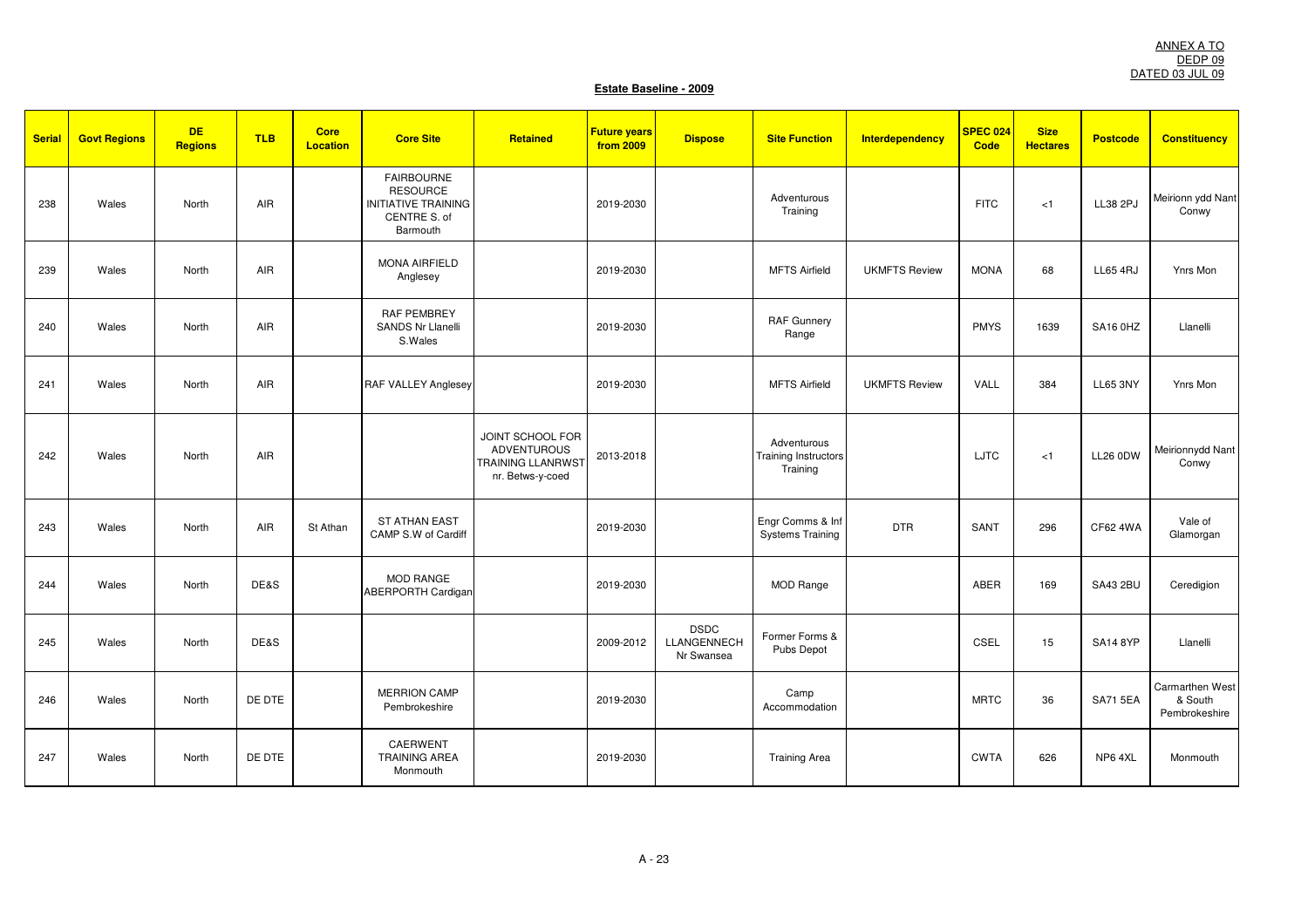| <b>Serial</b> | <b>Govt Regions</b> | <b>DE</b><br><b>Regions</b> | <b>TLB</b> | <b>Core</b><br><b>Location</b> | <b>Core Site</b>                                                         | Retained                                   | <b>Future years</b><br>from 2009 | <b>Dispose</b> | <b>Site Function</b>                            | <b>Interdependency</b> | <b>SPEC 024</b><br><b>Code</b> | <b>Size</b><br><b>Hectares</b> | <b>Postcode</b>                                       | <b>Constituency</b>                         |
|---------------|---------------------|-----------------------------|------------|--------------------------------|--------------------------------------------------------------------------|--------------------------------------------|----------------------------------|----------------|-------------------------------------------------|------------------------|--------------------------------|--------------------------------|-------------------------------------------------------|---------------------------------------------|
| 248           | Wales               | North                       | DE DTE     |                                | <b>KINMEL PARK</b><br><b>TRAINING CAMP</b><br>Bodelwyddan,<br>Denbyshire |                                            | 2019-2030                        |                | <b>Training Camp</b>                            |                        | <b>KPTC</b>                    | 43                             | <b>LL18 5TY</b><br><b>LL18 5YD</b><br><b>LL22 9DD</b> | Vale of Clywd                               |
| 249           | Wales               | North                       | DE DTE     |                                | MOEL-Y-PARC<br>Flintshire                                                |                                            | 2019-2030                        |                | <b>Training Camp</b>                            |                        | <b>MPTA</b>                    | 52                             | CH7 5UU                                               | Delyn                                       |
| 250           | Wales               | North                       | DE DTE     |                                | PENALLY TRAINING<br><b>CAMP Pembrokeshire</b>                            |                                            | 2019-2030                        |                | <b>Training Camp</b>                            |                        | <b>PTCR</b>                    | 90                             | <b>SA70</b>                                           | Carmarthen West<br>& South<br>Pembrokeshire |
| 251           | Wales               | North                       | DE DTE     |                                | PWLLHOLM<br><b>TRAINING CAMP</b><br><b>MONMOUTH</b>                      |                                            | 2019-2030                        |                | <b>Training Camp</b>                            |                        | <b>MPTC</b>                    | 11                             |                                                       | Monmouth                                    |
| 252           | Wales               | North                       | DE DTE     |                                | RA RANGE<br><b>MANORBIER</b><br>Pembrokeshire                            |                                            | 2019-2030                        |                | <b>Royal Artillery</b><br><b>Training Range</b> |                        | RARM                           | 42                             | <b>SA70 7SH</b>                                       | Carmarthen West<br>& South<br>Pembrokeshire |
| 253           | Wales               | North                       | DE DTE     |                                | <b>SENNYBRIDGE</b><br><b>TRAINING AREA</b><br>Powys                      |                                            | 2019-2030                        |                | <b>Training Area</b>                            |                        | SAAR                           | 14599                          | LD3 8PN                                               | Brecon &<br>Radnorshire                     |
| 254           | Wales               | North                       | DE DTE     |                                | <b>TEMPLETON</b><br><b>TRAINING AREA</b><br>Pembrokeshire                |                                            | 2019-2030                        |                | <b>Training Area</b>                            |                        | <b>PTTA</b>                    | 163                            | <b>SA67 8BZ</b><br><b>SA67 8SD</b>                    | Carmarthen West<br>& South<br>Pembrokeshire |
| 255           | Wales               | North                       | DE DTE     |                                | SEALAND RIFLE<br>RANGE Flint, Wales                                      |                                            | 2019-2030                        |                | Rifle Range                                     |                        | <b>SELR</b>                    | 490                            | CH5 2LL                                               | Alyn & Deeside                              |
| 256           | Wales               | North                       | DE DTE     |                                | CASTLEMARTIN<br><b>TRAINING AREA</b><br>Pembroke                         |                                            | 2019-2030                        |                | Tank Range &<br><b>Training Area</b>            |                        | <b>CMNR</b>                    | 2260                           | <b>SA71 5EB</b>                                       | Carmarthen West<br>& South<br>Pembrokeshire |
| 257           | Wales               | North                       | DE DTE     |                                |                                                                          | ROGIET MOOR RIFLE<br><b>RANGE Monmouth</b> | 2013-2018                        |                | Rifle Range                                     |                        | <b>ROGR</b>                    | 27                             |                                                       | Newport East                                |
| 258           | Wales               | North                       | DE         |                                | DE RANGE PENDINE<br>Tenby                                                |                                            | 2019-2030                        |                | <b>MOD Range</b>                                |                        | PEND                           | 1830                           | <b>SA33 4UA</b>                                       | Carmarthen West<br>& South<br>Pembrokeshire |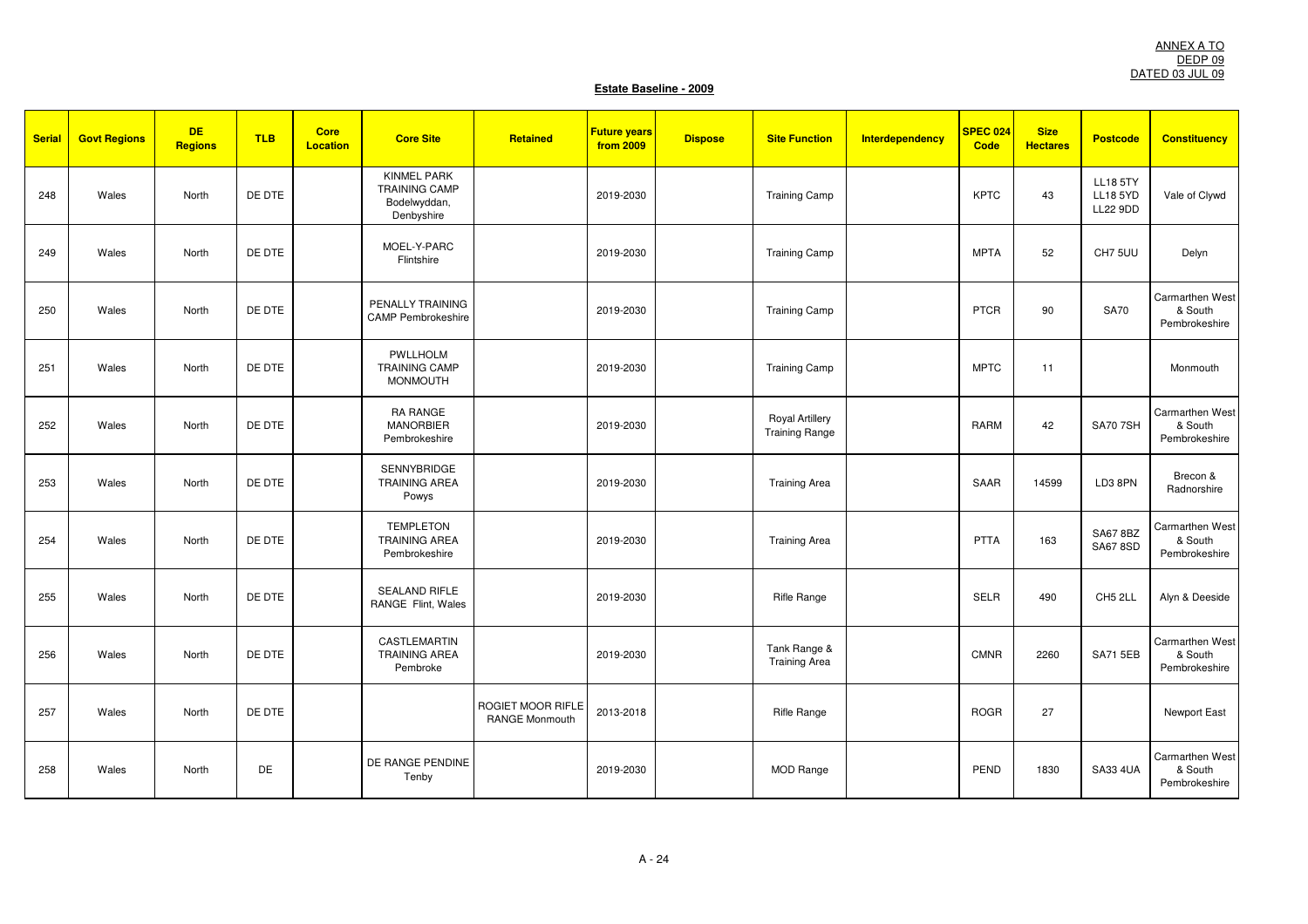| <b>Serial</b> | <b>Govt Regions</b> | <b>DE</b><br><b>Regions</b> | <b>TLB</b>      | <b>Core</b><br><b>Location</b> | <b>Core Site</b>                                          | Retained                                     | <b>Future years</b><br>from 2009 | <b>Dispose</b>                                     | <b>Site Function</b>                                                | <b>Interdependency</b> | <b>SPEC 024</b><br>Code | <b>Size</b><br><b>Hectares</b> | <b>Postcode</b>               | <b>Constituency</b>  |
|---------------|---------------------|-----------------------------|-----------------|--------------------------------|-----------------------------------------------------------|----------------------------------------------|----------------------------------|----------------------------------------------------|---------------------------------------------------------------------|------------------------|-------------------------|--------------------------------|-------------------------------|----------------------|
| 259           | Wales               | North                       | DE              |                                |                                                           |                                              | 2009-2012                        | <b>RAF SEALAND</b><br>(SOUTH SITE) Flint,<br>Wales |                                                                     |                        | SEAL 02                 | 100                            | CH5 2LS<br>CH5 2HA<br>CH5 2NG | Alyn & Deeside       |
| 260           | Wales               | North                       | CENTRE          | St Athan                       | <b>ST ATHAN WEST</b><br>CAMP S.W. of Cardiff              |                                              | 2019-2030                        |                                                    | <b>SFSG</b>                                                         | <b>DTR</b>             | SANT <sub>04</sub>      | 41                             | CF62 4WA                      | Vale of<br>Glamorgan |
| 261           | Wales               | North                       | Trading<br>Fund |                                | DARA SEALAND Flint,<br>Wales                              |                                              | 2019-2030                        |                                                    |                                                                     |                        | SEAL 01                 | 31                             | CH <sub>5</sub>               | Alyn & Deeside       |
|               |                     |                             |                 |                                |                                                           |                                              |                                  |                                                    |                                                                     |                        |                         |                                |                               |                      |
| 262           | South East          | South                       | <b>FLEET</b>    | Portsmouth                     | HMS COLLINGWOOD                                           |                                              | 2019-2030                        |                                                    | Naval Training<br>Establishment                                     | Part site - DTR        | <b>COLW</b>             | 74                             | <b>PO14 1AS</b>               | Gosport              |
| 263           | South East          | South                       | <b>FLEET</b>    | Portsmouth                     | HMS EXCELLENT                                             |                                              | 2019-2030                        |                                                    | HQ Navy<br>Command                                                  |                        | <b>EXCL</b>             | 32                             | PO <sub>2</sub> 8EW           | Portsmouth North     |
| 264           | South East          | South                       | <b>FLEET</b>    | Portsmouth                     | <b>HMS TEMERAIRE</b>                                      |                                              | 2019-2030                        |                                                    | School of Naval PT<br>and P&RTC for<br>Fleet Units in<br>Portsmouth |                        | <b>TEMR</b>             | $\mathbf{1}$                   | PO1 2HB                       | Portsmouth South     |
| 265           | South East          | South                       | <b>FLEET</b>    | Portsmouth                     |                                                           | <b>HORSEA ISLAND</b>                         | 2019-2030                        |                                                    | Naval Diving<br>school                                              |                        | EXCL 10                 | 36                             | <b>PO6 4TT</b>                | Portsmouth North     |
| 266           | South East          | South                       | <b>FLEET</b>    | Portsmouth                     |                                                           | <b>INSTITUTE OF NAVAL</b><br><b>MEDICINE</b> | 2019-2030                        |                                                    | Naval Medical<br><b>Training Centre</b>                             |                        | <b>INMA</b>             | 3                              | PO12 2DL                      | Gosport              |
| 267           | South East          | South                       | <b>FLEET</b>    | Portsmouth                     |                                                           |                                              | 2009-2012                        | MWC PORTS<br><b>DOWN MAIN</b><br>Portsmouth        | Maritime Warfare<br>Centre                                          |                        | <b>MWCF</b>             | $\overline{2}$                 | PO6 3SX                       | Portsmouth North     |
| 268           | South East          | South                       | LAND            | Aldershot                      | <b>ALDERSHOT</b><br><b>GARRISON</b>                       |                                              | 2019-2030                        |                                                    | Misc Garrison<br>Assets                                             |                        | <b>ALGM</b>             | 1602                           | GU11                          | Aldershot            |
| 269           | South East          | South                       | LAND            | Aldershot                      | <b>ALDERSHOT</b><br><b>GARRISON OFFRS'</b><br><b>MESS</b> |                                              | 2019-2030                        |                                                    | <b>Garrison Officers</b><br>Mess                                    |                        | <b>GOMA</b>             | 3                              | <b>GU14 6BD</b>               | Aldershot            |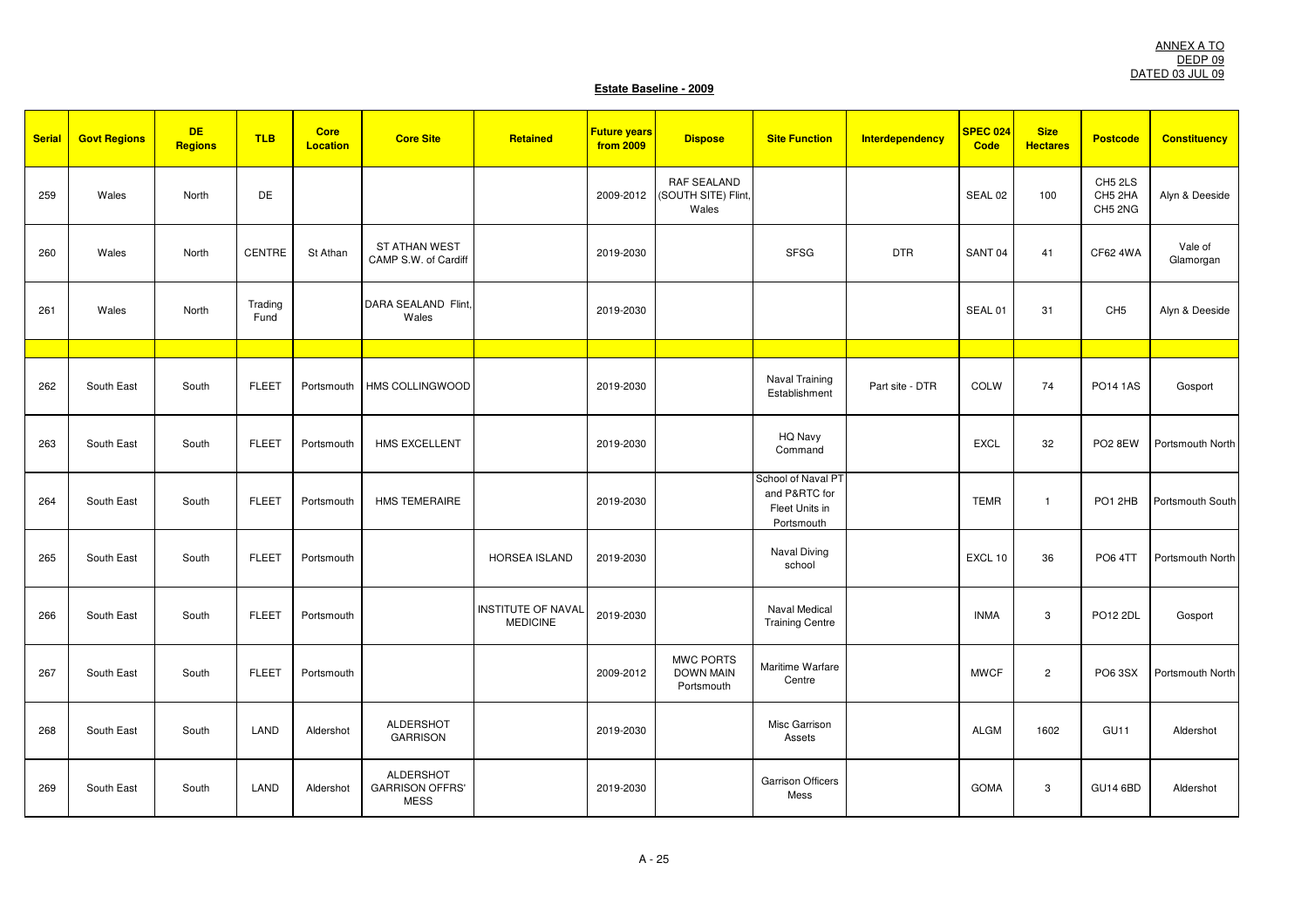| <b>Serial</b> | <b>Govt Regions</b> | <b>DE</b><br><b>Regions</b> | <b>TLB</b> | <b>Core</b><br><b>Location</b> | <b>Core Site</b>                                              | Retained | <b>Future years</b><br>from 2009 | <b>Dispose</b>                    | <b>Site Function</b>           | <b>Interdependency</b>       | SPEC 024<br><b>Code</b> | <b>Size</b><br><b>Hectares</b> | <b>Postcode</b> | <b>Constituency</b> |
|---------------|---------------------|-----------------------------|------------|--------------------------------|---------------------------------------------------------------|----------|----------------------------------|-----------------------------------|--------------------------------|------------------------------|-------------------------|--------------------------------|-----------------|---------------------|
| 270           | South East          | South                       | LAND       | Aldershot                      | ALEXANDER<br><b>BARRACKS Pirbright</b><br>Nr Guildford        |          | 2019-2030                        |                                   | ATR                            |                              | <b>ALXB</b>             | 74                             | <b>GU24 0DT</b> | Woking              |
| 271           | South East          | South                       | LAND       | Aldershot                      | ARMY SCHOOL OF<br>PHYSICAL TRAINING                           |          | 2019-2030                        |                                   | School of PT                   |                              | <b>ASPT</b>             | $\overline{4}$                 | <b>GU11 2HS</b> | Aldershot           |
| 272           | South East          | South                       | LAND       | Aldershot                      |                                                               |          | 2009-2012                        | <b>CLAYTON</b><br><b>BARRACKS</b> | ASCB                           | Project Allenby<br>Connaught | <b>CLYN</b>             | $\overline{2}$                 | <b>GU11 2BG</b> | Aldershot           |
| 273           | South East          | South                       | LAND       |                                | DE BAGSHOT                                                    |          | 2019-2030                        |                                   | <b>Vehicle Testing</b><br>Area |                              | <b>DBAG</b>             | 81                             | GU18 5YH        | Woking              |
| 274           | South East          | South                       | LAND       | Aldershot                      | <b>ELIZABETH</b><br><b>BARRACKS Pirbright</b><br>Nr Guildford |          | 2019-2030                        |                                   | Inf $(Lt)$                     |                              | <b>ELIZ</b>             | 20                             | <b>GU24 0DT</b> | Woking              |
| 275           | South East          | South                       | LAND       | Aldershot                      | <b>GARRISON</b><br><b>SERGEANTS MESS</b>                      |          | 2019-2030                        |                                   | <b>Garrison Sgts</b><br>Mess   |                              | <b>GSMA</b>             | $\overline{4}$                 | <b>GU11 2BG</b> | Aldershot           |
| 276           | South East          | South                       | LAND       | Aldershot                      | <b>GIBRALTAR</b><br><b>BARRACKS (Minley)</b>                  |          | 2019-2030                        |                                   | RSME - Minley<br>Blackwater    |                              | <b>GIBR</b>             | 75                             | <b>GU17 9IP</b> | Aldershot           |
| 277           | South East          | South                       | LAND       | Aldershot                      | <b>GOVERNMENT</b><br><b>HOUSE OFRS MESS</b>                   |          | 2019-2030                        |                                   | <b>Officers Mess</b>           |                              | <b>GHOM</b>             | 3                              |                 | Aldershot           |
| 278           | South East          | South                       | LAND       | Aldershot                      | <b>HAMMERSLEY</b><br><b>BARRACKS</b>                          |          | 2019-2030                        |                                   | HQ ASPT                        |                              | <b>HMLY</b>             | 5                              |                 | Aldershot           |
| 279           | South East          | South                       | LAND       | Aldershot                      | <b>LILLE BARRACKS</b>                                         |          | 2019-2030                        |                                   | Inf                            |                              | LILL                    | 14                             | <b>GU11 2NQ</b> | Aldershot           |
| 280           | South East          | South                       | LAND       | Aldershot                      | <b>MONS BARRACKS</b>                                          |          | 2019-2030                        |                                   | Mech Inf                       |                              | <b>MONS</b>             | 19                             | GU11 2LF        | Aldershot           |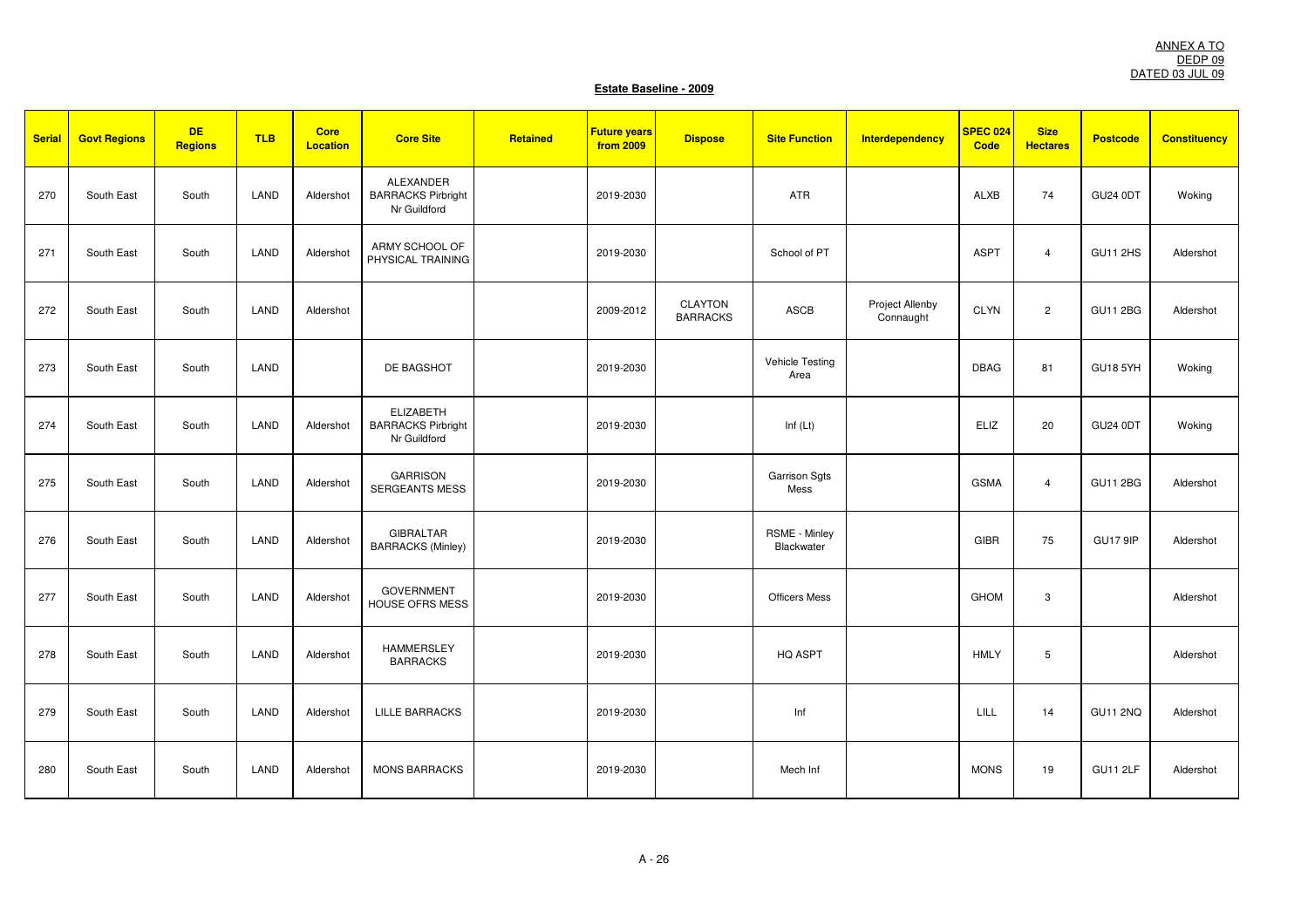| <b>Serial</b> | <b>Govt Regions</b> | <b>DE</b><br><b>Regions</b> | <b>TLB</b> | <b>Core</b><br><b>Location</b> | <b>Core Site</b>                                 | Retained | <b>Future years</b><br><b>from 2009</b> | <b>Dispose</b>                     | <b>Site Function</b>                            | <b>Interdependency</b>       | SPEC 024<br><b>Code</b> | <b>Size</b><br><b>Hectares</b> | <b>Postcode</b> | <b>Constituency</b> |
|---------------|---------------------|-----------------------------|------------|--------------------------------|--------------------------------------------------|----------|-----------------------------------------|------------------------------------|-------------------------------------------------|------------------------------|-------------------------|--------------------------------|-----------------|---------------------|
| 281           | South East          | South                       | LAND       | Aldershot                      | ORDNANCE<br><b>BARRACKS</b>                      |          | 2019-2030                               |                                    | 251 Sig Sqn                                     |                              | <b>BROA</b>             | 6                              |                 | Aldershot           |
| 282           | South East          | South                       | LAND       | Aldershot                      | <b>PARSONS</b><br><b>BARRACKS</b>                |          | 2019-2030                               |                                    | Sport Board / Minor<br>Units                    |                              | PRS1                    | $\overline{c}$                 | <b>GU11 2AE</b> | Aldershot           |
| 283           | South East          | South                       | LAND       | Aldershot                      | <b>PROVOST</b><br><b>BARRACKS</b>                |          | 2019-2030                               |                                    | <b>RMP</b>                                      |                              | PRVT                    | $\overline{1}$                 | <b>GU11 2DN</b> | Aldershot           |
| 284           | South East          | South                       | LAND       | Aldershot                      | SANDHURST<br><b>STATION</b>                      |          | 2019-2030                               |                                    | <b>RMAS</b>                                     |                              | <b>RMAS</b>             | 873                            | <b>GU15 4PQ</b> | Surrey Heath        |
| 285           | South East          | South                       | LAND       | Aldershot                      | <b>THORNHILL</b><br><b>BARRACKS</b>              |          | 2019-2030                               |                                    | Fd Hospital & RMP<br>Regt                       |                              | <b>TRNH</b>             | $\overline{c}$                 | <b>GU11 2DF</b> | Aldershot           |
| 286           | South East          | South                       | LAND       | Aldershot                      | <b>TOURNAI OFFICERS</b><br><b>MESS Aldershot</b> |          | 2019-2030                               |                                    | Used as WO's and<br>Sgt's Mess<br>Accommodation |                              | <b>TNOM</b>             | < 1                            |                 | Aldershot           |
| 287           | South East          | South                       | LAND       | Aldershot                      | <b>TRAVERS BARRACKS</b>                          |          | 2019-2030                               |                                    | <b>Tpt Regt RLC</b>                             |                              | <b>TRVS</b>             | 8                              | <b>GU11 2BX</b> | Aldershot           |
| 288           | South East          | South                       | LAND       | Aldershot                      | <b>WAVELL HOUSE</b>                              |          | 2019-2030                               |                                    | Office                                          |                              | WAVL                    | $\overline{c}$                 | <b>GU11 2LQ</b> | Aldershot           |
| 289           | South East          | South                       | LAND       | Aldershot                      |                                                  |          |                                         | <b>ARNHEM</b><br><b>BARRACKS</b>   | HQ 12 Mech Bde                                  | Project Allenby<br>Connaught | <b>ARNH</b>             | 6                              | GU11 2AU        | Aldershot           |
| 290           | South East          | South                       | LAND       | Aldershot                      |                                                  |          |                                         | <b>BROWNING</b><br><b>BARRACKS</b> | Gen Sp Med Regt                                 | Project Allenby<br>Connaught | <b>BRWN</b>             | 11                             | <b>GU11 2BU</b> | Aldershot           |
| 291           | South East          | South                       | LAND       | Aldershot                      |                                                  |          |                                         | <b>BRUNEVAL</b><br><b>BARRACKS</b> | Inf Regt                                        | Project Allenby<br>Connaught | <b>BRUN</b>             | $\overline{7}$                 | <b>GU11 2AY</b> | Aldershot           |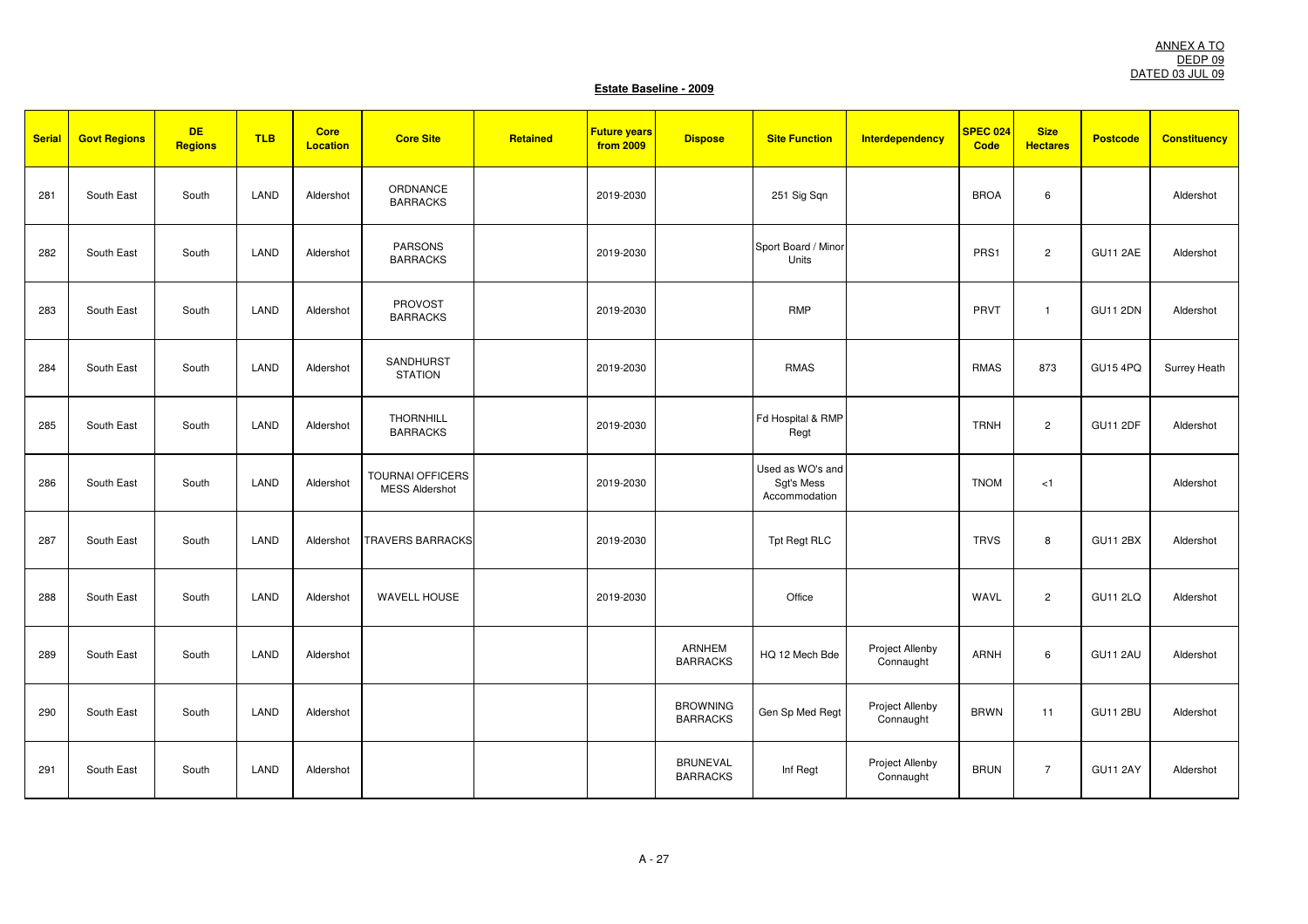| <b>Serial</b> | <b>Govt Regions</b> | <b>DE</b><br><b>Regions</b> | <b>TLB</b> | <b>Core</b><br><b>Location</b> | <b>Core Site</b>                                 | Retained                                                   | <b>Future years</b><br>from 2009 | <b>Dispose</b>                                  | <b>Site Function</b>                 | <b>Interdependency</b>              | SPEC 024<br><b>Code</b> | <b>Size</b><br><b>Hectares</b> | <b>Postcode</b> | <b>Constituency</b>     |
|---------------|---------------------|-----------------------------|------------|--------------------------------|--------------------------------------------------|------------------------------------------------------------|----------------------------------|-------------------------------------------------|--------------------------------------|-------------------------------------|-------------------------|--------------------------------|-----------------|-------------------------|
| 292           | South East          | South                       | LAND       | Aldershot                      |                                                  |                                                            |                                  | <b>BULLER</b><br><b>BARRACKS</b>                | Tpt Regt RLC                         | <b>Project Allenby</b><br>Connaught | <b>BULR</b>             | 17                             | <b>GU11 2BX</b> | Aldershot               |
| 293           | South East          | South                       | LAND       | Aldershot                      |                                                  |                                                            |                                  | CAMBRIDGE<br><b>MILITARY</b><br><b>HOSPITAL</b> | <b>Former Military</b><br>Hospital   | Project Allenby<br>Connaught        | <b>CMHA</b>             | 6                              | <b>GU11 1PB</b> | Aldershot               |
| 294           | South East          | South                       | LAND       | Aldershot                      |                                                  |                                                            |                                  | <b>DUCHESS OF</b><br><b>KENT BARRACKS</b>       | Misc SLA                             | Project Allenby<br>Connaught        | <b>DOKB</b>             | $\overline{4}$                 | <b>GU11 2DW</b> | Aldershot               |
| 295           | South East          | South                       | LAND       | Aldershot                      |                                                  | <b>HEADQUARTERS</b><br><b>ALDERSHOT</b><br><b>GARRISON</b> | 2013-2018                        |                                                 | Garrison HQ                          | Project Allenby<br>Connaught        | <b>MONS</b>             | < 1                            | <b>GU11 2DP</b> | Aldershot               |
| 296           | South East          | South                       | LAND       | Aldershot                      |                                                  | HQ 4 DIV                                                   | 2013-2018                        |                                                 | Div HQ                               | Project Allenby<br>Connaught        | <b>HQSD</b>             | $\overline{c}$                 | <b>GU11 2DR</b> | Aldershot               |
| 297           | South East          | South                       | LAND       | Aldershot                      | RAF ODIHAM                                       |                                                            | 2013-2018                        |                                                 | <b>JHC</b>                           |                                     | <b>ODIM</b>             | 263                            | <b>RG29 1QT</b> | North East<br>Hampshire |
| 298           | South East          | South                       | LAND       | Aldershot                      |                                                  |                                                            | 2013-2018                        | PRINCESS ROYAL<br><b>BARRACKS</b><br>Deepcut    | <b>RLC Training</b><br>Depot         | <b>DTR</b>                          | <b>PRRO</b>             | 119                            | <b>GU16 6RW</b> | Surrey Heath            |
| 299           | South East          | South                       | LAND       | Aldershot                      |                                                  |                                                            |                                  | <b>RHINE BARRACKS</b>                           | Was 9 Para Sqn<br><b>RE</b>          | Project Allenby<br>Connaught        | <b>RHNE</b>             | $\overline{4}$                 | <b>GU11 2AX</b> | Aldershot               |
| 300           | South East          | South                       | LAND       | Aldershot                      | <b>ST OMER BARRACKS</b>                          |                                                            | 2019-2030                        |                                                 | Domestic Site for<br>South Aldershot | Project Allenby<br>Connaught        | <b>OMER</b>             | 22                             | <b>GU11 2BN</b> | Aldershot               |
| 301           | South East          | South                       | LAND       | Aldershot                      | <b>NEW NORMANDY</b><br><b>BARRACKS Aldershot</b> |                                                            | 2019-2030                        |                                                 | 10 Tpt Regt                          |                                     | <b>NRMN</b>             | 15                             | <b>GU11 2LZ</b> | Aldershot               |
| 302           | South East          | South                       | LAND       | Aldershot                      |                                                  |                                                            | 2009-2012                        | <b>NORMANDY</b><br><b>BARRACKS</b><br>(SOUTH)   | 2 Inf Regts                          | Project Allenby<br>Connaught        | <b>NRMY</b>             | 12                             | <b>GU11 2LZ</b> | Aldershot               |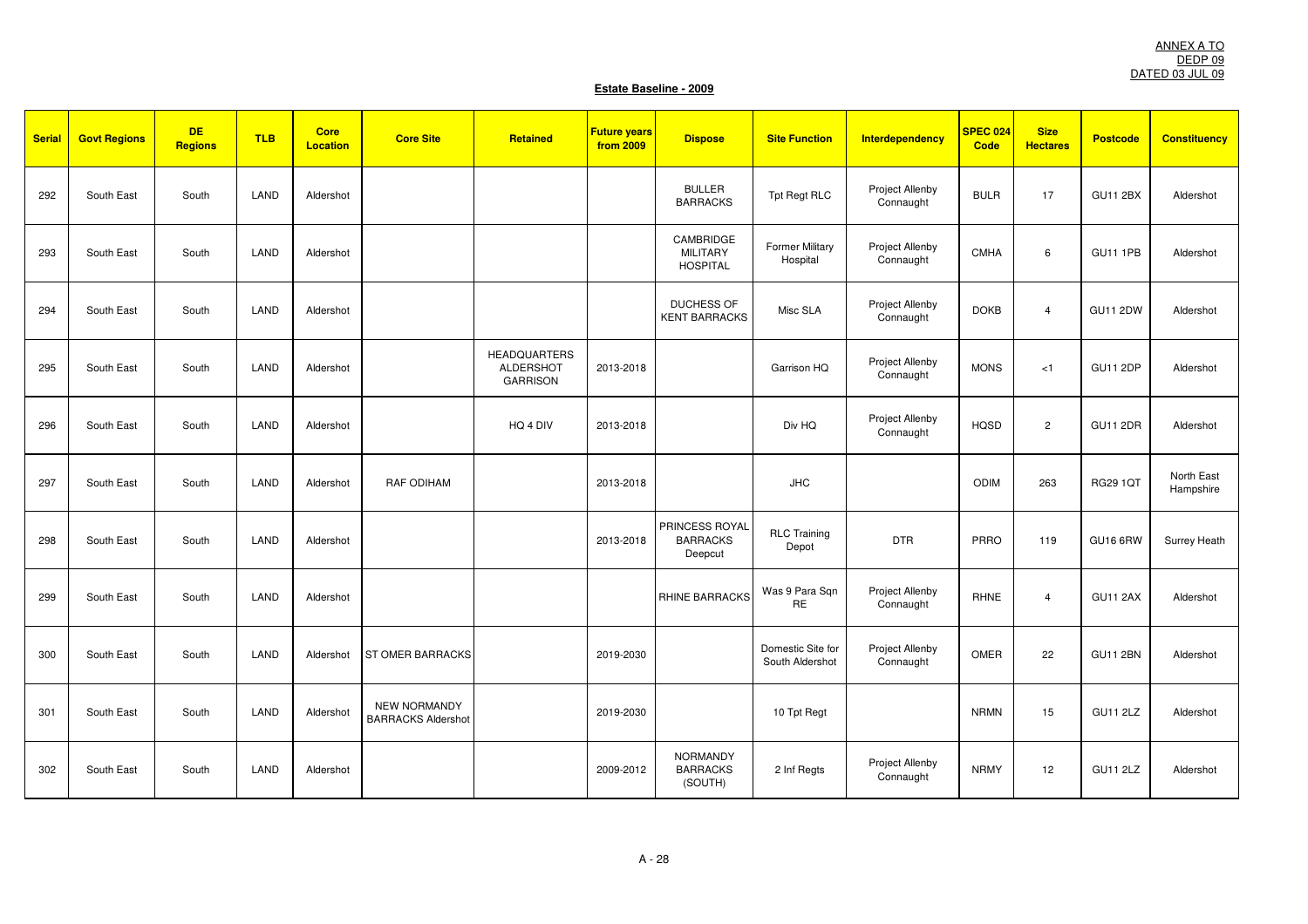| <b>Serial</b> | <b>Govt Regions</b> | <b>DE</b><br><b>Regions</b> | <b>TLB</b> | <b>Core</b><br><b>Location</b> | <b>Core Site</b>                                                     | Retained         | <b>Future years</b><br><b>from 2009</b> | <b>Dispose</b> | <b>Site Function</b>                       | <b>Interdependency</b> | <b>SPEC 024</b><br>Code | <b>Size</b><br><b>Hectares</b> | <b>Postcode</b> | <b>Constituency</b>       |
|---------------|---------------------|-----------------------------|------------|--------------------------------|----------------------------------------------------------------------|------------------|-----------------------------------------|----------------|--------------------------------------------|------------------------|-------------------------|--------------------------------|-----------------|---------------------------|
| 303           | South East          | South                       | LAND       |                                | <b>ARMY AIR CORPS</b><br><b>CENTRE Middle</b><br><b>Wallop Hants</b> |                  | 2019-2030                               |                | <b>ATRA</b>                                |                        | <b>AACC</b>             | 316                            | SO20 8DY        | North West<br>Hampshire   |
| 304           | South East          | South                       | LAND       |                                | <b>BROMPTON</b><br><b>BARRACKS Chatham</b>                           |                  | 2019-2030                               |                | <b>RSME</b>                                |                        | <b>BRMP</b>             | 56                             | ME4 4UG         | Chatham &<br>Aylesford    |
| 305           | South East          | South                       | LAND       |                                | <b>DALTON BARRACKS</b><br>Abingdon                                   |                  | 2019-2030                               |                | Army Logistics<br>Units                    |                        | <b>DALT</b>             | 288                            | OX13 6JB        | Oxford West &<br>Abingdon |
| 306           | South East          | South                       | LAND       |                                | DUKE OF YORKS<br>ROYAL MILITARY<br>SCHOOL Dover                      |                  | 2019-2030                               |                | School for Children<br>of Service Families |                        | <b>DYMS</b>             | 57                             | CT15 5EQ        | Dover                     |
| 307           | South East          | South                       | LAND       |                                | <b>MCMULLEN BKS</b><br>Marchwood                                     |                  | 2019-2030                               |                | <b>RLC</b>                                 |                        | <b>MCML</b>             | 18                             | SO40 4ZG        | New Forest East           |
| 308           | South East          | South                       | LAND       |                                | <b>HAWLEY HARD</b><br><b>Blackwater Hants</b>                        |                  | 2019-2030                               |                | <b>Training Area</b>                       |                        | <b>WTAH</b>             | 12                             |                 | Aldershot                 |
| 309           | South East          | South                       | LAND       |                                | <b>MINLEY MANOR</b><br>Blackwater Hants                              |                  | 2019-2030                               |                | <b>Officers Mess</b>                       |                        | <b>MNMR</b>             | 37                             |                 | Aldershot                 |
| 310           | South East          | South                       | LAND       |                                |                                                                      | RAF MANSTON Kent | 2013-2018                               |                | Defence Fire<br><b>Training Centre</b>     |                        | <b>MMST</b>             | 39                             | CT12 5BS        | North Thanet              |
| 311           | South East          | South                       | LAND       |                                | SIR JOHN MOORE<br><b>BARRACKS</b><br>Winchester                      |                  | 2019-2030                               |                | ATR                                        |                        | SJM2                    | 87                             | SO22 6NQ        | Winchester                |
| 312           | South East          | South                       | LAND       |                                | <b>ST DAVIDS</b><br><b>BARRACKS Bicester</b>                         |                  | 2019-2030                               |                | 23 Pioneer Regt<br><b>RLC</b>              |                        | SDBB                    | 103                            | OX6 0JU         | Banbury                   |
| 313           | South East          | South                       | LAND       |                                | <b>ST GEORGES</b><br><b>BARRACKS Bicester</b>                        |                  | 2019-2030                               |                | <b>BOWMAN</b>                              |                        | STG3                    | 28                             | OX6 0LP         | Banbury                   |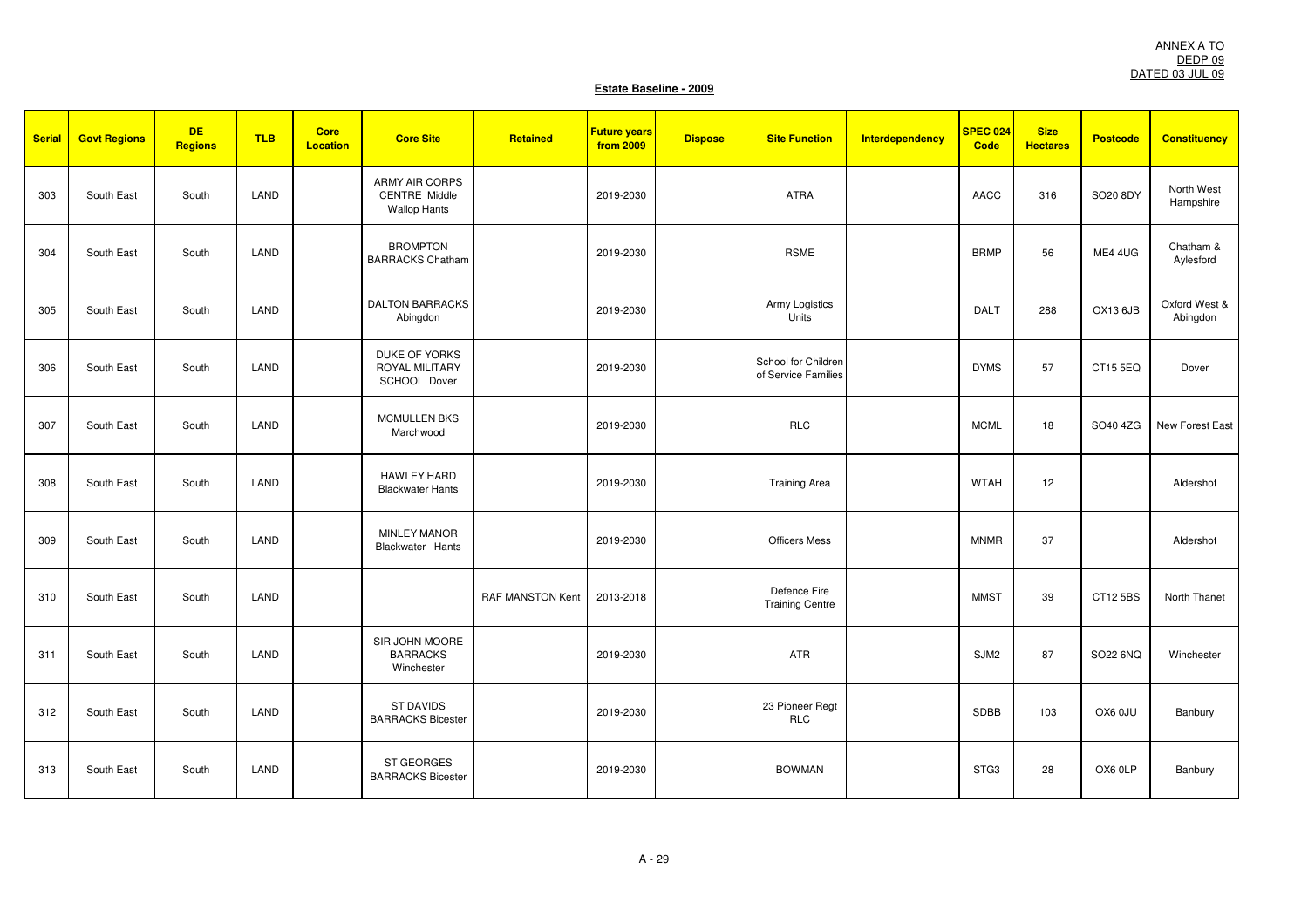| <b>Serial</b> | <b>Govt Regions</b> | <b>DE</b><br><b>Regions</b> | <b>TLB</b> | <b>Core</b><br><b>Location</b> | <b>Core Site</b>                              | Retained                                         | <b>Future years</b><br>from 2009 | <b>Dispose</b>                             | <b>Site Function</b>                            | <b>Interdependency</b> | <b>SPEC 024</b><br><b>Code</b> | <b>Size</b><br><b>Hectares</b> | <b>Postcode</b> | <b>Constituency</b>      |
|---------------|---------------------|-----------------------------|------------|--------------------------------|-----------------------------------------------|--------------------------------------------------|----------------------------------|--------------------------------------------|-------------------------------------------------|------------------------|--------------------------------|--------------------------------|-----------------|--------------------------|
| 314           | South East          | South                       | LAND       |                                | <b>UPNOR BRIDGING</b><br><b>HARD Chatham</b>  |                                                  | 2019-2030                        |                                            | <b>RSME</b>                                     |                        | <b>CUBH</b>                    | 29                             | ME2 4MY         | Chatham &<br>Aylesford   |
| 315           | South East          | South                       | LAND       |                                | WAINSCOTT CAMP<br>Chatham                     |                                                  | 2019-2030                        |                                            | <b>RSME</b>                                     |                        | <b>WTCO</b>                    | 28                             | ME3 8BP         | Chatham &<br>Aylesford   |
| 316           | South East          | South                       | LAND       |                                | YANTLET<br><b>DEMOLITION RANGE</b><br>Chatham |                                                  | 2019-2030                        |                                            | <b>RSME</b>                                     |                        | <b>YTDR</b>                    | 184                            | ME3 OBG         | Chatham &<br>Aylesford   |
| 317           | South East          | South                       | LAND       |                                | <b>AGCD WORTHY</b><br><b>DOWN Winchester</b>  |                                                  | 2019-2030                        |                                            | Training School for<br>Pay Svcs & AGC<br>Clerks | <b>DTR</b>             | <b>AGCD</b>                    | 157                            | SO21 2RG        | Winchester               |
| 318           | South East          | South                       | LAND       |                                | <b>BAKER BKS</b><br>THORNEY ISLAND<br>Sussex  |                                                  | 2019-2030                        |                                            | Army AD Units                                   | <b>BORONA</b>          | <b>BAKE</b>                    | 652                            | PO10 8DH        | Chichester               |
| 319           | South East          | South                       | LAND       |                                |                                               |                                                  | 2009-2012                        | CHATTENDEN<br><b>CAMP Chatham</b>          | <b>RSME</b>                                     |                        | CHAT                           | 211                            | ME3 8NZ         | Chatham &<br>Aylesford   |
| 320           | South East          | South                       | LAND       |                                |                                               | <b>HOWE BARRACKS</b><br>Canterbury               | 2013-2018                        |                                            | Inf $(Lt)$                                      |                        | <b>HOWE</b>                    | 208                            | CT1 1JU         | Canterbury               |
| 321           | South East          | South                       | LAND       |                                |                                               | <b>INVICTA PARK</b><br><b>BARRACKS Maidstone</b> | 2019-2030                        |                                            | <b>RE</b>                                       |                        | <b>INVI</b>                    | 38                             | <b>ME14 2NA</b> | Maidstone & The<br>Weald |
| 322           | South East          | South                       | LAND       |                                |                                               | <b>KITCHENER</b><br><b>BARRACKS Chatham</b>      | 2013-2018                        |                                            | <b>RSME</b>                                     |                        | <b>KITN</b>                    | 5                              | ME4 4UG         | Chatham &<br>Aylesford   |
| 323           | South East          | South                       | LAND       |                                |                                               |                                                  | 2009-2012                        | LODGE HILL CAMP<br>Chatham                 | <b>RSME</b>                                     |                        | <b>LODG</b>                    | 240                            | ME3 8DE         | Chatham &<br>Aylesford   |
| 324           | South East          | South                       | LAND       |                                |                                               |                                                  | 2009-2012                        | <b>LOUISBERG</b><br><b>BARRACKS Bordon</b> | 4 Bn REME                                       | <b>DTR</b>             | <b>LSBG</b>                    | 16                             | GU35 0NE        | North East<br>Hampshire  |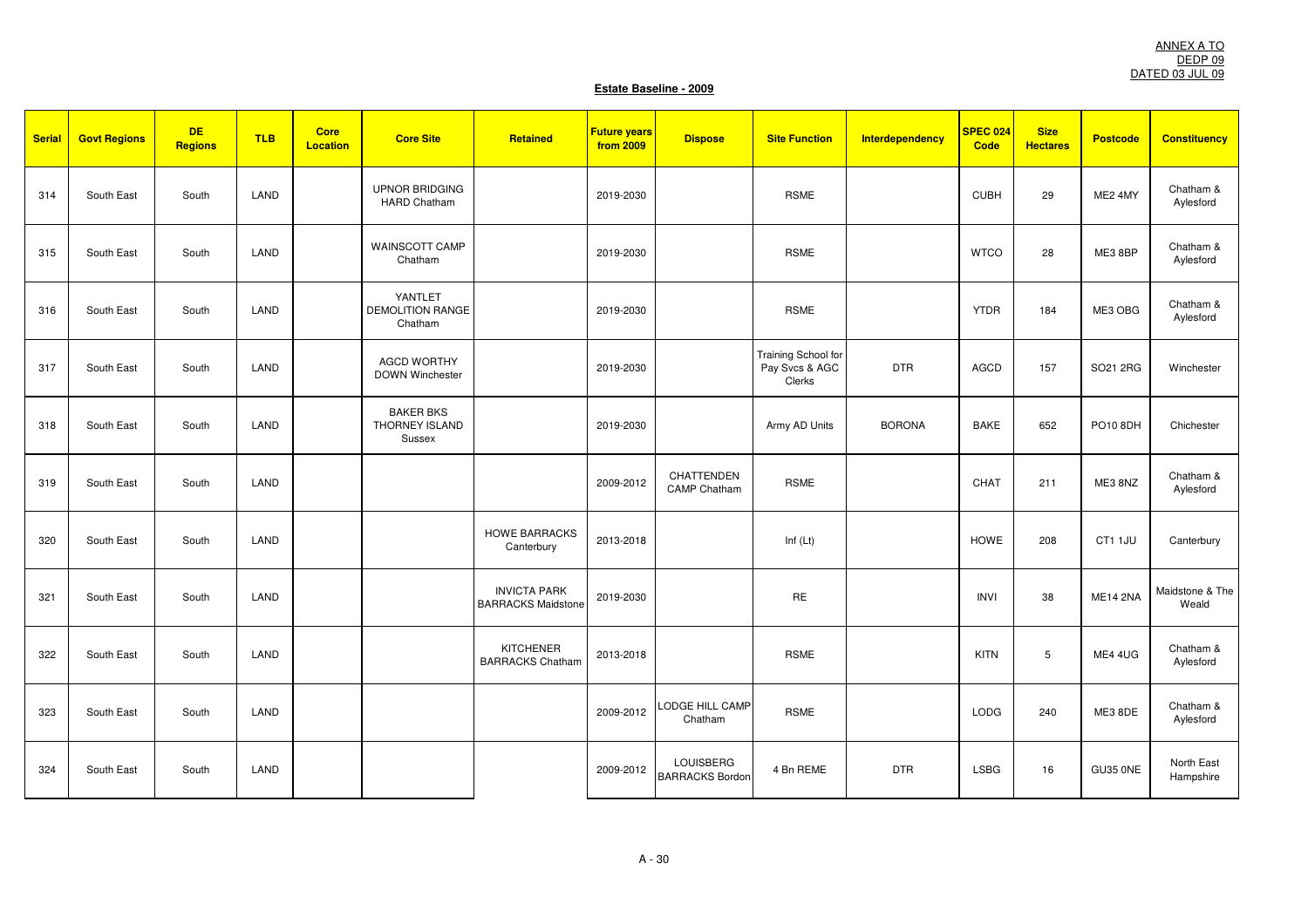| <b>Serial</b> | <b>Govt Regions</b> | <b>DE</b><br><b>Regions</b> | <b>TLB</b> | <b>Core</b><br><b>Location</b> | <b>Core Site</b>                                | Retained                                                    | <b>Future years</b><br>from 2009 | <b>Dispose</b>                      | <b>Site Function</b> | <b>Interdependency</b> | <b>SPEC 024</b><br>Code | <b>Size</b><br><b>Hectares</b> | <b>Postcode</b> | <b>Constituency</b>     |
|---------------|---------------------|-----------------------------|------------|--------------------------------|-------------------------------------------------|-------------------------------------------------------------|----------------------------------|-------------------------------------|----------------------|------------------------|-------------------------|--------------------------------|-----------------|-------------------------|
| 325           | South East          | South                       | LAND       |                                |                                                 | LOWER UPNOR<br><b>DEPOT Chatham</b>                         | 2013-2018                        |                                     | <b>RSME</b>          |                        | LUPN                    | 16                             | ME2 4XE         | Chatham &<br>Aylesford  |
| 326           | South East          | South                       | LAND       |                                |                                                 | <b>MEDWAY TUNNEL</b><br><b>TRAINING AREA</b><br>Chatham     | 2013-2018                        |                                     | <b>RSME</b>          |                        | <b>CUBH</b>             | N/A                            | ME2 4XL         | Chatham &<br>Aylesford  |
| 327           | South East          | South                       | LAND       |                                |                                                 | <b>NAPIER BARRACKS</b><br>Shorncliffe                       | 2013-2018                        |                                     | 2 Inf Bde & DTE      |                        | <b>NAPR</b>             | 6                              |                 | Folkestone &<br>Hythe   |
| 328           | South East          | South                       | LAND       |                                |                                                 | <b>PIDDINGTON</b><br><b>TRAINING AREA</b><br>Bicester       | 2013-2018                        |                                     | 4 Div                | Super Garrison         | BODB <sub>02</sub>      | 29                             | OX6 0LD         | Banbury                 |
| 329           | South East          | South                       | LAND       |                                |                                                 |                                                             | 2009-2012                        | QUEBEC<br><b>BARRACKS</b><br>Bordon | 4 Bn REME            | <b>DTR</b>             | QUBC                    | $\overline{c}$                 |                 | North East<br>Hampshire |
| 330           | South East          | South                       | LAND       |                                | RAF BENSON MAIN<br>SITE Nr Wallingford,<br>Oxon |                                                             | 2013-2018                        |                                     | <b>JHC</b>           |                        | <b>BENS</b>             | 261                            | <b>OX10 6AA</b> | Henley                  |
| 331           | South East          | South                       | LAND       |                                |                                                 | <b>RASC LINES</b><br>Shorncliffe                            | 2013-2018                        |                                     | Tpt & Mov, EOD       |                        | <b>RASC</b>             | $\overline{c}$                 |                 | Folkestone &<br>Hythe   |
| 332           | South East          | South                       | LAND       |                                |                                                 | SIR JOHN MOORE<br><b>BARRACKS</b><br>Shorncliffe Folkestone | 2019-2030                        |                                     | Inf (Lt) (Gurkhas)   |                        | SJM1                    | 60                             | CT20 3HF        | Folkestone &<br>Hythe   |
| 333           | South East          | South                       | LAND       |                                |                                                 | SOMERSET<br><b>BARRACKS Shorncliffe</b>                     | 2013-2018                        |                                     | HQ 2 Brigade         |                        | SOMS                    | 16                             |                 | Folkestone &<br>Hythe   |
| 334           | South East          | South                       | LAND       |                                |                                                 | <b>VAUXHALL BKS</b><br>Didcot                               | 2019-2030                        |                                     | 11 EOD               |                        | VAUX                    | 11                             | <b>OX117ES</b>  | Wantage                 |
| 335           | South East          | South                       | LAND       |                                | <b>COMBERMERE BKS</b><br>Windsor                |                                                             | 2019-2030                        |                                     | <b>FR</b>            |                        | COMB                    | 8                              | SL4 3DN         | Windsor                 |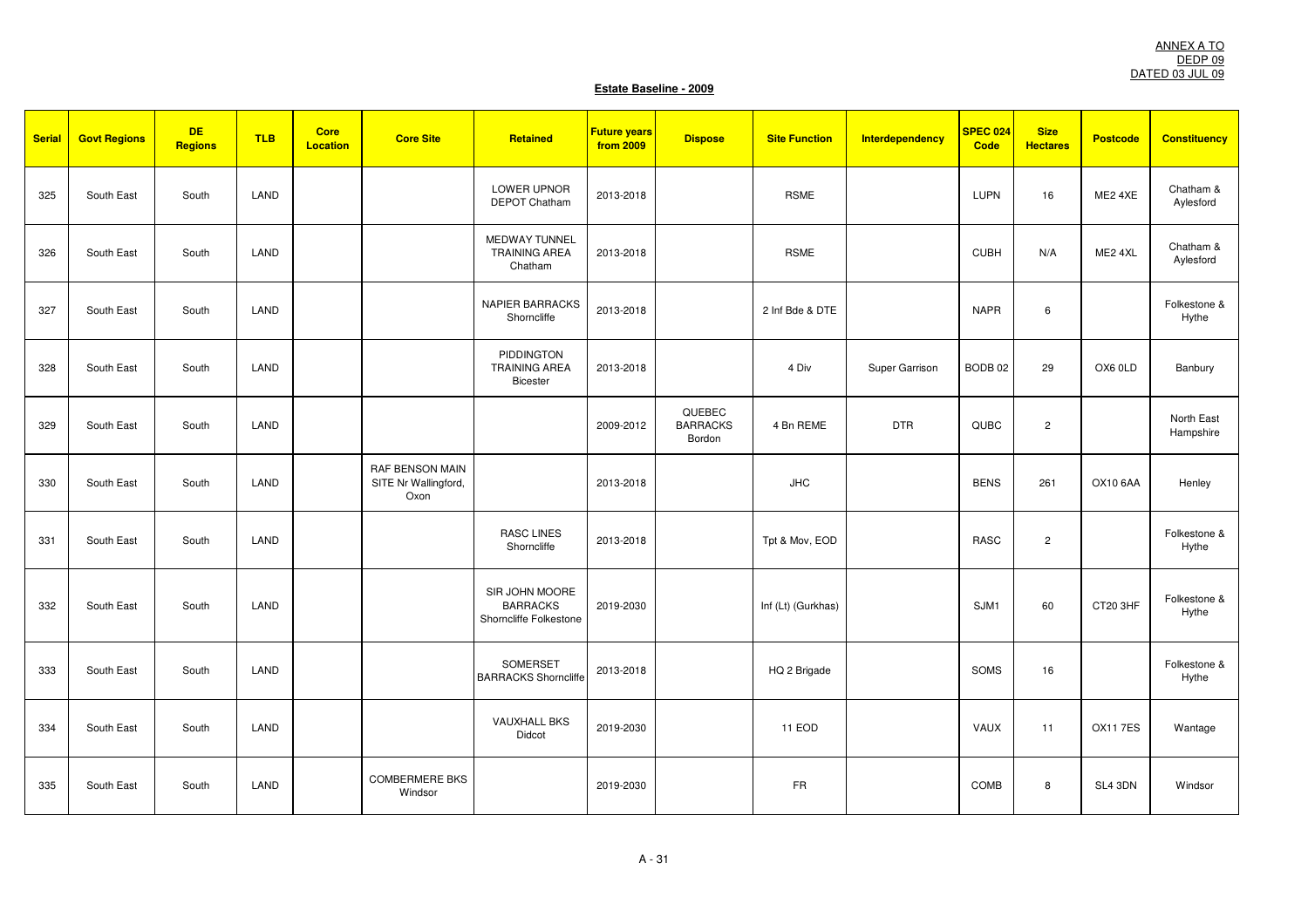| Serial | <b>Govt Regions</b> | <b>DE</b><br><b>Regions</b> | <b>TLB</b> | <b>Core</b><br>Location | <b>Core Site</b>                              | Retained                                     | <b>Future years</b><br><b>from 2009</b> | <b>Dispose</b>           | <b>Site Function</b>           | Interdependency | <b>SPEC 024</b><br><b>Code</b> | <b>Size</b><br><b>Hectares</b> | <b>Postcode</b> | <b>Constituency</b>     |
|--------|---------------------|-----------------------------|------------|-------------------------|-----------------------------------------------|----------------------------------------------|-----------------------------------------|--------------------------|--------------------------------|-----------------|--------------------------------|--------------------------------|-----------------|-------------------------|
| 336    | South East          | South                       | LAND       |                         | <b>VICTORIA BKS</b><br>Windsor                |                                              | 2019-2030                               |                          | Inf $(Lt)$                     |                 | <b>VICB</b>                    | $\overline{4}$                 | SL4 3DN         | Windsor                 |
| 337    | South East          | South                       | LAND       |                         | WAINSCOTT<br><b>BARRACKS (NEW)</b><br>Chatham |                                              | 2019-2030                               |                          | <b>Barracks</b>                |                 | <b>WTCO</b>                    | 33                             |                 | Medway                  |
| 338    | South East          | South                       | LAND       |                         | <b>WINDSOR GREAT</b><br><b>PARK</b>           |                                              | 2019-2030                               |                          | <b>Training Rights</b><br>Area |                 | <b>WGPT</b>                    | 356                            |                 | Windsor                 |
| 339    | South East          | South                       | LAND       |                         |                                               | <b>WEST MALLING</b><br><b>CAMP Rochester</b> | 2013-2018                               |                          | <b>RSME</b>                    |                 | <b>WMGZ</b>                    | $\overline{4}$                 | <b>ME194BZ</b>  | Tonbridge               |
| 340    | South East          | South                       | LAND       |                         |                                               |                                              | 2009-2012                               | WOULDHAM CAMP<br>Chatham | <b>RSME</b>                    |                 | <b>WOTA</b>                    | 16                             | ME1 3TR         | Chatham &<br>Aylesford  |
| 341    | South East          | South                       | LAND       |                         | <b>HQLF ANDOVER</b>                           |                                              | 2019-2030                               |                          | <b>HQ Land Forces</b>          | Hyperion        | <b>AQMG</b>                    | 45                             | SP11 8HT        | North West<br>Hampshire |
| 342    | South East          | South                       | LAND       | Aldershot               | HQ ROYAL ARMY<br><b>DENTAL CORPS</b>          |                                              | 2019-2030                               |                          | <b>RADC Training</b><br>Depot  |                 | RADC                           | $\overline{\mathbf{1}}$        |                 | Aldershot               |
| 343    | South East          | South                       | LAND       | Portsmouth              | SOUTHWICK PARK<br>(former HMS DRYAD)          |                                              | 2019-2030                               |                          | <b>DCPG</b>                    | <b>DTR</b>      | <b>DRYD</b>                    | 112                            | PO17 6EJ        | Winchester              |
| 344    | South East          | South                       | AIR        | <b>Brize Norton</b>     | RAF BRIZE NORTON<br>Oxon                      |                                              | 2019-2030                               |                          | AT Hub                         | CATARA          | <b>BZNO</b>                    | 481                            | OX183LX         | Witney                  |
| 345    | South East          | South                       | <b>AIR</b> | Portsmouth              |                                               | <b>HMS SULTAN</b>                            | 2013-2018                               |                          | Naval Training<br>Centre       | <b>DTR</b>      | <b>SULT</b>                    | 95                             | PO12 3BY        | Gosport                 |
| 346    | South East          | South                       | AIR        |                         | RAF HALTON S.E of<br>Aylesbury                |                                              | 2019-2030                               |                          | <b>Gnd Training</b>            | <b>DTR</b>      | RHLT                           | 297                            | <b>HP22 5PG</b> | Aylesbury               |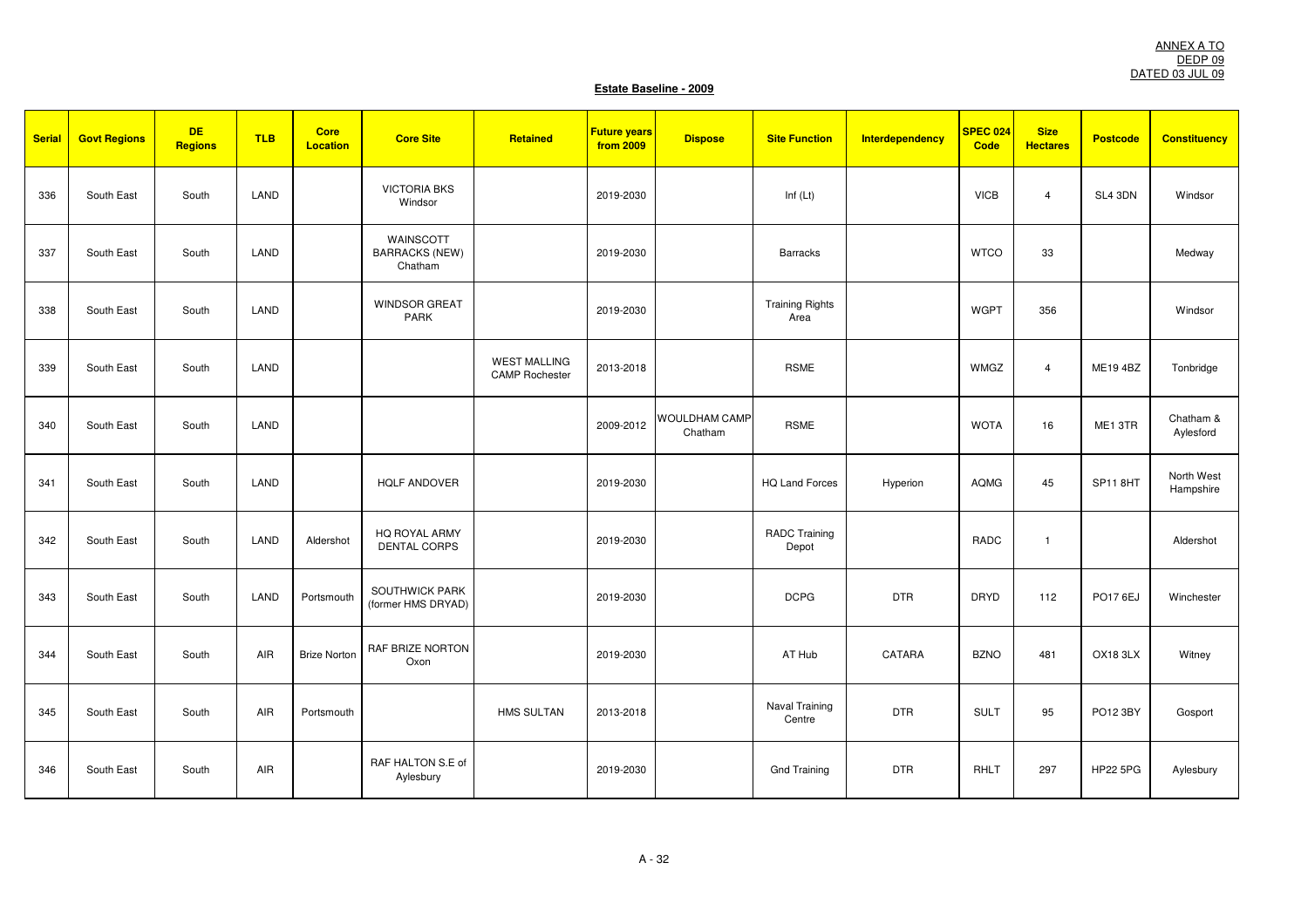| <b>Serial</b> | <b>Govt Regions</b> | <b>DE</b><br>Regions | <b>TLB</b> | <b>Core</b><br><b>Location</b> | <b>Core Site</b>                        | Retained                               | <b>Future years</b><br>from 2009 | <b>Dispose</b>                                                           | <b>Site Function</b>                | <b>Interdependency</b> | <b>SPEC 024</b><br>Code | <b>Size</b><br><b>Hectares</b> | <b>Postcode</b> | <b>Constituency</b>     |
|---------------|---------------------|----------------------|------------|--------------------------------|-----------------------------------------|----------------------------------------|----------------------------------|--------------------------------------------------------------------------|-------------------------------------|------------------------|-------------------------|--------------------------------|-----------------|-------------------------|
| 347           | South East          | South                | AIR        |                                | RAF HIGH WYCOMBE                        |                                        | 2019-2030                        |                                                                          | HQ Air Command                      |                        | <b>HWYC</b>             | 46                             | <b>HP14 4UE</b> | Wycombe                 |
| 348           | South East          | South                | AIR        |                                | RAF WELFORD West<br><b>Berks</b>        |                                        | 2019-2030                        |                                                                          | <b>USVF</b>                         |                        | FRFD <sub>05</sub>      | 299                            |                 | Newbury                 |
| 349           | South East          | South                | AIR        |                                | <b>RAF WESTON-ON-</b><br>THE-GREEN Oxon |                                        | 2019-2030                        |                                                                          | Para Training                       |                        | BZNO 08                 | 132                            | OX68TQ          | Banbury                 |
| 350           | South East          | South                | AIR        |                                |                                         | CHALGROVE<br>AIRFIELD Oxon             | 2013-2018                        |                                                                          |                                     | Let site               | CHAL                    | 259                            | <b>OX447SG</b>  | Henley                  |
| 351           | South East          | South                | AIR        |                                |                                         | <b>BORDON</b><br><b>INFRASTRUCTURE</b> | 2019-2030                        |                                                                          |                                     |                        | <b>BORI</b>             | 125                            |                 | North East<br>Hampshire |
| 352           | South East          | South                | AIR        |                                |                                         |                                        | 2009-2012                        | RAF DAWS HILL<br>High Wycombe                                            | <b>USVF</b>                         |                        | <b>DAWS</b>             | 190                            | <b>HP11 1YT</b> | Wycombe                 |
| 353           | South East          | South                | AIR        |                                |                                         |                                        | 2009-2012                        | <b>HAZEBROUCK</b><br><b>BARRACKS</b><br>Arborfield, Reading              | SEME & SES(A)                       | <b>DTR</b>             | <b>HZBK</b>             | 67                             | RG2 9NH         | Wokingham               |
| 354           | South East          | South                | AIR        |                                |                                         |                                        | 2009-2012                        | <b>ROWCROFT</b><br><b>BARRACKS</b><br>Arborfield, Reading                | SEME & SES(A)                       | <b>DTR</b>             | RWC1                    | 52                             | RG2 9NN         | Wokingham               |
| 355           | South East          | South                | AIR        |                                |                                         |                                        | 2009-2012                        | <b>WEST COURT</b><br><b>REME OFFICERS</b><br>MESS Arborfield,<br>Reading | SEME & SES(A)                       | <b>DTR</b>             | <b>ROMA</b>             | 28                             | RG2 9NN         | Wokingham               |
| 356           | South East          | South                | AIR        |                                |                                         |                                        | 2009-2012                        | PRINCE PHILLIP<br><b>BARRACKS Bordor</b>                                 | <b>SEME</b>                         | <b>DTR</b>             | <b>PPBK</b>             | 66                             | <b>GU35 0JE</b> | North East<br>Hampshire |
| 357           | South East          | South                | DE&S       | Portsmouth                     | <b>DSDA GOSPORT</b>                     |                                        | 2019-2030                        |                                                                          | <b>Defence Munitions</b><br>Storage |                        | ADGP                    | 215                            | PO13 0AH        | Gosport                 |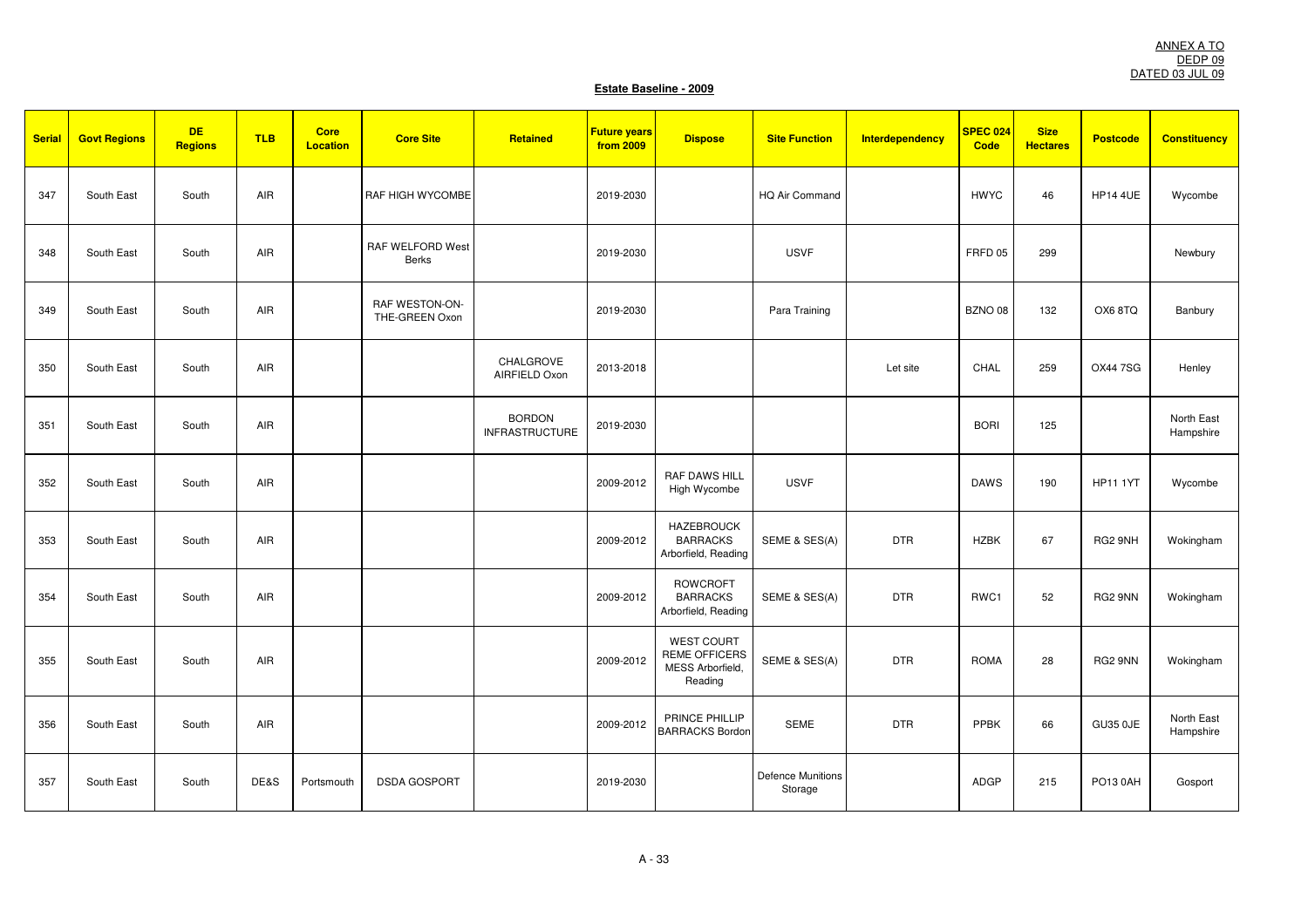| <b>Serial</b> | <b>Govt Regions</b> | <b>DE</b><br><b>Regions</b> | <b>TLB</b> | <b>Core</b><br><b>Location</b> | <b>Core Site</b>                         | Retained                               | <b>Future years</b><br>from 2009 | <b>Dispose</b> | <b>Site Function</b>                                                       | <b>Interdependency</b> | <b>SPEC 024</b><br><b>Code</b> | <b>Size</b><br><b>Hectares</b> | <b>Postcode</b>                | <b>Constituency</b>                                        |
|---------------|---------------------|-----------------------------|------------|--------------------------------|------------------------------------------|----------------------------------------|----------------------------------|----------------|----------------------------------------------------------------------------|------------------------|--------------------------------|--------------------------------|--------------------------------|------------------------------------------------------------|
| 358           | South East          | South                       | DE&S       | Portsmouth                     | HMNB PORTSMOUTH                          |                                        | 2019-2030                        |                | Naval Dockyard                                                             |                        | <b>NBPS</b>                    | 122                            | PO1 3NH                        | Portsmouth South                                           |
| 359           | South East          | South                       | DE&S       | Portsmouth                     | <b>HMS NELSON</b>                        |                                        | 2019-2030                        |                | Officers Mess,<br>Sports Grounds,<br>Community Centre,<br>Shops & Car Park |                        | <b>NELS</b>                    | 50                             |                                | (mostly)<br>Portsmouth South<br>(some)<br>Portsmouth North |
| 360           | South East          | South                       | DE&S       | Portsmouth                     | OFD GOSPORT                              |                                        | 2019-2030                        |                | Sea Oil Fuel Depot                                                         |                        | <b>FDGP</b>                    | 16                             | <b>PO12 4TH</b>                | Gosport                                                    |
| 361           | South East          | South                       | DE&S       | Portsmouth                     |                                          | OFD PORTS DOWN<br>(part of PORTS DOWN) | 2013-2018                        |                | Oil Fuel Depot                                                             |                        | <b>FDPD</b>                    | < 1                            | PO6 4LW                        | Portsmouth North                                           |
| 362           | South East          | South                       | DE&S       | Portsmouth                     | PORTS DOWN                               |                                        | 2019-2030                        |                | Miscellaneous                                                              |                        | <b>POMS</b>                    | 76                             | PO <sub>6</sub><br><b>PO17</b> | Winchester/Ports<br>mouth North                            |
| 363           | South East          | South                       | DE&S       | Portsmouth                     | ROYAL CLARENCE<br>YARD                   |                                        | 2019-2030                        |                | Naval Dockyard                                                             |                        | <b>GRCY</b>                    | 5                              |                                | Gosport                                                    |
| 364           | South East          | South                       | DE&S       |                                | AWE ALDERMASTON<br>West Berks            |                                        | 2019-2030                        |                | Atomic Weapon<br>Establishment                                             |                        | <b>ALDE</b>                    | 293                            | RG7 4PR                        | Wokingham                                                  |
| 365           | South East          | South                       | DE&S       |                                | AWE BURGHFIELD<br><b>West Berks</b>      |                                        | 2019-2030                        |                | Atomic Weapon<br>Establishment                                             |                        | AWEB                           | 96                             |                                | Wokingham                                                  |
| 366           | South East          | South                       | DE&S       |                                | <b>DSDA BICESTER</b>                     |                                        | 2019-2030                        |                | <b>DSDA</b> Storage<br>Depot                                               |                        | <b>BODB</b>                    | 318                            | OX25 2RD                       | Banbury                                                    |
| 367           | South East          | South                       | DE&S       | Marchwood                      | <b>MARCHWOOD</b><br><b>MILITARY PORT</b> |                                        | 2019-2030                        |                | Strategic Point of<br>Embarkation                                          |                        | SOMP                           | 95                             | SO40 4WW                       | New Forest East                                            |
| 368           | South East          | South                       | DE&S       |                                | <b>TCS DCSA</b><br>OAKHANGER Bordon      |                                        | 2019-2030                        |                | <b>Comms Mast Site</b>                                                     |                        | OHGR                           | 55                             | GU35 9HU                       | North East<br>Hampshire                                    |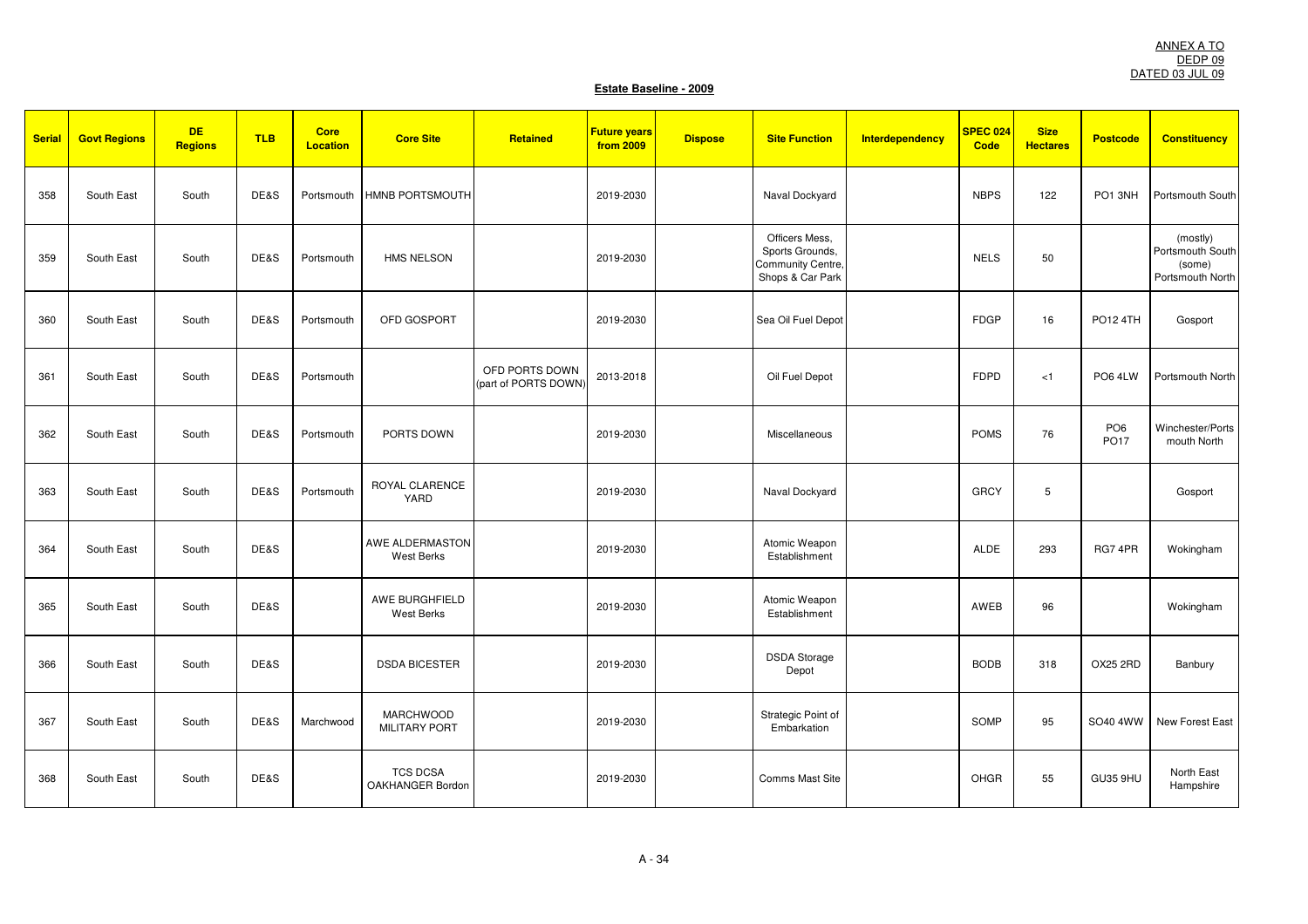| <b>Serial</b> | <b>Govt Regions</b> | <b>DE</b><br><b>Regions</b> | <b>TLB</b> | <b>Core</b><br><b>Location</b> | <b>Core Site</b>                                                           | Retained                                       | <b>Future years</b><br><b>from 2009</b> | <b>Dispose</b> | <b>Site Function</b>                                 | <b>Interdependency</b> | <b>SPEC 024</b><br>Code | <b>Size</b><br><b>Hectares</b> | <b>Postcode</b>                | <b>Constituency</b>     |
|---------------|---------------------|-----------------------------|------------|--------------------------------|----------------------------------------------------------------------------|------------------------------------------------|-----------------------------------------|----------------|------------------------------------------------------|------------------------|-------------------------|--------------------------------|--------------------------------|-------------------------|
| 369           | South East          | South                       | DE&S       |                                |                                                                            | <b>DE&amp;S CAVERSFIELD</b><br><b>Bicester</b> | 2019-2030                               |                | Office<br>Accommodation                              |                        | CAVE                    | 10                             | <b>OX27 8TS</b>                | Banbury                 |
| 370           | South East          | South                       | DE&S       |                                |                                                                            | DM CHELSFIELD<br><b>Bromley Kent</b>           | 2013-2018                               |                | <b>Defence Munitions</b><br>Storage                  |                        | CHFD                    | 20                             | <b>TN147BD</b>                 | Sevenoaks               |
| 371           | South East          | South                       | DE&S       |                                |                                                                            | <b>DSDA LONGMOOR</b>                           | 2013-2018                               |                | Storage                                              |                        | LANG                    | 8                              | <b>GU33 6AP</b>                | North East<br>Hampshire |
| 372           | South East          | South                       | DE&S       |                                |                                                                            | SWINGATE MOULD<br>SITE Dover                   | 2013-2018                               |                | Comms Site                                           |                        | <b>MSDV</b>             | $\overline{4}$                 | CT11 9LQ                       | Dover                   |
| 373           | South East          | South                       | DE DTE     | Aldershot                      | <b>CHURCH CROOKHAM</b><br><b>TRAINING AREA</b>                             |                                                | 2019-2030                               |                |                                                      |                        | <b>CCTA</b>             | 10                             |                                | North East<br>Hampshire |
| 374           | South East          | South                       | DE DTE     | Aldershot                      | PIRBRIGHT RANGES                                                           |                                                | 2019-2030                               |                | Ranges                                               |                        | PIRB                    | 1337                           | GU16 GU24                      | Surrey<br>Heath/Woking  |
| 375           | South East          | South                       | DE DTE     | Portsmouth                     | <b>BROWNDOWN</b><br><b>TRAINING CAMP</b>                                   |                                                | 2019-2030                               |                | Troop & Vehicle<br><b>Beach Landing</b><br>Exercises |                        | GOTC                    | 105                            | PO13 9UG                       | Gosport                 |
| 376           | South East          | South                       | DE DTE     |                                | CHILCOMB RANGE N.<br>of Winchester                                         |                                                | 2019-2030                               |                | <b>Training Area</b>                                 |                        | <b>WIRA</b>             | 1003                           | SO <sub>2</sub>                | Winchester              |
| 377           | South East          | South                       | DE DTE     |                                | CROWBOROUGH<br><b>TRAINING CAMP &amp;</b><br>AREA Nr Uckfield E.<br>Sussex |                                                | 2019-2030                               |                | Training Camp &<br>Area                              |                        | CRTC                    | 70                             | TN6 1UB                        | Wealden                 |
| 378           | South East          | South                       | DE DTE     |                                | <b>MEREWORTH</b><br><b>WOODS TRAINING</b><br>CAMP<br>Tonbridge             |                                                | 2019-2030                               |                | <b>Training Camp</b>                                 |                        | <b>MWWC</b>             | 124                            |                                | Tonbridge &<br>Malling  |
| 379           | South East          | South                       | DE DTE     |                                | PIPPINGFORD PARK<br><b>TRAINING AREA Nr</b><br>Uckfield E. Sussex          |                                                | 2019-2030                               |                | <b>Training Area</b>                                 |                        | PPTA                    | 2710                           | <b>TN22</b><br>TN <sub>6</sub> | Wealden                 |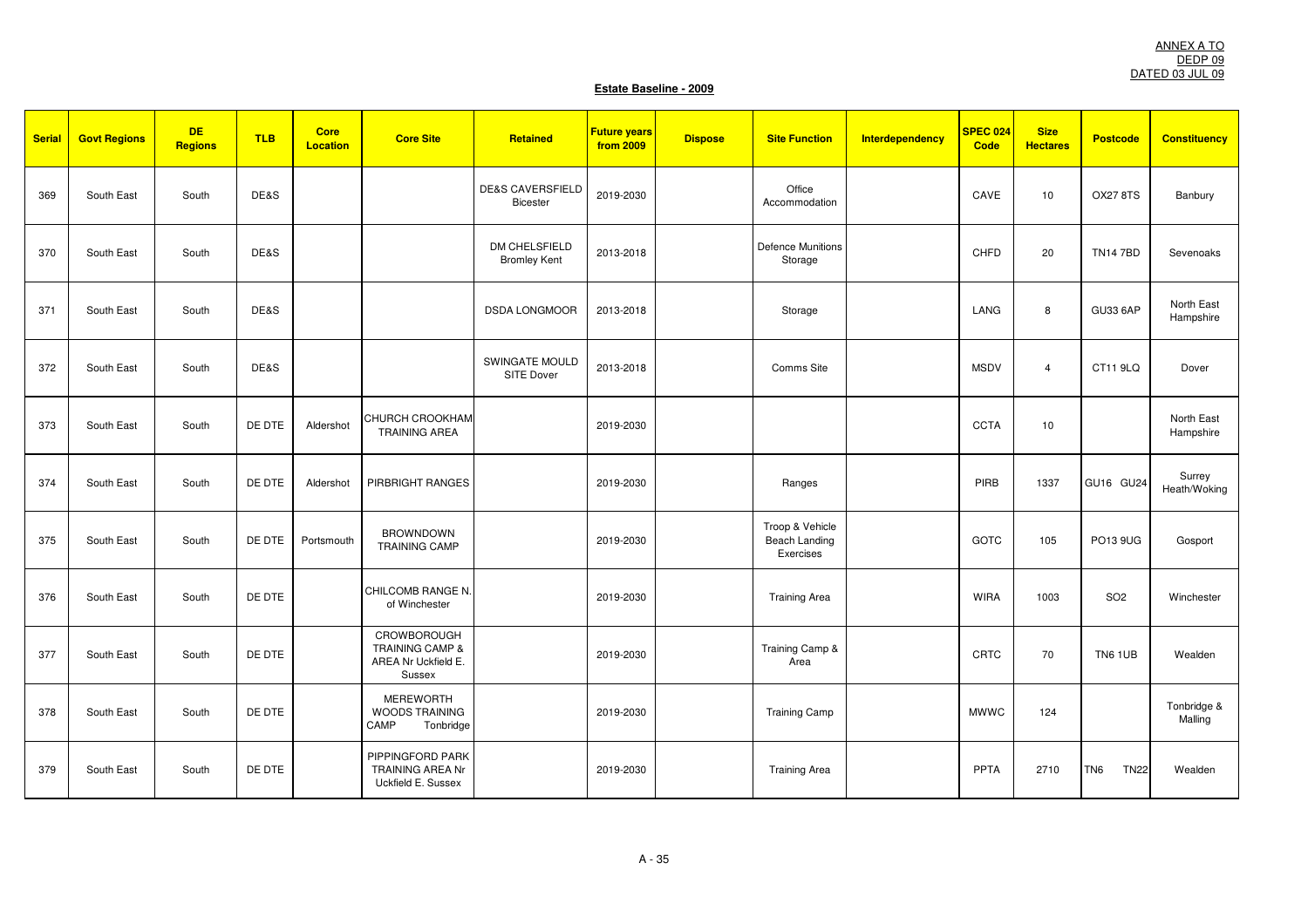| <b>Serial</b> | <b>Govt Regions</b> | <b>DE</b><br><b>Regions</b> | <b>TLB</b> | <b>Core</b><br><b>Location</b> | <b>Core Site</b>                                         | Retained                                      | <b>Future years</b><br>from 2009 | <b>Dispose</b> | <b>Site Function</b>               | <b>Interdependency</b> | <b>SPEC 024</b><br>Code | <b>Size</b><br><b>Hectares</b> | <b>Postcode</b>                  | <b>Constituency</b>     |
|---------------|---------------------|-----------------------------|------------|--------------------------------|----------------------------------------------------------|-----------------------------------------------|----------------------------------|----------------|------------------------------------|------------------------|-------------------------|--------------------------------|----------------------------------|-------------------------|
| 380           | South East          | South                       | DE DTE     |                                | <b>DIBGATE CAMP</b><br>Shorncliffe                       |                                               | 2019-2030                        |                | <b>Tented Training</b><br>Camp     |                        | <b>DIBC</b>             | 10                             |                                  | Folkestone &<br>Hythe   |
| 381           | South East          | South                       | DE DTE     |                                | <b>LYDD TRAINING</b><br><b>CAMP</b> Kent                 |                                               | 2019-2030                        |                | <b>Training Camp</b>               |                        | <b>LYCA</b>             | 20                             |                                  | Folkestone &<br>Hythe   |
| 382           | South East          | South                       | DE DTE     |                                | <b>LYDD TRAINING</b><br><b>AREA Kent</b>                 |                                               | 2019-2030                        |                | <b>Training Area</b>               |                        | <b>LYRA</b>             | 1303                           | <b>TN29 9QL</b>                  | Folkestone &<br>Hythe   |
| 383           | South East          | South                       | DE DTE     |                                | MINLEY TRAINING<br><b>CENTRE Blackwater</b><br>Hants     |                                               | 2019-2030                        |                | <b>Engineer Training</b><br>Centre |                        | <b>WTAM</b>             | 812                            |                                  | Aldershot               |
| 384           | South East          | South                       | DE DTE     |                                | <b>RISBOROUGH</b><br><b>BARRACKS Shorncliffe</b><br>Kent |                                               | 2019-2030                        |                | <b>Training Camp</b>               |                        | <b>RISB</b>             | 22                             |                                  | Folkestone &<br>Hythe   |
| 385           | South East          | South                       | DE DTE     |                                | <b>ASH RANGES</b><br>Aldershot                           |                                               | 2019-2030                        |                | <b>Training Area</b>               |                        | ASRA                    | 1563                           | GU12<br>GU16<br>GU <sub>24</sub> | Woking                  |
| 386           | South East          | South                       | DE DTE     |                                | <b>BRAMLEY TRAINING</b><br><b>AREA Hants</b>             |                                               | 2019-2030                        |                | <b>Training Area</b>               |                        | <b>BRTA</b>             | 368                            | <b>RG26 5OL</b>                  | Basingstoke             |
| 387           | South East          | South                       | DE DTE     |                                |                                                          | LONGMOOR CAMP                                 | 2019-2030                        |                | <b>Training Area</b>               |                        | LDTA                    | 3045                           | GU <sub>36</sub>                 | North East<br>Hampshire |
| 388           | South East          | South                       | DE DTE     |                                |                                                          | ST MARTINS PLAIN<br><b>CAMP Cheriton Kent</b> |                                  |                |                                    |                        | <b>SMPC</b>             | 14                             |                                  | Folkestone &<br>Hythe   |
| 389           | South East          | South                       | DE DTE     |                                | <b>HYTHE TRAINING</b><br><b>AREA Kent</b>                |                                               | 2019-2030                        |                | <b>Training Area</b>               |                        | CPTA                    | 155                            | CT21 6LS                         | Dover                   |
| 390           | South East          | South                       | <b>DE</b>  | Aldershot                      | DE ALDERSHOT                                             |                                               | 2019-2030                        |                | DE Office                          |                        | <b>DALD</b>             | $\overline{4}$                 | GU11 2HA                         | Aldershot               |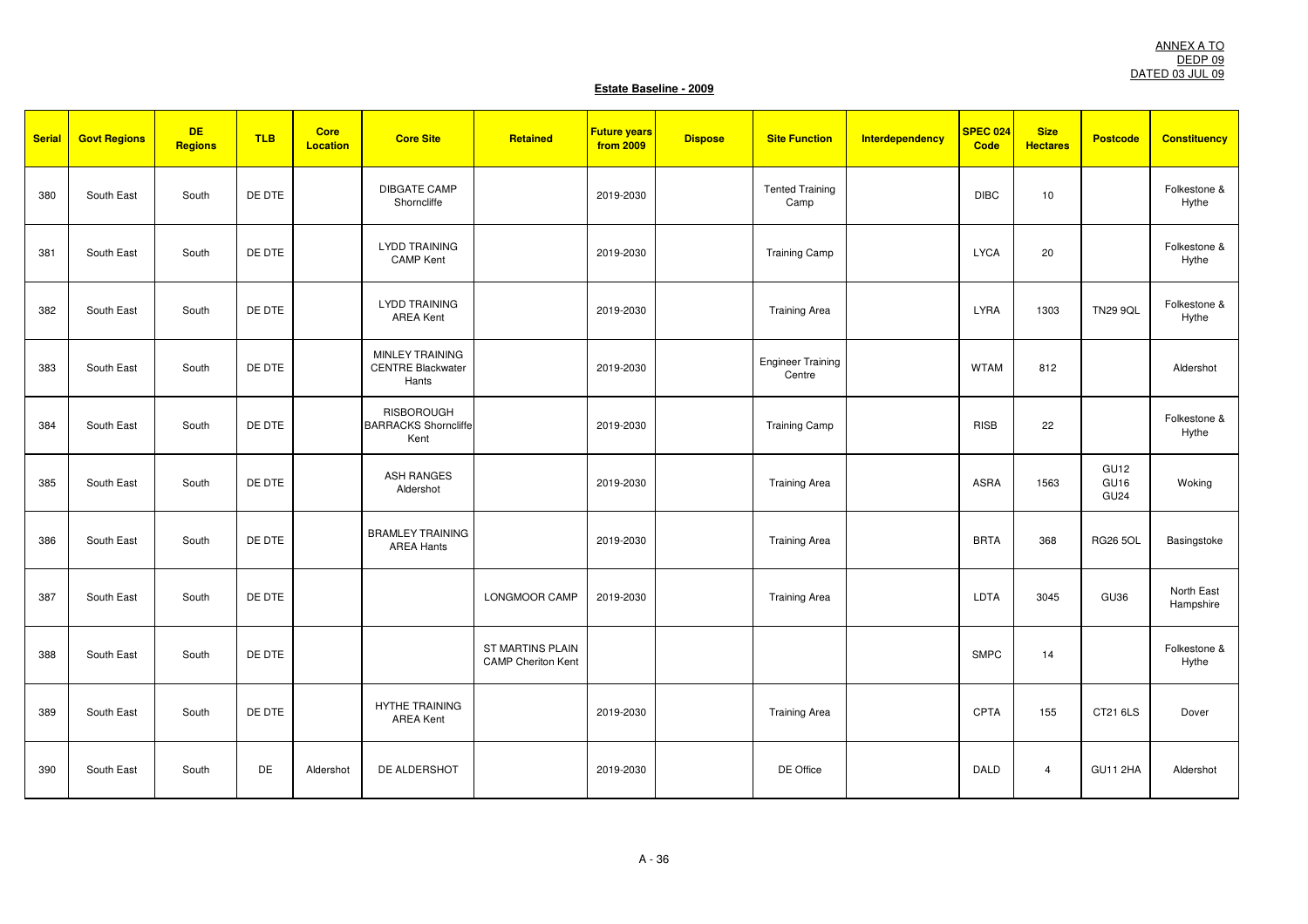| <b>Serial</b> | <b>Govt Regions</b> | <b>DE</b><br><b>Regions</b> | <b>TLB</b>    | <b>Core</b><br><b>Location</b> | <b>Core Site</b>                                               | Retained                                                 | <b>Future years</b><br>from 2009 | <b>Dispose</b>                   | <b>Site Function</b>                                                                | <b>Interdependency</b>       | SPEC 024<br>Code   | <b>Size</b><br><b>Hectares</b> | <b>Postcode</b> | <b>Constituency</b>     |
|---------------|---------------------|-----------------------------|---------------|--------------------------------|----------------------------------------------------------------|----------------------------------------------------------|----------------------------------|----------------------------------|-------------------------------------------------------------------------------------|------------------------------|--------------------|--------------------------------|-----------------|-------------------------|
| 391           | South East          | South                       | DE            |                                | <b>BRUNSWICK CAMP</b><br>Pirbright                             |                                                          |                                  |                                  | Former Training<br>Camp                                                             |                              | <b>BRTC</b>        | 10                             |                 | Woking                  |
| 392           | South East          | South                       | DE            |                                | SEAFIELD PARK Lee-<br>on-Solent                                |                                                          | 2019-2030                        |                                  | <b>Amenity Area</b>                                                                 |                              | <b>SFPK</b>        | 6                              |                 | Gosport                 |
| 393           | South East          | South                       | DE            |                                |                                                                |                                                          | 2009-2012                        | <b>MOAT HOUSE</b><br>Arborfield  |                                                                                     |                              | <b>MHAR</b>        | $\overline{c}$                 |                 | Wokingham               |
| 394           | South East          | South                       | <b>CENTRE</b> | Aldershot                      | DEFENCE DENTAL<br><b>AGENCY</b>                                |                                                          | 2019-2030                        |                                  | <b>Dental Services</b>                                                              |                              | ALGM <sub>17</sub> | < 1                            | <b>GU11 2LS</b> | Aldershot               |
| 395           | South East          | South                       | <b>CENTRE</b> | Aldershot                      |                                                                | <b>TRI SERVICE</b><br><b>RESETTLEMENT</b><br>CENTRE      |                                  |                                  | <b>SRC Training</b><br>Centre                                                       | Project Allenby<br>Connaught | <b>GWRA</b>        | $\overline{c}$                 | <b>GU11 2DF</b> | Aldershot               |
| 396           | South East          | South                       | <b>CENTRE</b> | Aldershot                      |                                                                |                                                          | 2009-2012                        | KEOGH<br><b>BARRACKS</b>         | Army Medical<br>Directorate &<br><b>Training Centre</b><br>Mytchett,<br>Farnborough | <b>DMETA</b>                 | <b>KEOG</b>        | 45                             | <b>GU12 5RQ</b> | Surrey Heath            |
| 397           | South East          | South                       | <b>CENTRE</b> | Portsmouth                     | <b>CENTURION</b><br><b>BUILDINGS Gosport</b>                   |                                                          | 2019-2030                        |                                  | Offices & Computer<br><b>Building</b>                                               | <b>AFPAA</b>                 | <b>CENT</b>        | $\overline{7}$                 | PO13 9XA        | Gosport                 |
| 398           | South East          | South                       | CENTRE        | Portsmouth                     |                                                                | FORT BLOCKHOUSE<br>(DOLPHIN) 1 (AND 2,<br>AND 3) GOSPORT | 2013-2018                        |                                  | 33 FH / Submarine<br><b>Escape Training</b><br>Facility                             | <b>DMETA</b>                 | <b>DOLP</b>        | 46                             | PO12 2AB        | Gosport                 |
| 399           | South East          | South                       | <b>CENTRE</b> | Portsmouth                     |                                                                |                                                          | 2009-2012                        | ROYAL HOSPITAL<br><b>GOSPORT</b> | Medic                                                                               | <b>DMETA</b>                 | DOLP 04            | 24                             | PO12 2AA        | Gosport                 |
| 400           | South East          | South                       | CENTRE        |                                | AMPORT HOUSE,<br>Andover                                       |                                                          | 2019-2030                        |                                  | Services<br><b>Chaplaincy Centre</b>                                                |                              | AMPH               | 8                              | SP11 8BG        | North West<br>Hampshire |
| 401           | South East          | South                       | <b>CENTRE</b> | Shrivenham                     | JOINT SVC COMD &<br><b>STAFF Defence</b><br>Academy Shrivenham |                                                          | 2019-2030                        |                                  | <b>DCMT Shrivenham</b>                                                              |                              | <b>DFAC</b>        | 240                            | SN68TS          | Wantage                 |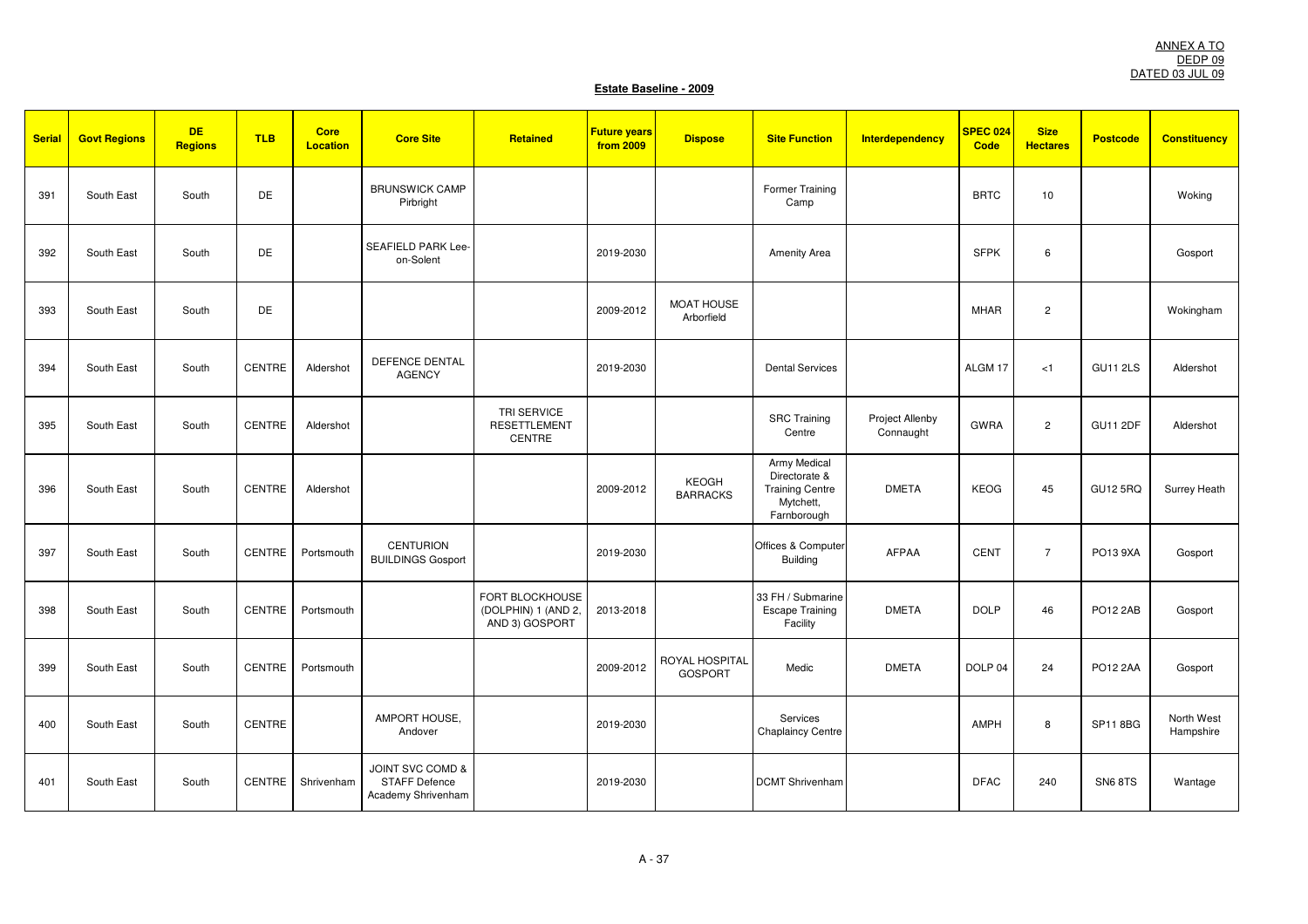| <b>Serial</b> | <b>Govt Regions</b> | <b>DE</b><br><b>Regions</b> | <b>TLB</b>      | <b>Core</b><br><b>Location</b> | <b>Core Site</b>                                                        | Retained                                             | <b>Future years</b><br>from 2009 | <b>Dispose</b>                  | <b>Site Function</b>                            | Interdependency   | SPEC 024<br>Code | <b>Size</b><br><b>Hectares</b> | <b>Postcode</b>  | <b>Constituency</b>              |
|---------------|---------------------|-----------------------------|-----------------|--------------------------------|-------------------------------------------------------------------------|------------------------------------------------------|----------------------------------|---------------------------------|-------------------------------------------------|-------------------|------------------|--------------------------------|------------------|----------------------------------|
| 402           | South East          | South                       | CENTRE          | Shrivenham                     | <b>ROYAL MILITARY</b><br><b>COLLEGE OF</b><br><b>SCIENCE Shrivenham</b> |                                                      | 2019-2030                        |                                 | Training & Ed<br>College                        |                   | <b>DFAC</b>      | N/A                            | SN6 8LA          | Wantage                          |
| 403           | South East          | South                       | <b>CENTRE</b>   |                                |                                                                         |                                                      | 2013-2018                        | <b>DENISON LINES</b><br>Newbury | <b>Barracks</b>                                 | CDI Pride Project | <b>DENI</b>      | 42                             | <b>RG16 9TP</b>  | Newbury                          |
| 404           | South East          | South                       | <b>CENTRE</b>   |                                |                                                                         | <b>DSL HQ</b><br><b>BEACONSFIELD</b><br><b>Bucks</b> | 2013-2018                        |                                 | School                                          |                   | WILT             | 35                             | HP9 2RP          | Beaconsfield                     |
| 405           | South East          | South                       | <b>CENTRE</b>   |                                |                                                                         | <b>DMRC (HEADLEY</b><br>COURT) Epsom                 | 2013-2018                        |                                 | Medical<br>Rehabilitation<br>Centre             | Ownership         | <b>HDCT</b>      | 30                             | <b>KT18 6JN</b>  | Epsom & Ewell                    |
| 406           | South East          | South                       | Trading<br>Fund |                                | <b>PYESTOCK</b><br>Farnborough                                          |                                                      | 2019-2030                        |                                 | Research &<br>Development<br>Establishment      |                   | <b>DPYE</b>      | 94                             |                  | Aldershot                        |
| 407           | South East          | South                       | Trading<br>Fund | Portsmouth                     | <b>DSTL PORTS DOWN</b>                                                  |                                                      | 2019-2030                        |                                 | Research &<br>Development<br>Establishment      |                   | POWS             | 31                             | PO63RU<br>PO75SF | Winchester /<br>Portsmouth North |
| 408           | South East          | South                       | Trading<br>Fund |                                | <b>DSTL FORT</b><br><b>HALSTEAD Sevenoaks</b>                           |                                                      | 2019-2030                        |                                 | Research &<br>Development<br>Establishment      |                   | <b>FHDR</b>      | 135                            | <b>TN14</b>      | Sevenoaks                        |
| 409           | South East          | South                       | Trading<br>Fund | Portsmouth                     | <b>DARA FLEETLANDS</b><br><b>Gosport Hants</b>                          |                                                      | 2019-2030                        |                                 | Helicopter Repair<br>Facility                   |                   | <b>AYFL</b>      | 56                             |                  | Gosport                          |
| 410           | South East          | South                       | Trading<br>Fund |                                | <b>DSG BICESTER</b>                                                     |                                                      | 2019-2030                        |                                 | Vehicle Workshop                                |                   | <b>BORO</b>      | $\overline{1}$                 | <b>OX25 1NX</b>  | Banbury                          |
|               |                     |                             |                 |                                |                                                                         |                                                      |                                  |                                 |                                                 |                   |                  |                                |                  |                                  |
| 411           | South West          | South                       | <b>FLEET</b>    |                                | <b>BRITANNIA ROYAL</b><br>NAVAL COLLEGE<br>Dartmouth                    |                                                      | 2019-2030                        |                                 | <b>Naval Officers</b><br><b>Training School</b> |                   | <b>DART</b>      | 68                             | TQ6 0HJ          | Totnes                           |
| 412           | South West          | South                       | <b>FLEET</b>    | Plymouth                       | <b>HMS RALEIGH</b><br>Plymouth                                          |                                                      | 2019-2030                        |                                 | Naval Training<br>Centre                        | <b>DTR</b>        | RALE             | 331                            | <b>PL11 2PD</b>  | South East<br>Cornwall           |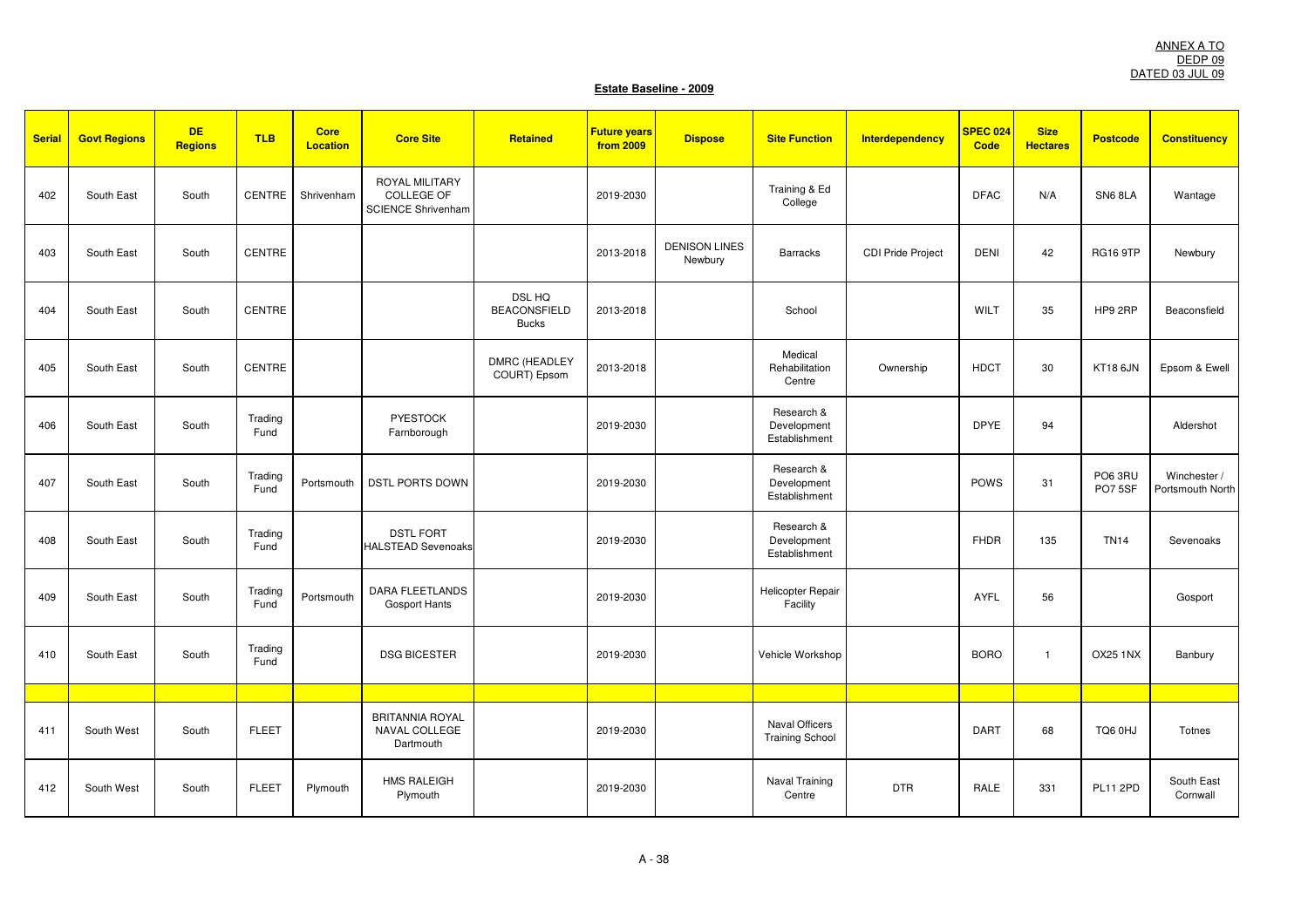| <b>Serial</b> | <b>Govt Regions</b> | <b>DE</b><br><b>Regions</b> | <b>TLB</b>   | <b>Core</b><br><b>Location</b> | <b>Core Site</b>                                                | Retained | <b>Future years</b><br>from 2009 | <b>Dispose</b>            | <b>Site Function</b>                                                | Interdependency | SPEC 024<br>Code | <b>Size</b><br><b>Hectares</b> | <b>Postcode</b>     | <b>Constituency</b> |
|---------------|---------------------|-----------------------------|--------------|--------------------------------|-----------------------------------------------------------------|----------|----------------------------------|---------------------------|---------------------------------------------------------------------|-----------------|------------------|--------------------------------|---------------------|---------------------|
| 413           | South West          | South                       | <b>FLEET</b> |                                | PERRIDGE TRAINING<br><b>AREA</b> Exeter                         |          | 2019-2030                        |                           | Naval Training<br>Area                                              |                 | PERR             | 430                            | EX <sub>6</sub>     | Teignbridge         |
| 414           | South West          | South                       | <b>FLEET</b> | Plymouth                       | <b>RMS BICKLEIGH</b><br>Plymouth                                |          | 2019-2030                        |                           | 3 Cdo Bde                                                           |                 | <b>BICK</b>      | 24                             | PL6 7AJ             | South West<br>Devon |
| 415           | South West          | South                       | <b>FLEET</b> | Plymouth                       | <b>STONEHOUSE</b><br><b>BARRACKS Plymouth</b>                   |          | 2019-2030                        |                           | 3 Cdo Bde                                                           |                 | <b>STHS</b>      | 11                             | <b>PL1 3QS</b>      | Plymouth, Sutton    |
| 416           | South West          | South                       | <b>FLEET</b> | Plymouth                       | THE ROYAL CITADEL,<br>Plymouth                                  |          | 2019-2030                        |                           | 3 Cdo Bde                                                           |                 | <b>CTDL</b>      | 10                             | PL1 2PD             | Plymouth, Sutton    |
| 417           | South West          | South                       | <b>FLEET</b> | Plymouth                       |                                                                 |          | 2009-2012                        | RM TURNCHAPEL<br>Plymouth | <b>RM</b>                                                           |                 | <b>RMTC</b>      | 17                             | PL9 9XD             | South West<br>Devon |
| 418           | South West          | South                       | <b>FLEET</b> |                                | <b>ATTURM INSTOW</b><br>Barnstaple Devon                        |          | 2019-2030                        |                           | Amphibious<br>Testing & Trg Unit<br>RM (ATTURM) -<br>11(ATT) Sqn RM |                 | <b>ATRM</b>      | 55                             | <b>EX39 4JH</b>     | North Devon         |
| 419           | South West          | South                       | <b>FLEET</b> |                                | <b>NORTON MANOR</b><br><b>CAMP</b> Taunton                      |          | 2019-2030                        |                           | 3 Cdo Bde                                                           |                 | <b>NMCT</b>      | 66                             | TA <sub>2</sub> 6PF | Taunton             |
| 420           | South West          | South                       | <b>FLEET</b> |                                | RM CHIVENOR Devon                                               |          | 2019-2030                        |                           | 3 Cdo Bde                                                           |                 | <b>CHVR</b>      | 222                            | EX31 4AZ            | North Devon         |
| 421           | South West          | South                       | <b>FLEET</b> |                                | RM CDO COMMANDO<br><b>TRAINING CENTRE</b><br>Lympstone Plymouth |          | 2019-2030                        |                           | <b>RM</b>                                                           |                 | <b>LYMP</b>      | 905                            | EX8 5AR             | East Devon          |
| 422           | South West          | South                       | <b>FLEET</b> |                                | RNAS CULDROSE<br>S.Cornwall                                     |          | 2019-2030                        |                           | Naval Air Station                                                   |                 | CULD             | 623                            | <b>TR12 7RH</b>     | St Ives             |
| 423           | South West          | South                       | <b>FLEET</b> |                                | <b>RNAS YEOVILTON</b>                                           |          | 2019-2030                        |                           | Naval Air Station                                                   |                 | <b>YEOV</b>      | 452                            | <b>BA22 8HT</b>     | Somerton &<br>Frome |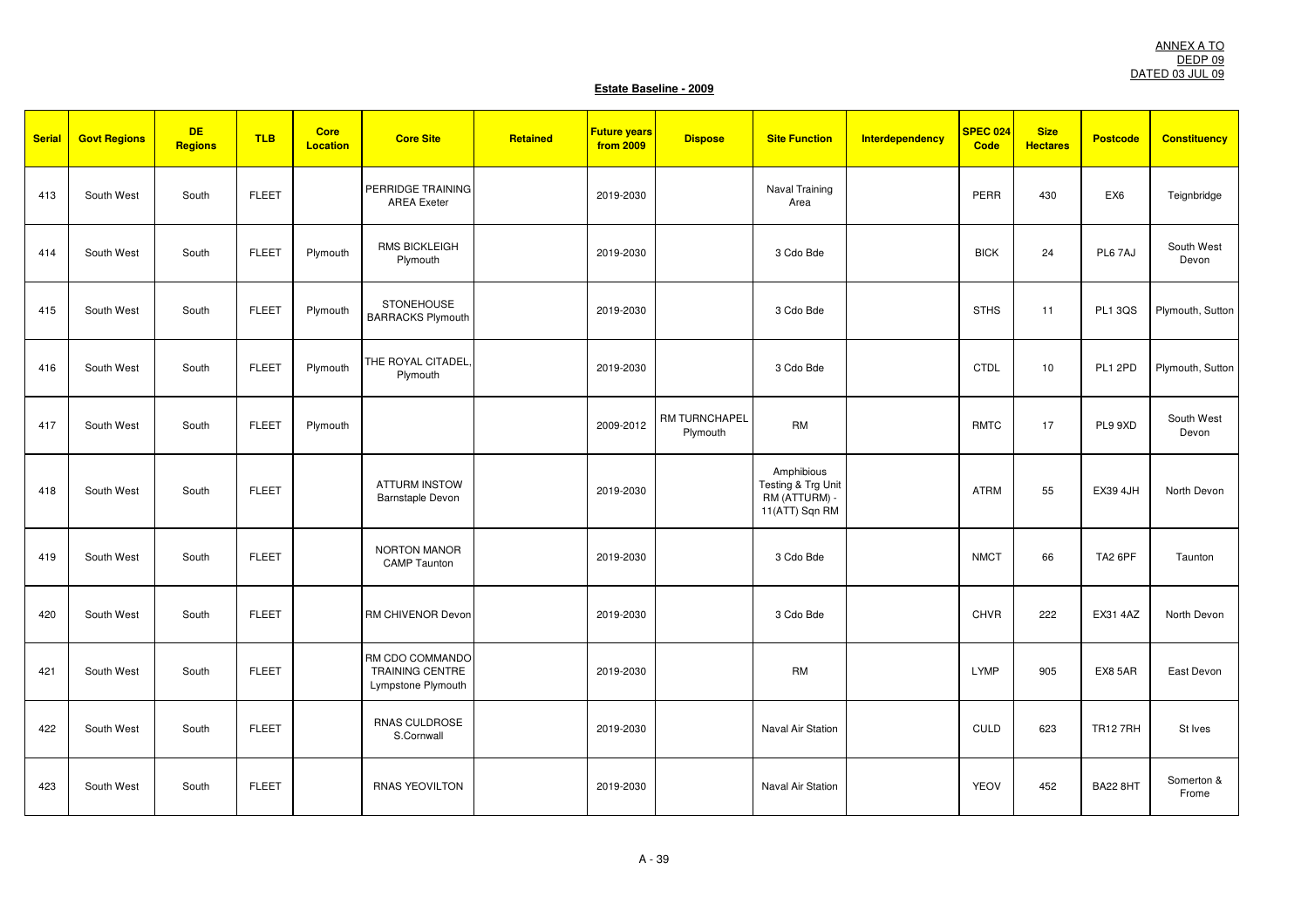| <b>Serial</b> | <b>Govt Regions</b> | <b>DE</b><br><b>Regions</b> | <b>TLB</b>   | <b>Core</b><br><b>Location</b> | <b>Core Site</b>                                    | Retained                                                            | <b>Future years</b><br><b>from 2009</b> | <b>Dispose</b> | <b>Site Function</b>                                                             | <b>Interdependency</b> | <b>SPEC 024</b><br>Code | <b>Size</b><br><b>Hectares</b> | <b>Postcode</b> | <b>Constituency</b> |
|---------------|---------------------|-----------------------------|--------------|--------------------------------|-----------------------------------------------------|---------------------------------------------------------------------|-----------------------------------------|----------------|----------------------------------------------------------------------------------|------------------------|-------------------------|--------------------------------|-----------------|---------------------|
| 424           | South West          | South                       | <b>FLEET</b> |                                |                                                     | <b>DIRECTORATE OF</b><br>NAVAL RECRUITING<br><b>Wroughton Wilts</b> | 2013-2018                               |                | Directorate Naval<br>Recruiting                                                  |                        | <b>DNRW</b>             | $\overline{4}$                 | SN4 0ST         | South Swindon       |
| 425           | South West          | South                       | LAND         | Salisbury<br>Plain             | ALIWAL BARRACKS<br>Tidworth                         |                                                                     | 2019-2030                               |                | 2 x RAC Regt                                                                     |                        | ALWL                    | 28                             | SP97BB          | Devizes             |
| 426           | South West          | South                       | LAND         | Salisbury<br>Plain             | <b>ASSAYE BARRACKS</b><br>Tidworth                  |                                                                     | 2019-2030                               |                | $2 \times RA$                                                                    |                        | ASSY                    | 20                             | SP97AB          | Devizes             |
| 427           | South West          | South                       | LAND         | Salisbury<br>Plain             | <b>BATTLESBURY</b><br><b>BARRACKS</b><br>Warminster |                                                                     | 2019-2030                               |                | Inf $(AI)$                                                                       |                        | <b>BATT</b>             | 29                             | <b>BA12 9DT</b> | Westbury            |
| 428           | South West          | South                       | LAND         | Salisbury<br>Plain             | <b>BHURTPORE</b><br><b>BARRACKS Tidworth</b>        |                                                                     | 2019-2030                               |                | Lodgers                                                                          |                        | <b>BHTP</b>             | 8                              | SP97AS          | Devizes             |
| 429           | South West          | South                       | LAND         | Salisbury<br>Plain             | <b>BULFORD GARRISON</b><br>Misc                     |                                                                     | 2019-2030                               |                | Misc Garrison<br>Assets - Sports<br>Field, Green Area<br>& Aspire Dist<br>Centre |                        | <b>BLGI</b>             | 62                             |                 | Salisbury           |
| 430           | South West          | South                       | LAND         | Salisbury<br>Plain             | <b>DELHI BARRACKS</b><br>Tidworth                   |                                                                     | 2019-2030                               |                | Former Medical<br><b>Reception Station</b>                                       |                        | <b>DELI</b>             | 8                              | SP97DX          | Devizes             |
| 431           | South West          | South                       | LAND         | Salisbury<br>Plain             | <b>HARMAN LINES</b><br>Warminster                   |                                                                     | 2019-2030                               |                | Challenger Trnr &<br>MT & QM stores                                              |                        | <b>HARM</b>             | 3                              |                 |                     |
| 432           | South West          | South                       | LAND         | Salisbury<br>Plain             | LARKHILL<br><b>ALANBROOKE BKS</b>                   |                                                                     | 2019-2030                               |                | Royal School of<br>Artillery                                                     |                        | <b>ALBK</b>             | 117                            | SP4 8PS         | Salisbury           |
| 433           | South West          | South                       | LAND         | Salisbury<br>Plain             | <b>LARKHILL GARRISON</b>                            |                                                                     | 2019-2030                               |                | Garrison<br>Infrastructure                                                       |                        | <b>LHGN</b>             | 128                            |                 | Salisbury           |
| 434           | South West          | South                       | LAND         | Salisbury<br>Plain             | <b>HORNE BARRACKS</b><br>Larkhill                   |                                                                     | 2019-2030                               |                | 14 Regt RA                                                                       |                        | <b>HORN</b>             | 14                             | SP4 8QE         | Salisbury           |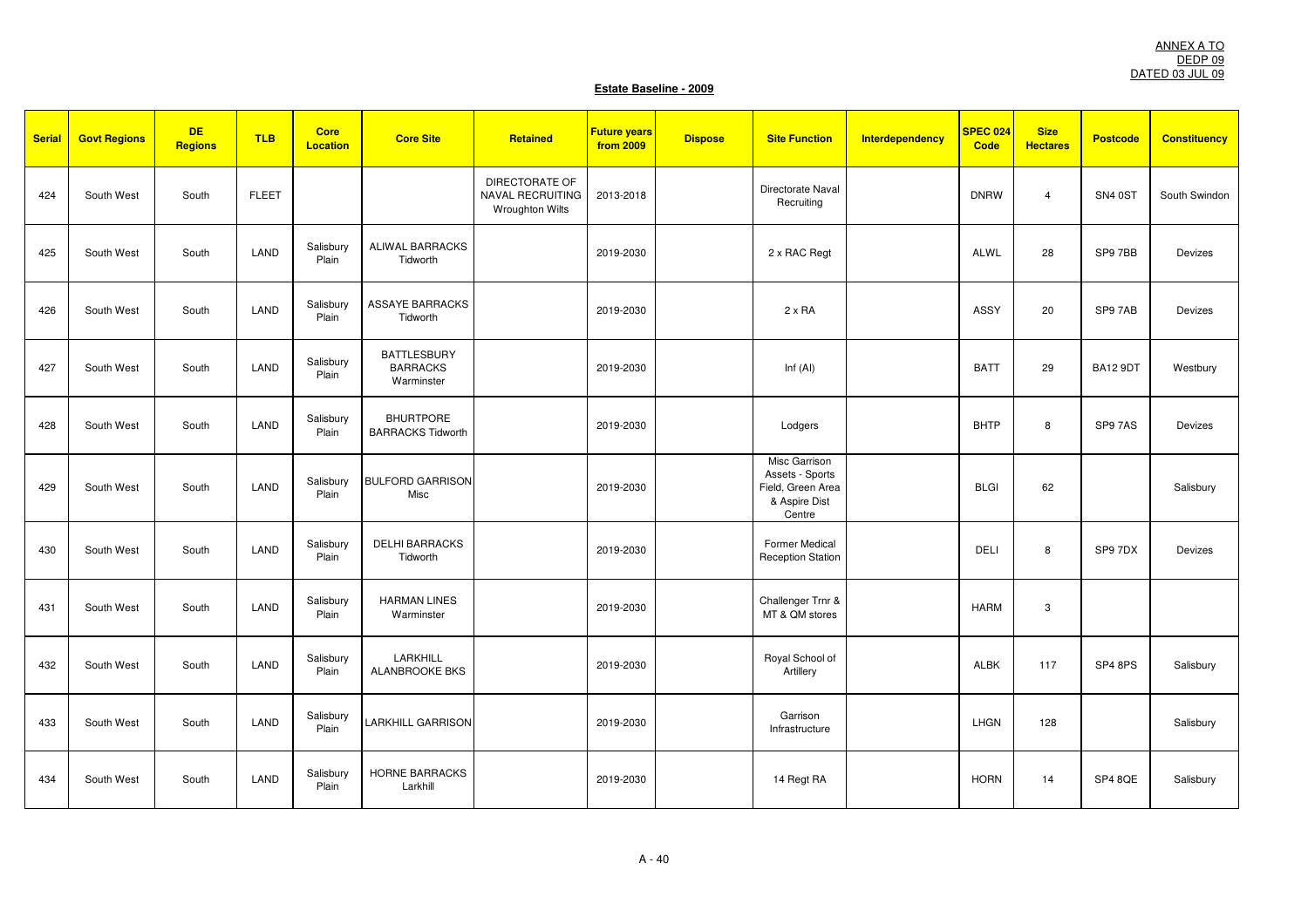| <b>Serial</b> | <b>Govt Regions</b> | <b>DE</b><br><b>Regions</b> | <b>TLB</b> | <b>Core</b><br><b>Location</b> | <b>Core Site</b>                            | Retained | <b>Future years</b><br>from 2009 | <b>Dispose</b> | <b>Site Function</b>       | <b>Interdependency</b> | SPEC 024<br><b>Code</b> | <b>Size</b><br><b>Hectares</b> | <b>Postcode</b> | <b>Constituency</b> |
|---------------|---------------------|-----------------------------|------------|--------------------------------|---------------------------------------------|----------|----------------------------------|----------------|----------------------------|------------------------|-------------------------|--------------------------------|-----------------|---------------------|
| 435           | South West          | South                       | LAND       | Salisbury<br>Plain             | <b>ROBERTS</b><br><b>BARRACKS Larkhill</b>  |          | 2019-2030                        |                | 32 Regt RA                 |                        | ROBE                    | 23                             | SP4 8QU         | Salisbury           |
| 436           | South West          | South                       | LAND       | Salisbury<br>Plain             | JELLALABAD<br><b>BARRACKS Tidworth</b>      |          | 2019-2030                        |                | Minor Unit Offices         |                        | <b>JELB</b>             | 14                             | SP97BQ          | Devizes             |
| 437           | South West          | South                       | LAND       | Salisbury<br>Plain             | <b>KANDAHAR</b><br><b>BARRACKS Tidworth</b> |          | 2019-2030                        |                | 6 Bn REME                  |                        | CAND                    | 14                             | SP9 7DH         | Devizes             |
| 438           | South West          | South                       | LAND       | Salisbury<br>Plain             | <b>KIWI BARRACKS</b><br><b>Bulford</b>      |          | 2019-2030                        |                | Inf (Mech)                 |                        | KIWI                    | 23                             | SP4 9HZ         | Salisbury           |
| 439           | South West          | South                       | LAND       | Salisbury<br>Plain             | <b>LUCKNOW</b><br><b>BARRACKS Tidworth</b>  |          | 2019-2030                        |                | Inf $(AI)$                 |                        | <b>LCKN</b>             | 19                             | SP97EQ          | Devizes             |
| 440           | South West          | South                       | LAND       | Salisbury<br>Plain             | <b>MOOLTAN</b><br><b>BARRACKS Tidworth</b>  |          | 2019-2030                        |                | Inf $(AI)$                 |                        | <b>MLTN</b>             | 18                             | SP9 7EN         | Devizes             |
| 441           | South West          | South                       | LAND       | Salisbury<br>Plain             | ORDNANCE ROAD<br>Tidworth                   |          | 2019-2030                        |                | Garrison<br>Infrastructure |                        | ORDR                    | 3                              |                 | Devizes             |
| 442           | South West          | South                       | LAND       | Salisbury<br>Plain             | PICTON BARRACKS<br><b>Bulford</b>           |          | 2019-2030                        |                | HW 43 (Wessex)<br>Bde      |                        | <b>PICN</b>             | 41                             | SP4 9NY         | Salisbury           |
| 443           | South West          | South                       | LAND       | Salisbury<br>Plain             | <b>SWINTON BARRACKS</b><br>Perham Down      |          | 2019-2030                        |                | 22 & 26 Engr Regt          |                        | SWIN                    | 130                            | <b>SP11 9LQ</b> | Devizes             |
| 444           | South West          | South                       | LAND       | Salisbury<br>Plain             | <b>WARD BARRACKS</b><br><b>Bulford</b>      |          | 2019-2030                        |                | AMF(L) CSS Bn              |                        | <b>WARD</b>             | 43                             | SP4 9LT         | Salisbury           |
| 445           | South West          | South                       | LAND       | Salisbury<br>Plain             | WARMINSTER<br><b>TRAINING CENTRE</b>        |          | 2019-2030                        |                | School of Infantry         |                        | <b>WMTC</b>             | 95                             | <b>BA12 0DZ</b> | Westbury            |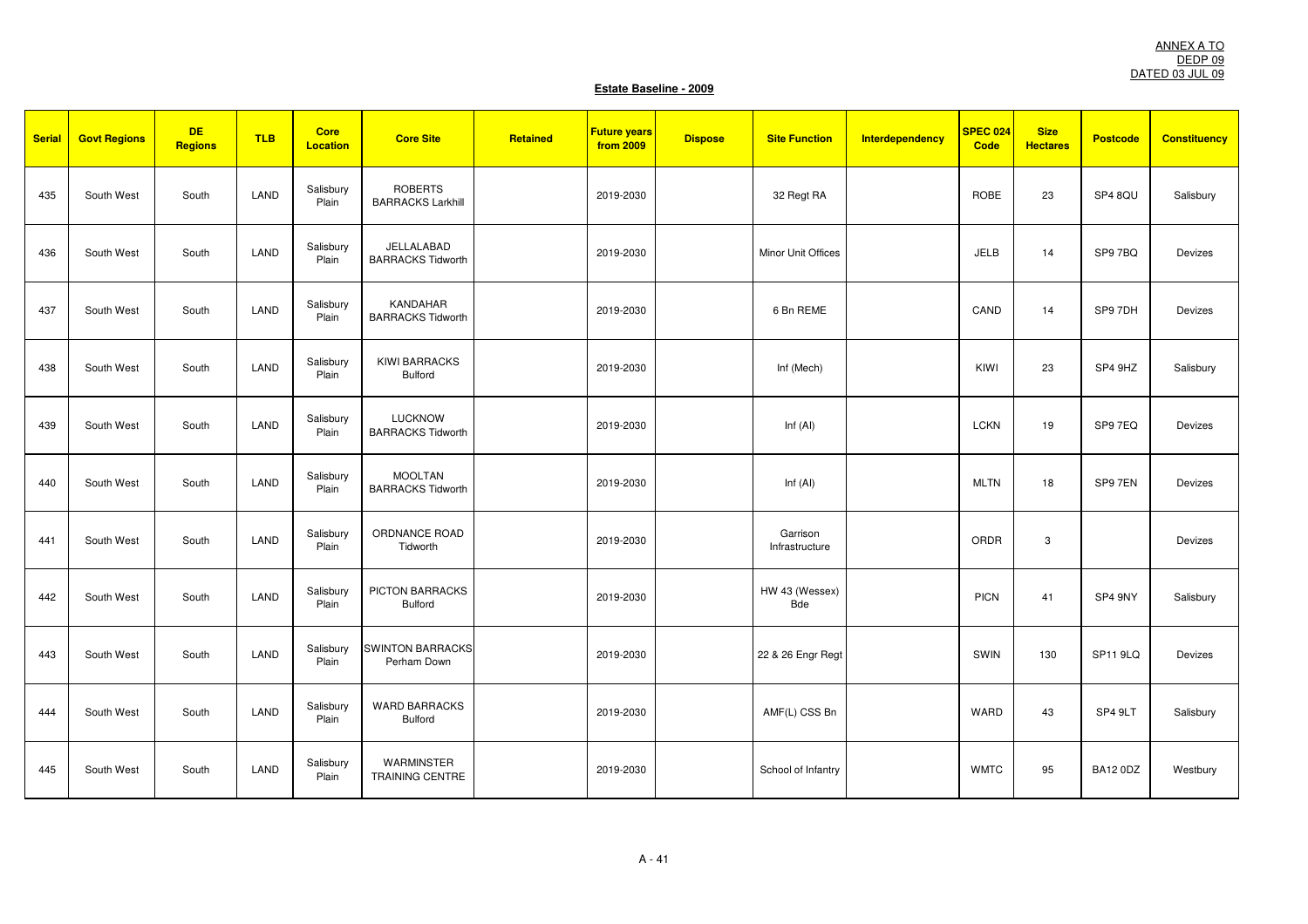| <b>Serial</b> | <b>Govt Regions</b> | <b>DE</b><br><b>Regions</b> | <b>TLB</b> | <b>Core</b><br><b>Location</b> | <b>Core Site</b>                                                     | Retained                                                   | <b>Future years</b><br><b>from 2009</b> | <b>Dispose</b> | <b>Site Function</b>                                               | <b>Interdependency</b> | <b>SPEC 024</b><br>Code | <b>Size</b><br><b>Hectares</b> | <b>Postcode</b> | <b>Constituency</b> |
|---------------|---------------------|-----------------------------|------------|--------------------------------|----------------------------------------------------------------------|------------------------------------------------------------|-----------------------------------------|----------------|--------------------------------------------------------------------|------------------------|-------------------------|--------------------------------|-----------------|---------------------|
| 446           | South West          | South                       | LAND       | Salisbury<br>Plain             | <b>WING BARRACKS</b><br>Bulford                                      |                                                            | 2019-2030                               |                | 3 (UK) Div Sig Regt                                                |                        | <b>WING</b>             | 22                             | SP4 9LS         | Salisbury           |
| 447           | South West          | South                       | LAND       | Salisbury<br>Plain             |                                                                      | <b>BVD Ludgershall</b>                                     | 2009-2012                               |                | Former Vehicle<br>Storage Depot                                    |                        | LUVD                    | 41                             | <b>SP11 9RP</b> | Devizes             |
| 448           | South West          | South                       | LAND       | Salisbury<br>Plain             |                                                                      | TEDWORTH HOUSE<br>Tidworth                                 | 2019-2030                               |                | <b>Tidworth Garrison</b><br><b>Officers Mess</b>                   |                        | <b>THLT</b>             | 5                              | SP97AH          | Devizes             |
| 449           | South West          | South                       | LAND       | Salisbury<br>Plain             |                                                                      | <b>TIDWORTH</b><br><b>GARRISON</b><br><b>MISCELLANEOUS</b> | 2013-2018                               |                | Shops, Sports<br>Ground, Cemetery,<br>Communal Land &<br>Amenities |                        | <b>TATR</b>             | 266                            | Various         | Devizes             |
| 450           | South West          | South                       | LAND       | Salisbury<br>Plain             |                                                                      | <b>TRENCHARD LINES</b><br>Upavon                           | 2019-2030                               |                | HQ AG                                                              | Hyperion               | <b>TREN</b>             | 163                            | SN9 6BE         | <b>Devizes</b>      |
| 451           | South West          | South                       | LAND       |                                | <b>AZIMGHUR</b><br><b>BARRACKS Colerne</b><br>Wilts                  |                                                            | 2019-2030                               |                | R Sigs                                                             |                        | <b>AZIG</b>             | 110                            | <b>SN14 8QY</b> | North Wiltshire     |
| 452           | South West          | South                       | LAND       |                                | ROYAL SCHOOL OF<br>SIGNALS Blandford<br>Camp Dorset                  |                                                            | 2019-2030                               |                | Royal School of<br>Sigs                                            | <b>DTR</b>             | <b>BLAN</b>             | 354                            | DT11 8RH        | North Dorset        |
| 453           | South West          | South                       | LAND       |                                | <b>BOVINGTON CAMP</b><br>Dorset                                      |                                                            | 2019-2030                               |                | Armour Centre                                                      |                        | <b>BOVC</b>             | 972                            | BH20 6LT        | North Dorset        |
| 454           | South West          | South                       | LAND       |                                | DUKE OF<br><b>GLOUCESTER</b><br><b>BARRACKS South</b><br>Cerney Glos |                                                            | 2019-2030                               |                | 29 Regt RLC                                                        |                        | <b>DOGB</b>             | 135                            | GL7 5RD         | Cotswold            |
| 455           | South West          | South                       | LAND       |                                | <b>BEACHLEY</b><br><b>BARRACKS Chepstow</b>                          |                                                            | 2019-2030                               |                | Inf(Lt)                                                            |                        | <b>BEAC</b>             | 137                            | <b>NP167YG</b>  | Forest of Dean      |
| 456           | South West          | South                       | LAND       |                                | <b>GUNNERY SCHOOL</b><br><b>Lulworth Dorset</b>                      |                                                            | 2019-2030                               |                | <b>Gunnery Range</b>                                               |                        | LWGS                    | 3046                           | <b>BH20 5QF</b> | South Dorset        |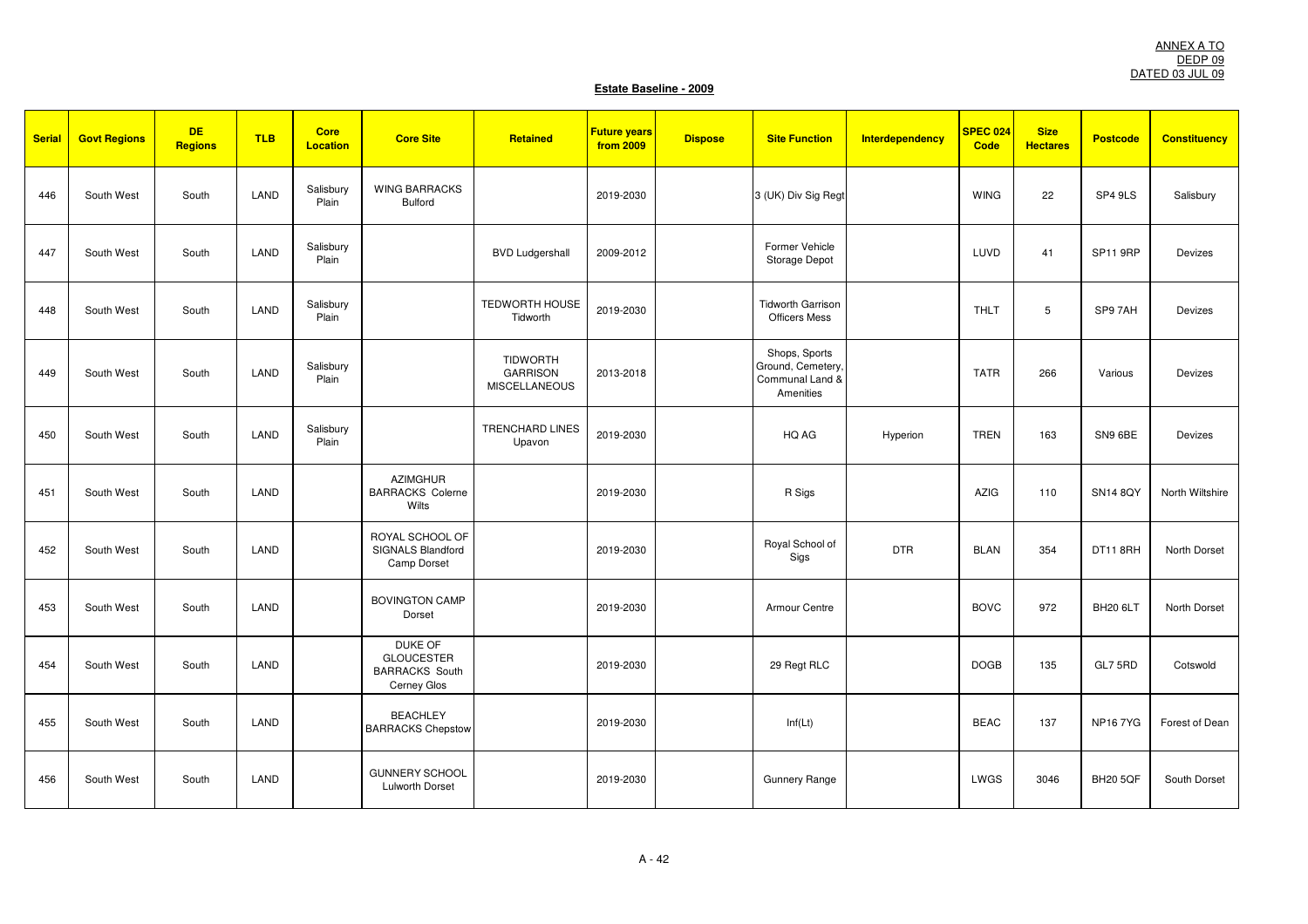| <b>Serial</b> | <b>Govt Regions</b> | <b>DE</b><br><b>Regions</b> | <b>TLB</b> | <b>Core</b><br><b>Location</b> | <b>Core Site</b>                                                      | Retained                                      | <b>Future years</b><br>from 2009 | <b>Dispose</b>                           | <b>Site Function</b>                                                                        | <b>Interdependency</b> | SPEC 024<br><b>Code</b> | <b>Size</b><br><b>Hectares</b> | <b>Postcode</b>     | <b>Constituency</b>         |
|---------------|---------------------|-----------------------------|------------|--------------------------------|-----------------------------------------------------------------------|-----------------------------------------------|----------------------------------|------------------------------------------|---------------------------------------------------------------------------------------------|------------------------|-------------------------|--------------------------------|---------------------|-----------------------------|
| 457           | South West          | South                       | LAND       |                                | <b>SERVICES</b><br><b>COTSWOLD CENTRE</b><br>Corsham Nr<br>Chippenham |                                               | 2019-2030                        |                                          | Families<br>Accommodation<br>Centre                                                         |                        | COTS                    | 8                              | SN13 9TU            | North Wiltshire             |
| 458           | South West          | South                       | LAND       |                                |                                                                       | <b>BUCKLEY BARRACKS</b><br>Hullavington Wilts | 2019-2030                        |                                          | Super Regt RLC                                                                              |                        | <b>HULL</b>             | 256                            | <b>SN14 6BT</b>     | North Wiltshire             |
| 459           | South West          | South                       | LAND       | Salisbury<br>Plain             | AIRFIELD CAMP<br>Netheravon                                           |                                               | 2019-2030                        |                                          | HQ Th Tps                                                                                   | Allenby & Hyperion     | <b>AIRC</b>             | 237                            | SP4 9SF             | Salisbury /<br>Devizes      |
| 460           | South West          | South                       | LAND       | Salisbury<br>Plain             |                                                                       | LEIGHTON HOUSE<br><b>Westbury Wilts</b>       | 2013-2018                        |                                          | Regular<br>Commissions<br>Board                                                             |                        | LEIG                    | 18                             | BA13 3PS            | Westbury                    |
| 461           | South West          | South                       | LAND       | Salisbury<br>Plain             |                                                                       |                                               | 2009-2012                        | <b>ERSKINE</b><br><b>BARRACKS Wilton</b> | HQ LAND                                                                                     | Hyperion               | <b>ERSK</b>             | 17                             | SP <sub>2</sub> 0AG | Salisbury                   |
| 462           | South West          | South                       | LAND       |                                | <b>IMJIN BARRACKS</b>                                                 |                                               | 2019-2030                        |                                          | Future location HQ<br>ARRC & Sp Bn                                                          | <b>BORONA</b>          | <b>INWO</b>             | 75                             | GL3 1EZ             | Tewkesbury                  |
| 463           | South West          | South                       | <b>AIR</b> | Salisbury<br>Plain             | Defence NBC Centre<br>Winterbourne Gunner<br>Nr Salisbury             |                                               | 2019-2030                        |                                          | <b>Specialist Centre</b><br><b>Providing Unique</b><br>NBC Training to<br>Service Personnel |                        | <b>DNBC</b>             | 130                            | SP4 0ES             | Salisbury                   |
| 464           | South West          | South                       | <b>AIR</b> |                                | <b>KEEVIL AIRFIELD</b><br>Steeple Ashton Glos                         |                                               | 2019-2030                        |                                          |                                                                                             |                        | LYNE 02                 | 237                            | <b>BA14 6LZ</b>     | Westbury                    |
| 465           | South West          | South                       | AIR        |                                | <b>LITTLE RISSINGTON</b><br>AIRFIELD Glos                             |                                               | 2019-2030                        |                                          | Airfield & Exercise<br>Area                                                                 | <b>UKMFTS Review</b>   | <b>RISS</b>             | 199                            |                     | Cotswold / Witney           |
| 466           | South West          | South                       | <b>AIR</b> |                                | <b>RAF FAIRFORD</b><br>Cirencester Glos                               |                                               | 2019-2030                        |                                          | <b>USVF</b>                                                                                 |                        | <b>FRFD</b>             | 470                            | GL7 4DL             | Cotswold / North<br>Swindon |
| 467           | South West          | South                       | AIR        |                                |                                                                       | <b>RAF LYNEHAM</b><br>Chippenham              | 2013-2018                        |                                          | C130 Base                                                                                   |                        | <b>LYNE</b>             | 494                            | SN15 4PZ            | North Wiltshire             |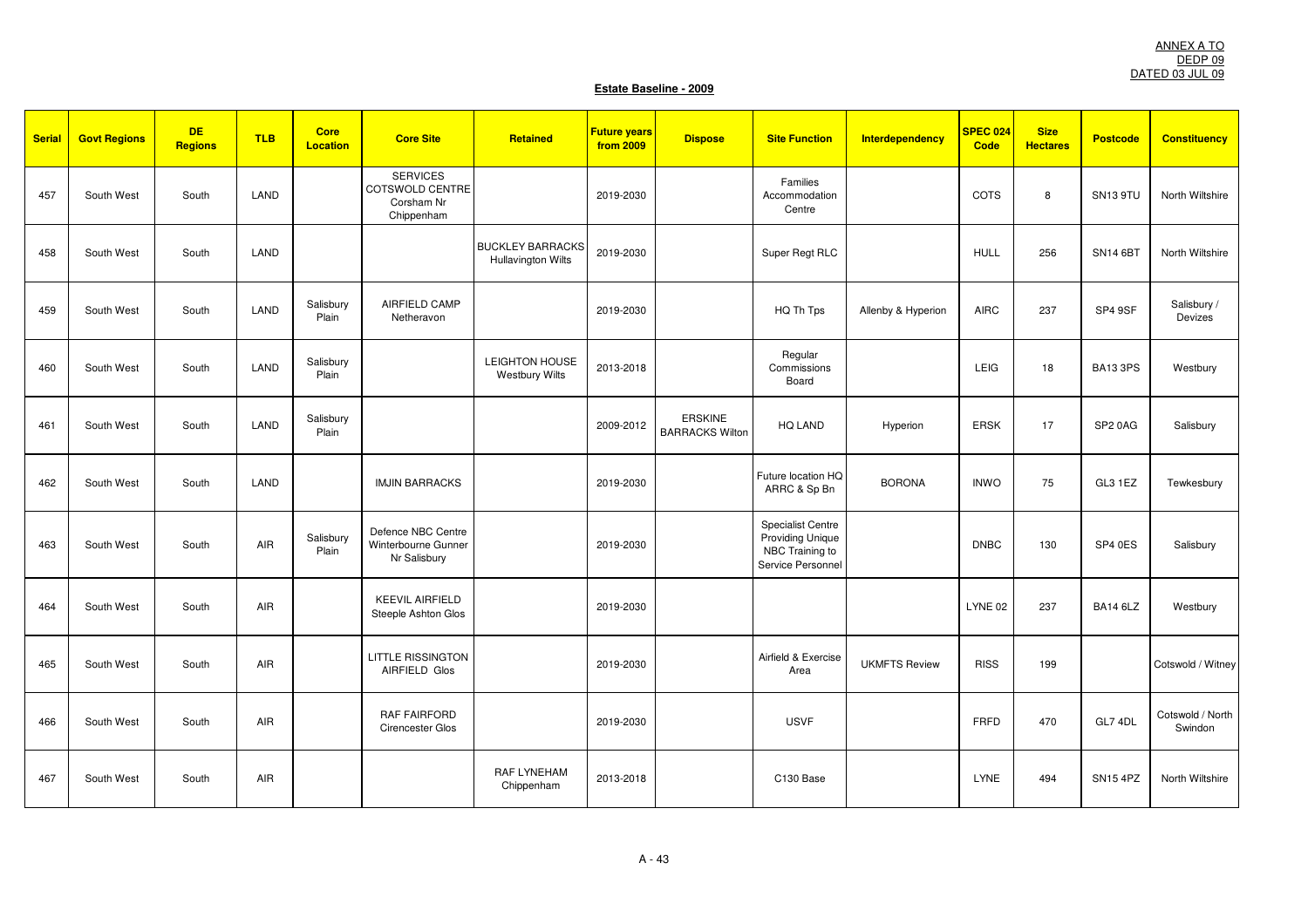| <b>Serial</b> | <b>Govt Regions</b> | <b>DE</b><br><b>Regions</b> | <b>TLB</b> | <b>Core</b><br><b>Location</b> | <b>Core Site</b>                                        | Retained                                                   | <b>Future years</b><br>from 2009 | <b>Dispose</b> | <b>Site Function</b>                    | <b>Interdependency</b> | SPEC 024<br><b>Code</b> | <b>Size</b><br><b>Hectares</b> | <b>Postcode</b> | <b>Constituency</b>       |
|---------------|---------------------|-----------------------------|------------|--------------------------------|---------------------------------------------------------|------------------------------------------------------------|----------------------------------|----------------|-----------------------------------------|------------------------|-------------------------|--------------------------------|-----------------|---------------------------|
| 468           | South West          | South                       | AIR        |                                |                                                         | <b>RAF PORTREATH</b><br>Newquay                            | 2013-2018                        |                | Radar Head                              | <b>ASACS</b>           | PRTR                    | 351                            | <b>TR16 4QD</b> | Falmouth &<br>Camborne    |
| 469           | South West          | South                       | AIR        |                                |                                                         | <b>RAF ST MAWGAN</b><br>Newquay (Airfield for<br>disposal) | 2009-2012                        |                | <b>SERE</b>                             |                        | <b>MAWG</b>             | 218                            | TR8 4HP         | North Cornwall            |
| 470           | South West          | South                       | DE&S       |                                | ABBEY WOOD HQ and<br>Abbey Wood NEIGHBOURHOOD 5<br>SITE |                                                            | 2019-2030                        |                | HQ DE&S /<br>Aquisition Hub             |                        | <b>ABYW</b>             | 40                             | <b>BS34 8JH</b> | <b>Bristol North West</b> |
| 471           | South West          | South                       | DE&S       | Plymouth                       | <b>DSDA PLYMOUTH</b>                                    |                                                            | 2019-2030                        |                | <b>Defence Munitions</b><br>Storage     |                        | ADES                    | 154                            | PL5 2TX         | Plymouth<br>Devonport     |
| 472           | South West          | South                       | DE&S       | Plymouth                       | <b>MARINE SERVICES</b><br><b>BASE Plymouth</b>          |                                                            | 2019-2030                        |                | <b>RM Service Base</b>                  |                        | DPDY 02                 | N/A                            | TQ6 9PH         | Plymouth<br>Devonport     |
| 473           | South West          | South                       | DE&S       | Plymouth                       | <b>MORICE YARD</b><br>Plymouth                          |                                                            | 2019-2030                        |                | Naval Dockyard                          |                        | DPDY 03                 | 9                              | PL1 4NL         | Plymouth<br>Devonport     |
| 474           | South West          | South                       | DE&S       | Plymouth                       | NORTH YARD<br>Plymouth                                  |                                                            | 2019-2030                        |                | Naval Dockyard                          |                        | DPDY 02                 | 18                             | PL2 2BE         | Plymouth<br>Devonport     |
| 475           | South West          | South                       | DE&S       | Plymouth                       | PLYMOUTH<br><b>BREAKWATER</b>                           |                                                            | 2019-2030                        |                | Breakwater &<br>Napoleonic Fort         |                        | <b>PBKW</b>             | 11                             |                 | Plymouth, Sutton          |
| 476           | South West          | South                       | DE&S       | Plymouth                       | <b>DE&amp;S Devonport</b>                               |                                                            | 2019-2030                        |                | Sports Pitches &<br>Clubhouse           |                        | <b>NBSD</b>             | $\overline{4}$                 |                 | Plymouth<br>Devonport     |
| 477           | South West          | South                       | DE&S       | Plymouth                       | <b>WESTON MILL LAKE</b><br>Plymouth                     |                                                            | 2019-2030                        |                | Naval Dockyard                          |                        | DPDY 06                 | 45                             | PL5 1BU         | Plymouth<br>Devonport     |
| 478           | South West          | South                       | DE&S       | Plymouth                       |                                                         | <b>BULL POINT Plymouth</b>                                 | 2013-2018                        |                | Disaster Relief<br><b>Training Area</b> |                        | ADBP                    | 71                             | PL5 1ET         | Plymouth<br>Devonport     |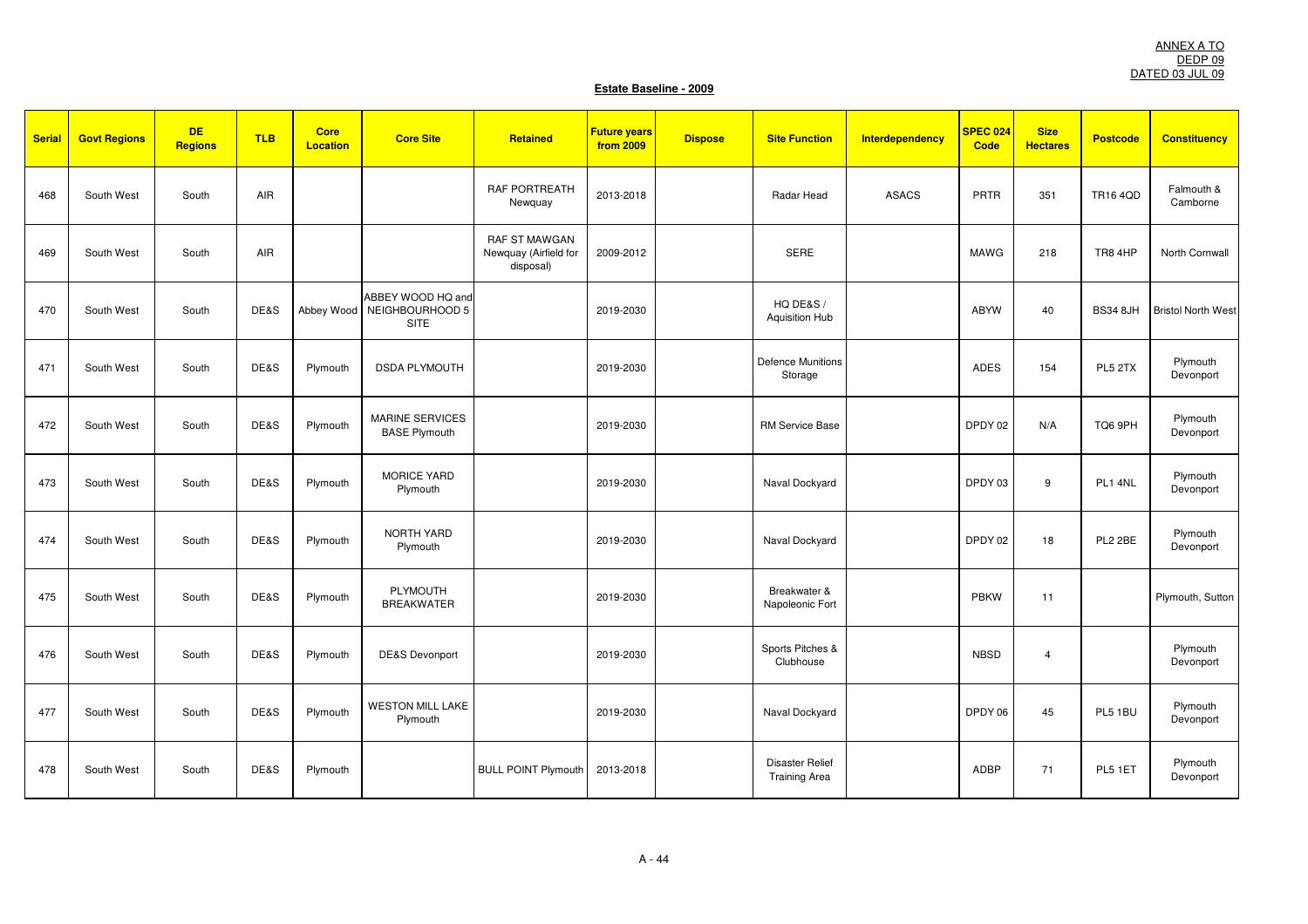| <b>Serial</b> | <b>Govt Regions</b> | <b>DE</b><br><b>Regions</b> | <b>TLB</b> | <b>Core</b><br><b>Location</b> | <b>Core Site</b>                                              | Retained               | <b>Future years</b><br><b>from 2009</b> | <b>Dispose</b> | <b>Site Function</b>                             | <b>Interdependency</b> | <b>SPEC 024</b><br>Code | <b>Size</b><br><b>Hectares</b> | <b>Postcode</b>    | <b>Constituency</b>    |
|---------------|---------------------|-----------------------------|------------|--------------------------------|---------------------------------------------------------------|------------------------|-----------------------------------------|----------------|--------------------------------------------------|------------------------|-------------------------|--------------------------------|--------------------|------------------------|
| 479           | South West          | South                       | DE&S       | Plymouth                       |                                                               | SOUTH YARD<br>Plymouth | 2013-2018                               |                | Naval Dockyard                                   |                        | DPDY 01                 | 34                             | PL1 4LB<br>PL1 4SB | Plymouth<br>Devonport  |
| 480           | South West          | South                       | DE&S       |                                | <b>DCSA BASIL HILL</b><br>Corsham                             |                        | 2019-2030                               |                | IT / Comms Centre                                |                        | <b>BASI</b>             | 63                             | <b>SN13 9NR</b>    | North Wiltshire        |
| 481           | South West          | South                       | DE&S       |                                | CORSHAM<br><b>COMPUTER CENTRE</b>                             |                        | 2019-2030                               |                | IT / Comms Centre                                |                        | <b>WCCC</b>             | < 1                            | BA15AB             | North Wiltshire        |
| 482           | South West          | South                       | DE&S       |                                | <b>CUMBLETOR</b><br><b>QUARRY Nr Saltash</b><br>Cornwall      |                        | 2019-2030                               |                | <b>RN Underwater</b><br><b>EOD Training Area</b> |                        | DPDY 26                 | $\overline{7}$                 | <b>PL12 4RX</b>    | South East<br>Cornwall |
| 483           | South West          | South                       | DE&S       |                                | <b>DCSA PENHALE</b><br><b>SANDS Newquay</b><br>Cornwall       |                        | 2019-2030                               |                | <b>Comms Mast Site</b>                           |                        | <b>WSPS</b>             | $\overline{4}$                 | TR8 5PF            | Truro & St Austell     |
| 484           | South West          | South                       | DE&S       |                                | <b>DEFENCE</b><br>PETROLEUM CENTRE<br><b>Westmoors Dorset</b> |                        | 2019-2030                               |                | Principal DFG<br>Storage Depot                   |                        | <b>WMRO</b>             | 168                            | <b>BH21 6QS</b>    | Christchurch           |
| 485           | South West          | South                       | DE&S       |                                | <b>DSDA ASHCHURCH</b>                                         |                        | 2019-2030                               |                | <b>Principal Vehicle</b><br>Storage Depot        | <b>WFM</b>             | AVDA                    | 80                             | <b>GL20 8LZ</b>    | Tewkesbury             |
| 486           | South West          | South                       | DE&S       |                                | <b>RUDLOE MANOR</b><br>Corsham                                |                        | 2019-2030                               |                | Comms & IT Site                                  |                        | <b>RUDM</b>             | 29                             |                    | North Wiltshire        |
| 487           | South West          | South                       | DE&S       |                                | <b>MOD RANGE</b><br>LARKHILL                                  |                        | 2019-2030                               |                | <b>MOD Range</b>                                 |                        |                         |                                | SP3 4UZ            | Salisbury              |
| 488           | South West          | South                       | DE&S       |                                | ST EVAL AIRFIELD<br>(BOXER) nr Newquay<br>Cornwall            |                        | 2019-2030                               |                | <b>Comms Mast Site</b>                           |                        | <b>EVAL</b>             | 177                            | <b>PL27 7TJ</b>    | North Cornwall         |
| 489           | South West          | South                       | DE&S       |                                | THANCKES OFD.<br><b>Torpoint Devon</b>                        |                        | 2019-2030                               |                | Maritime Oil Fuel<br>Depot                       |                        | <b>FDTH</b>             | 57                             | <b>PL11 2LZ</b>    | South East<br>Cornwall |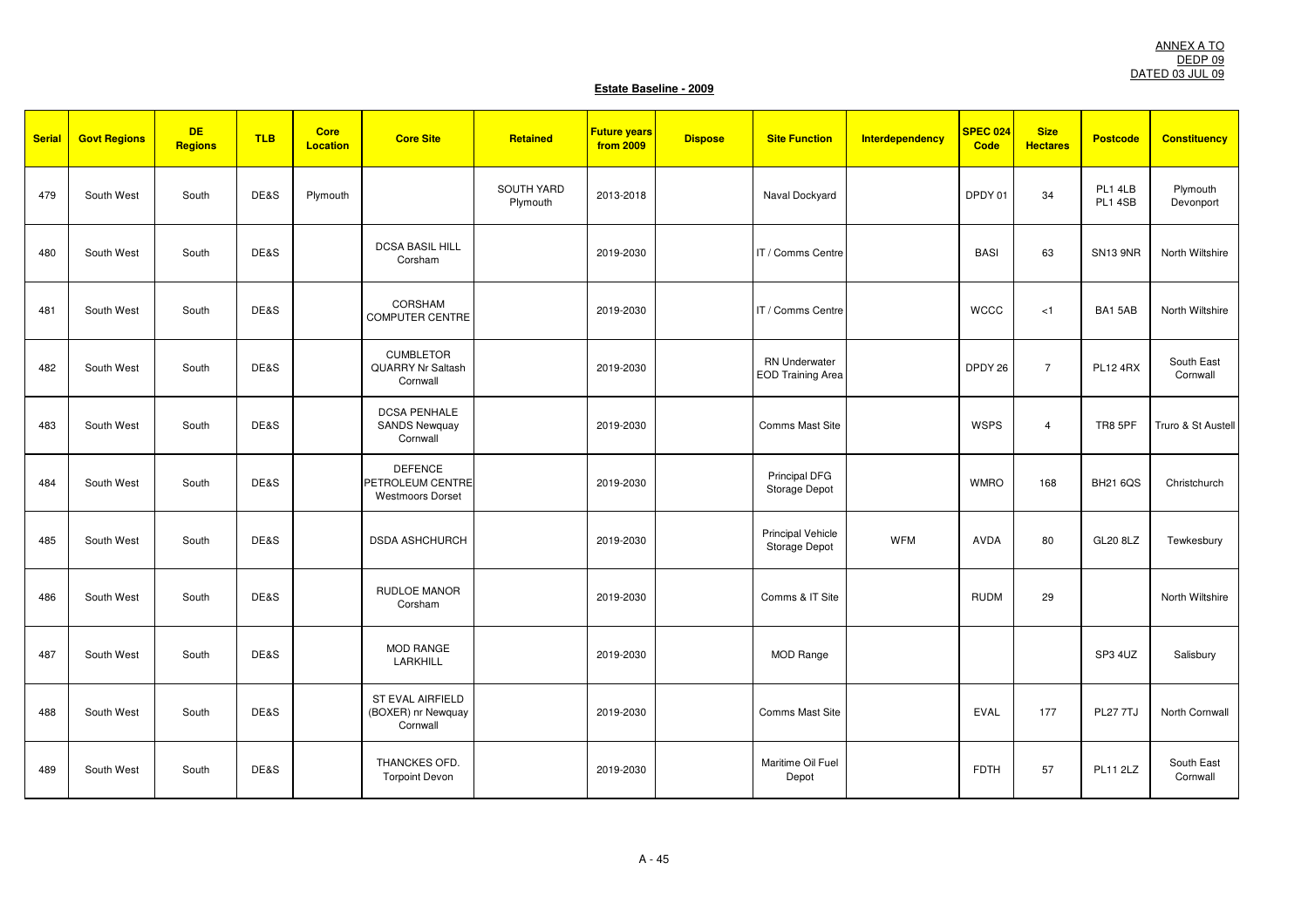| <b>Serial</b> | <b>Govt Regions</b> | <b>DE</b><br><b>Regions</b> | <b>TLB</b> | <b>Core</b><br>Location | <b>Core Site</b>                                              | Retained                                                  | <b>Future years</b><br>from 2009 | <b>Dispose</b>                             | <b>Site Function</b>                                             | Interdependency | SPEC 024<br>Code | <b>Size</b><br><b>Hectares</b> | <b>Postcode</b> | <b>Constituency</b>                      |
|---------------|---------------------|-----------------------------|------------|-------------------------|---------------------------------------------------------------|-----------------------------------------------------------|----------------------------------|--------------------------------------------|------------------------------------------------------------------|-----------------|------------------|--------------------------------|-----------------|------------------------------------------|
| 490           | South West          | South                       | DE&S       |                         | TMP WARMINSTER                                                |                                                           | 2019-2030                        |                                            | Training<br>Maintenance Park                                     |                 | <b>DSDA</b>      | $\overline{2}$                 |                 | Westbury                                 |
| 491           | South West          | South                       | DE&S       |                         |                                                               | <b>DCSA BODDINGTON</b><br>COMMUNICATION<br>Cheltenham     | 2013-2018                        |                                            | Comms Signal<br><b>Traffic Centre</b>                            |                 | <b>BOTN</b>      | $\overline{c}$                 | <b>GL51 0TL</b> | Tewkesbury                               |
| 492           | South West          | South                       | DE&S       |                         |                                                               | <b>ENSLEIGH Bath</b>                                      | 2009-2012                        |                                            | DE&S Office<br>Accommodation                                     |                 | <b>ENSL</b>      | 10                             | BA15AB          | Bath                                     |
| 493           | South West          | South                       | DE&S       |                         |                                                               | <b>FOXHILL Bath</b>                                       | 2013-2018                        |                                            | <b>DE&amp;S</b> and Centre<br><b>TLB Office</b><br>Accommodation |                 | <b>BFOX</b>      | 19                             | BA1 5AB         | Bath                                     |
| 494           | South West          | South                       | DE&S       |                         |                                                               | <b>KEYHAM QUARRY</b><br>OFD Plymouth                      | 2013-2018                        |                                            | Oil Fuel Depot                                                   |                 | <b>FDKH</b>      | 3                              | <b>PL2 1QS</b>  | Plymouth<br>Devonport                    |
| 495           | South West          | South                       | DE&S       |                         |                                                               | MINERVA HOUSE<br>Swindon                                  | 2013-2018                        |                                            | IT Centre & Offices                                              |                 | <b>MHSE</b>      | $\overline{c}$                 |                 | South Swindon                            |
| 496           | South West          | South                       | DE&S       |                         |                                                               | <b>MOD RANGE ST</b><br>THOMAS' HEAD<br>Weston-Super- Mare | 2013-2018                        |                                            | <b>MOD Range</b>                                                 |                 | <b>STTH</b>      | 26                             | <b>BS22 9YU</b> | Weston-super-<br>Mere                    |
| 497           | South West          | South                       | DE&S       |                         |                                                               |                                                           | 2009-2012                        | <b>PENDENNIS</b><br><b>CASTLE Cornwall</b> | English Heritage                                                 |                 | <b>PNDN</b>      | 6                              | <b>TR11 4ZP</b> | Falmouth &<br>Camborne                   |
| 498           | South West          | South                       | DE DTE     |                         | <b>FREMINGTON</b><br>TRAINING CAMP &<br>AREA                  |                                                           | 2019-2030                        |                                            | Training Camp &<br>Area                                          |                 | <b>FRTC</b>      | 616                            |                 | North Devon                              |
| 499           | South West          | South                       | DE DTE     |                         | <b>BODMIN MOOR</b><br><b>TRAINING AREA</b><br>Cornwall        |                                                           | 2019-2030                        |                                            | <b>Training Area</b>                                             |                 | <b>BMTA</b>      | 3774                           |                 | North<br>Cornwall/South<br>East Cornwall |
| 500           | South West          | South                       | DE DTE     |                         | OKEHAMPTON<br><b>TRAINING AREA &amp;</b><br><b>CAMP Devon</b> |                                                           | 2019-2030                        |                                            | <b>Training Area</b>                                             |                 | OKTC             | 52                             |                 | Torridge & West<br>Devon                 |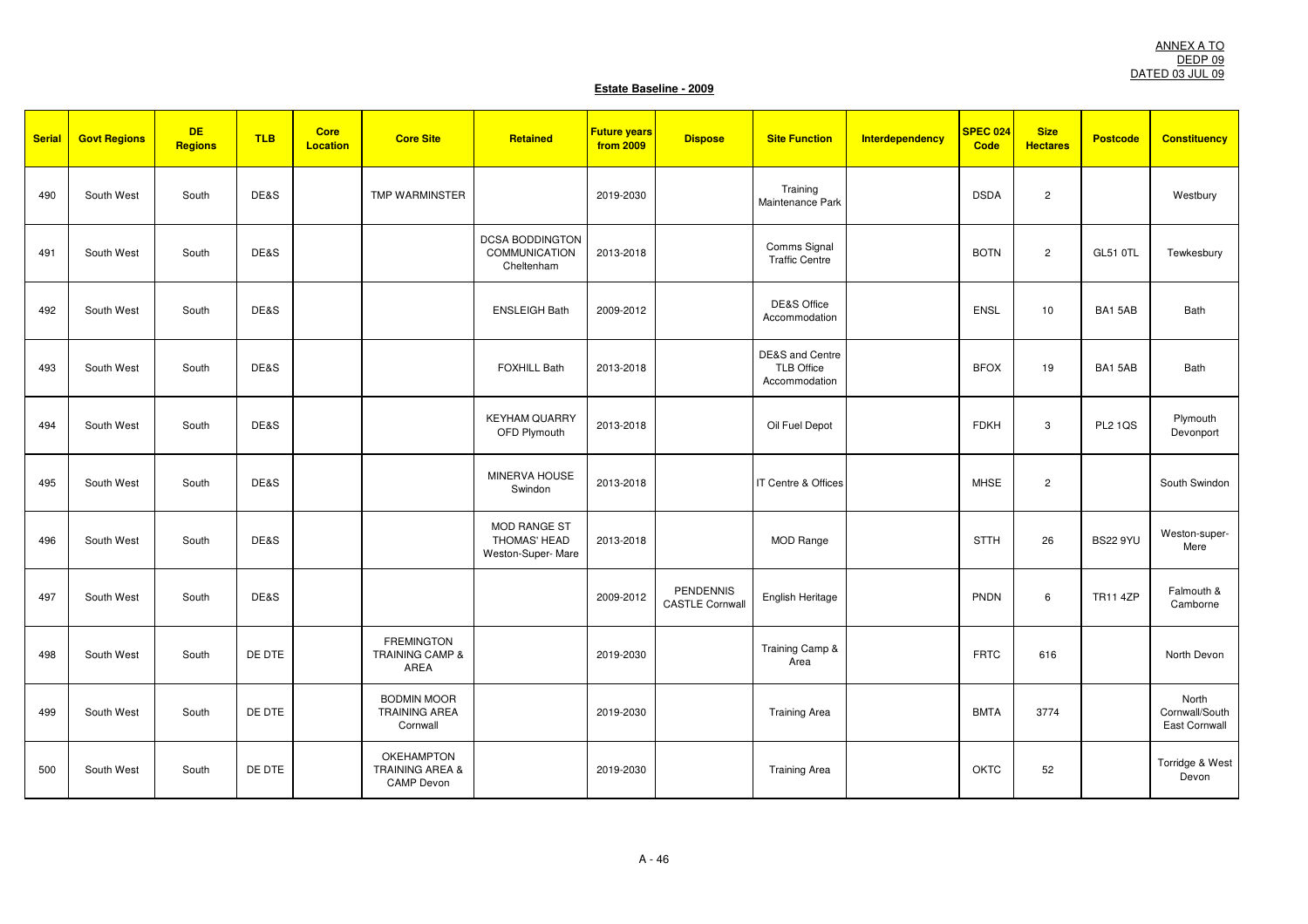| <b>Serial</b> | <b>Govt Regions</b> | <b>DE</b><br><b>Regions</b> | <b>TLB</b>    | <b>Core</b><br><b>Location</b> | <b>Core Site</b>                                    | Retained                                             | <b>Future years</b><br>from 2009 | <b>Dispose</b>                                        | <b>Site Function</b>                       | <b>Interdependency</b> | SPEC 024<br>Code   | <b>Size</b><br><b>Hectares</b> | <b>Postcode</b> | <b>Constituency</b>           |
|---------------|---------------------|-----------------------------|---------------|--------------------------------|-----------------------------------------------------|------------------------------------------------------|----------------------------------|-------------------------------------------------------|--------------------------------------------|------------------------|--------------------|--------------------------------|-----------------|-------------------------------|
| 501           | South West          | South                       | DE DTE        |                                | PENHALE TRAINING<br><b>AREA Cornwall</b>            |                                                      | 2019-2030                        |                                                       | <b>Training Area</b>                       |                        | <b>ACPS</b>        | 381                            |                 | Truro & St Austell            |
| 502           | South West          | South                       | DE DTE        |                                | <b>WILLSWORTHY TRG</b><br><b>AREA Devon</b>         |                                                      | 2019-2030                        |                                                       | <b>Training Area</b>                       |                        | <b>WYRC</b>        | 11287                          | <b>EX20 4LT</b> | Torridge & West<br>Devon      |
| 503           | South West          | South                       | DE DTE        |                                | RNAS YEOVILTON<br>Langport                          |                                                      | 2019-2030                        |                                                       | <b>Training Area</b>                       |                        | YEOV <sub>12</sub> | 178                            |                 | Somerton &<br>Frome           |
| 504           | South West          | South                       | DE DTE        |                                |                                                     | <b>TREGANTLE FORT Nr</b><br><b>Torpoint Cornwall</b> | 2013-2018                        |                                                       | <b>Listed Fort</b>                         |                        | <b>TFTC</b>        | 346                            |                 | South East<br>Cornwall        |
| 505           | South West          | South                       | DE DTE        | Salisbury<br>Plain             | <b>SALISBURY PLAIN</b><br><b>TRAINING AREA</b>      |                                                      | 2019-2030                        |                                                       | <b>Training Area</b>                       |                        | <b>SPTC</b>        | 38000                          |                 | Salisbury                     |
| 506           | South West          | South                       | DE DTE        |                                | DTE HQ South West<br>Exeter                         |                                                      | 2019-2030                        |                                                       | DTE SW HQ                                  |                        | WWDV 97            | 5                              | EX2 6BU         | Exeter                        |
| 507           | South West          | South                       | DE DTE        |                                | <b>WYKE REGIS</b><br><b>TRAINING AREA</b><br>Dorset |                                                      | 2019-2030                        |                                                       | <b>Training Area</b>                       |                        | <b>WRTC</b>        | 135                            | DT4 9HH         | West Dorset /<br>South Dorset |
| 508           | South West          | South                       | DE            | Salisbury<br>Plain             |                                                     |                                                      | 2009-2012                        | <b>DEFENCE</b><br><b>ESTATES</b><br><b>DURRINGTON</b> | DE Office                                  |                        | <b>DEDR</b>        | 6                              | SP4 8AF         | Salisbury                     |
| 509           | South West          | South                       | CENTRE        |                                | DE PORTLAND                                         |                                                      | 2019-2030                        |                                                       | Research &<br>Development<br>Establishment |                        | PTLD               | 5                              | DT5 2JT         | South Dorset                  |
| 510           | South West          | South                       | CENTRE        |                                | MOD BOSCOMBE<br><b>DOWN</b>                         |                                                      | 2019-2030                        |                                                       | Research<br>Establishment                  |                        | <b>BODO</b>        | 572                            | SP4 0JF         | Salisbury                     |
| 511           | South West          | South                       | <b>CENTRE</b> |                                | TOP CAMP RM Poole<br>Dorset                         |                                                      | 2019-2030                        |                                                       | <b>Training Base</b>                       |                        | RMPL               | 36                             | BH154NQ         | Poole                         |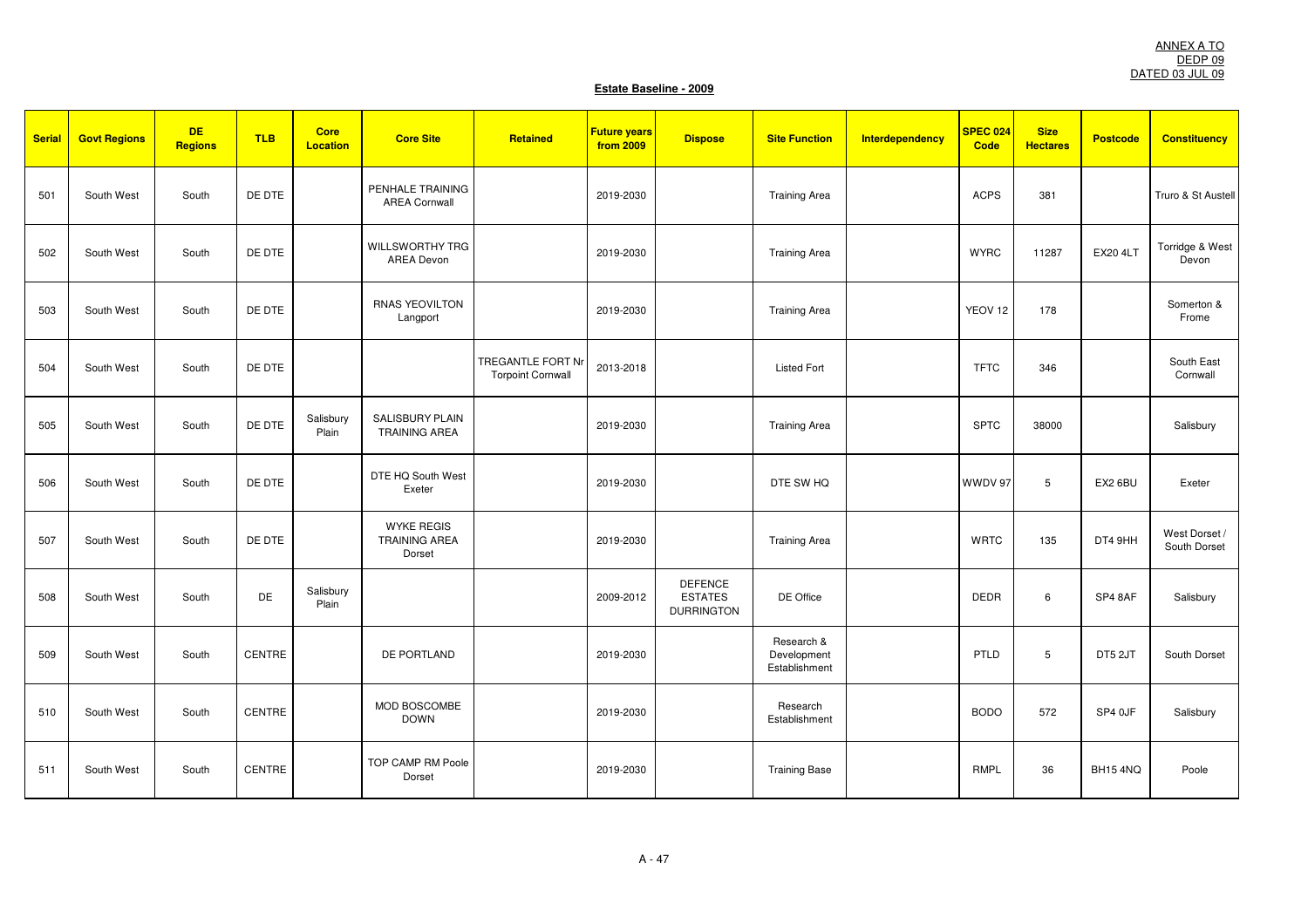ANNEX A TO DEDP 09 DATED 03 JUL 09

| <b>Serial</b> | <b>Govt Regions</b> | <b>DE</b><br>Regions | <b>TLB</b>      | <b>Core</b><br><b>Location</b> | <b>Core Site</b>                             | Retained                        | <b>Future years</b><br>from 2009 | <b>Dispose</b>                 | <b>Site Function</b>                        | <b>Interdependency</b>                                                                           | <b>SPEC 024</b><br><b>Code</b> | <b>Size</b><br><b>Hectares</b> | <b>Postcode</b> | <b>Constituency</b>               |
|---------------|---------------------|----------------------|-----------------|--------------------------------|----------------------------------------------|---------------------------------|----------------------------------|--------------------------------|---------------------------------------------|--------------------------------------------------------------------------------------------------|--------------------------------|--------------------------------|-----------------|-----------------------------------|
| 512           | South West          | South                | CENTRE          |                                |                                              |                                 | 2013-2018                        | PPPA BATH<br>(Warminster Road) | Office                                      | <b>Bath Accommodation</b><br>Project linked with<br>DE&S withdrawal from<br>Foxhill and Ensleigh | <b>BAWR</b>                    | $\overline{7}$                 | BA15AA          | Bath                              |
| 513           | South West          | South                | Trading<br>Fund |                                | <b>DSTL PORTON DOWN</b>                      |                                 | 2019-2030                        |                                | Research<br>Establishment                   |                                                                                                  | <b>PODO</b>                    | 237                            |                 | Salisbury                         |
| 514           | South West          | South                | Trading<br>Fund |                                | <b>HYDROGRAPHIC</b><br><b>OFFICE Taunton</b> |                                 | 2019-2030                        |                                | Naval Chart<br>Production                   |                                                                                                  | <b>TAHO</b>                    | 13                             |                 | Taunton                           |
| 515           | South West          | South                | Trading<br>Fund |                                | MET OFFICE HQ<br>Exeter                      |                                 | 2019-2030                        |                                | Met Office                                  |                                                                                                  | <b>EMET</b>                    | 16                             |                 | Exeter                            |
| 516           | South West          | South                | Trading<br>Fund |                                | <b>DSG BOVINGTON</b>                         |                                 | 2019-2030                        |                                | Maintenance for<br><b>Armoured Vehicles</b> |                                                                                                  | <b>BOAR</b>                    | 11                             |                 | North Dorset                      |
| 517           | South West          | South                | Trading<br>Fund |                                | <b>DSG WARMINSTER</b>                        |                                 | 2019-2030                        |                                | Vehicle Workshop                            |                                                                                                  | <b>WARO</b>                    | 27                             |                 | Westbury                          |
|               |                     |                      |                 |                                |                                              |                                 |                                  |                                |                                             |                                                                                                  |                                |                                |                 |                                   |
| 518           | Greater London      | South                | LAND            |                                | <b>HORSEGUARDS</b><br>London                 |                                 | 2019-2030                        |                                | <b>HQ Londist</b>                           |                                                                                                  | <b>HGDS</b>                    | < 1                            | SW1A 2AX        | Cities of London &<br>Westminster |
| 519           | Greater London      | South                | LAND            |                                | <b>HYDE PARK</b><br><b>BARRACKS London</b>   |                                 | 2019-2030                        |                                | <b>HCMR</b>                                 |                                                                                                  | <b>HYDP</b>                    | $\mathbf{1}$                   | SW71SE          | Cities of London &<br>Westminster |
| 520           | Greater London      | South                | LAND            |                                | <b>WOOLWICH STATION</b>                      |                                 | 2019-2030                        |                                | Inf Bn                                      |                                                                                                  | <b>WLRS</b>                    | 103                            | <b>SE18 4BB</b> | Greenwich &<br>Woolwich           |
| 521           | Greater London      | South                | LAND            |                                |                                              | RMSM KNELLER HALL<br>Twickenham | 2019-2030                        |                                | <b>ATRA</b>                                 |                                                                                                  | <b>KNLH</b>                    | 10                             | TW2 7DU         | Twickenham                        |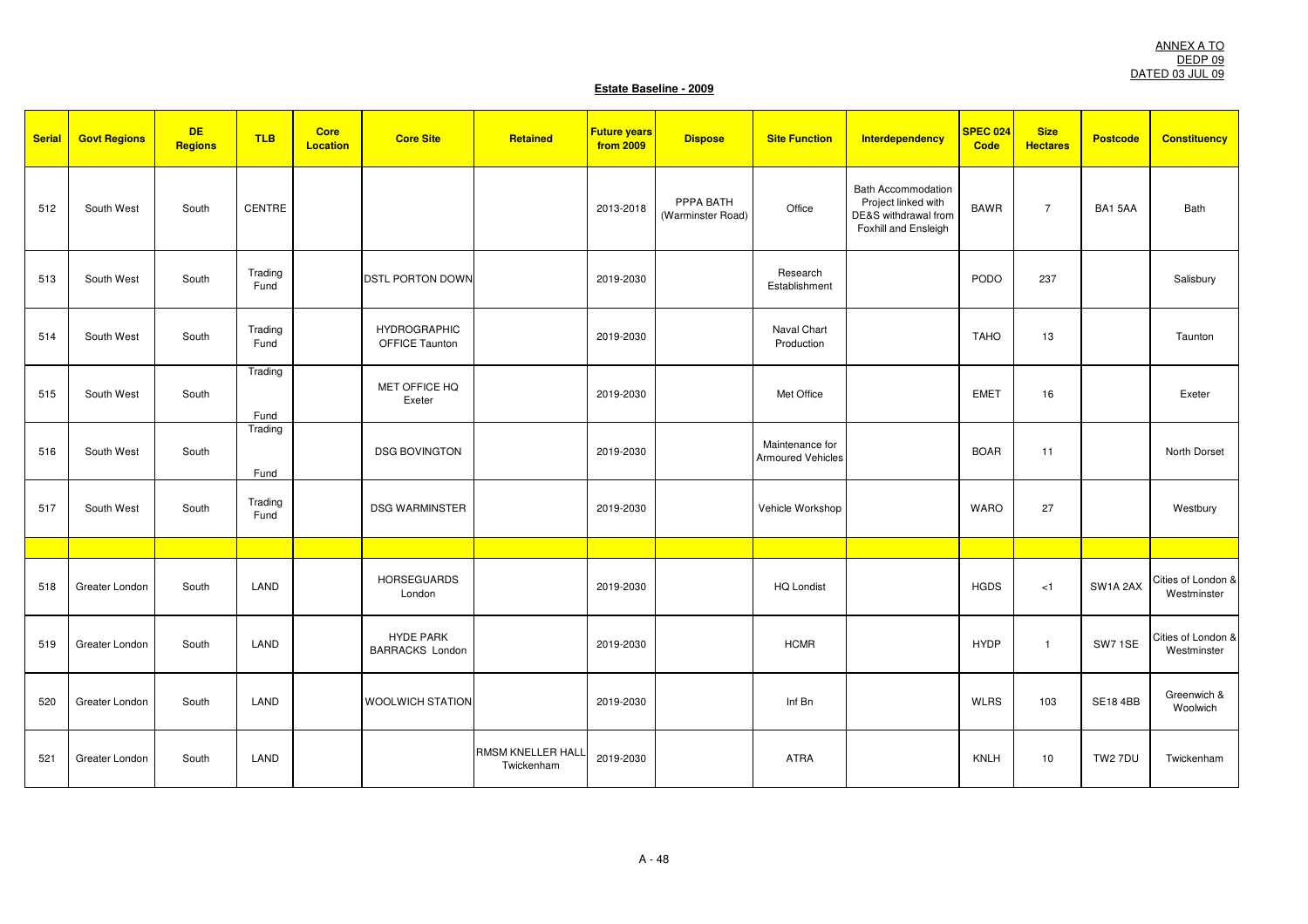| <b>Serial</b> | <b>Govt Regions</b> | <b>DE</b><br><b>Regions</b> | <b>TLB</b> | <b>Core</b><br><b>Location</b> | <b>Core Site</b>                              | Retained                                   | <b>Future years</b><br>from 2009 | <b>Dispose</b>                             | <b>Site Function</b>                  | <b>Interdependency</b> | SPEC 024<br><b>Code</b> | <b>Size</b><br><b>Hectares</b> | <b>Postcode</b> | <b>Constituency</b>                |
|---------------|---------------------|-----------------------------|------------|--------------------------------|-----------------------------------------------|--------------------------------------------|----------------------------------|--------------------------------------------|---------------------------------------|------------------------|-------------------------|--------------------------------|-----------------|------------------------------------|
| 522           | Greater London      | South                       | LAND       |                                | <b>WELLINGTON</b><br><b>BARRACKS London</b>   |                                            | 2019-2030                        |                                            | <b>Public Duties Units</b>            |                        | WELL                    | $\overline{4}$                 | SW1E 6HQ        | Cities of London &<br>Westminster  |
| 523           | Greater London      | South                       | LAND       |                                |                                               | <b>CAVALRY BARRACKS</b><br>Hounslow London | 2013-2018                        |                                            | <b>Public Duties Units</b>            |                        | <b>CVRY</b>             | 15                             | TW4 6HD         | Feltham & Heston                   |
| 524           | Greater London      | South                       | LAND       |                                | <b>REGENTS PARK</b><br><b>BARRACKS London</b> |                                            | 2019-2030                        |                                            | Spec Units                            |                        | <b>RGTP</b>             | 3                              | NW1 4AX         | Regents Park &<br>Kensington North |
| 525           | Greater London      | South                       | LAND       |                                |                                               |                                            | 2009-2012                        | ST JOHNS WOOD<br><b>BARRACKS</b><br>London | Kings Tp                              | Leasehold Expiry       | <b>STJW</b>             | 1.8                            | NW8 6PT         | Ealing, Acton &<br>Shepherd's Bush |
| 526           | Greater London      | South                       | AIR        |                                | <b>BIGGIN HILL -</b><br><b>ENCLAVE</b>        |                                            | 2019-2030                        |                                            | WW2 Monument                          |                        | <b>BIGH</b>             | < 1                            | <b>TN16 3EJ</b> | Orpington                          |
| 527           | Greater London      | South                       | AIR        |                                | <b>RAF KENLEY</b>                             |                                            |                                  |                                            | No 615 Volunteer<br>Glider School     |                        | <b>RFKY</b>             | 49                             |                 | Croydon South                      |
| 528           | Greater London      | South                       | AIR        |                                | RAF NORTHOLT<br>Ruislip W. London             |                                            | 2019-2030                        |                                            | MoDEL                                 |                        | <b>NORR</b>             | 196                            | HA4 6NG         | Ruislip &<br>Northwood             |
| 529           | Greater London      | South                       | <b>AIR</b> |                                |                                               |                                            | 2009-2012                        | <b>RAF UXBRIDGE</b><br>London              |                                       | MoDEL                  | <b>UXBR</b>             | 46                             | <b>UB10 0RZ</b> | Uxbridge                           |
| 530           | Greater London      | South                       | DE&S       |                                | DCSA ST. VINCENT<br>London                    |                                            | 2019-2030                        |                                            | Comms Site                            |                        | <b>STUT</b>             | < 1                            | SW1A 2BE        | Cities of London &<br>Westminster  |
| 531           | Greater London      | South                       | DE         |                                |                                               |                                            | 2009-2012                        | <b>INGLIS BKS Mill</b><br>Hill, Hendon     | Former BFPO<br>Postal Unit            | MoDEL                  | <b>INGL</b>             | 17                             |                 | Hendon                             |
| 532           | South West          | South                       | DE         |                                | <b>WHETSTONE LAND</b>                         |                                            |                                  |                                            | Office and<br><b>Community Centre</b> |                        | WHET                    | 9                              |                 | <b>Chipping Barnet</b>             |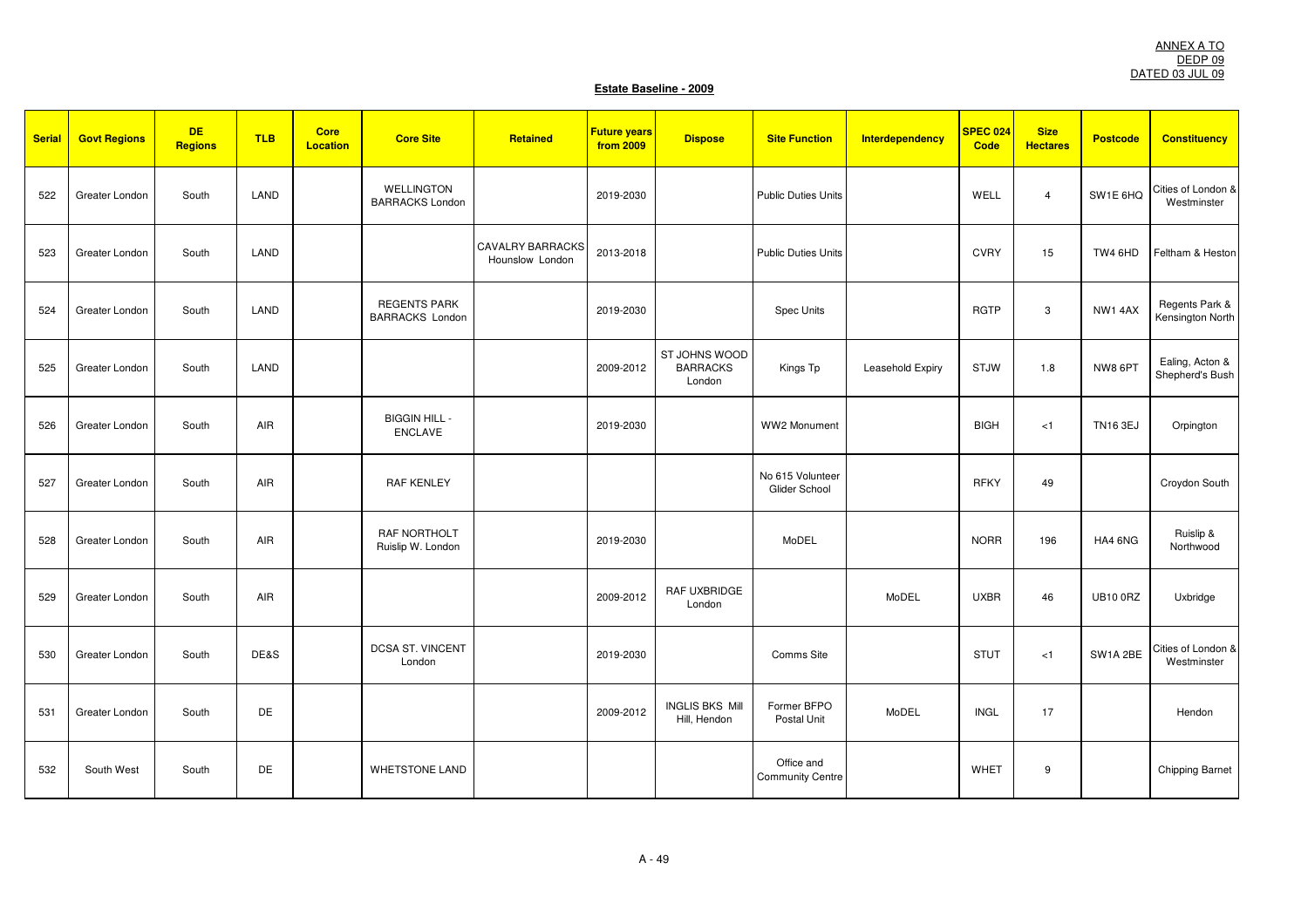| <b>Serial</b> | <b>Govt Regions</b> | <b>DE</b><br>Regions | <b>TLB</b>    | <b>Core</b><br><b>Location</b> | <b>Core Site</b>                         | Retained                                                         | <b>Future years</b><br>from 2009 | <b>Dispose</b>                     | <b>Site Function</b>                 | <b>Interdependency</b>             | SPEC 024<br><b>Code</b> | <b>Size</b><br><b>Hectares</b> | <b>Postcode</b> | <b>Constituency</b>               |
|---------------|---------------------|----------------------|---------------|--------------------------------|------------------------------------------|------------------------------------------------------------------|----------------------------------|------------------------------------|--------------------------------------|------------------------------------|-------------------------|--------------------------------|-----------------|-----------------------------------|
| 533           | Greater London      | South                | CENTRE        | Main Building<br>London        | <b>MAIN BUILDING</b><br>London           |                                                                  | 2019-2030                        |                                    | <b>Head Office</b>                   |                                    | <b>LOMB</b>             | $\mathbf{3}$                   | SW1A 2HB        | Cities of London &<br>Westminster |
| 534           | Greater London      | South                | CENTRE        |                                | SEAFORD HOUSE<br>London                  |                                                                  | 2019-2030                        |                                    | <b>RCDS</b>                          |                                    | <b>SEAF</b>             | < 1                            | SW1X8NS         | Cities of London &<br>Westminster |
| 535           | Greater London      | South                | <b>CENTRE</b> |                                |                                          | <b>INTELLIGENCE</b><br><b>COLLECTION GROUP</b><br>Feltham London | 2019-2030                        |                                    | HQ ICG & DGC                         | CDI                                | OSUF                    | 14                             | <b>TW137AH</b>  | Feltham & Heston                  |
| 536           | Greater London      | South                | <b>CENTRE</b> |                                |                                          | ST GEORGES COURT<br>London                                       | 2019-2030                        |                                    | Office                               | <b>Head Office</b><br>Streamlining | LSGE                    | < 1                            | WC1A 2SH        | Holborn & St<br>Pancras           |
| 537           | Greater London      | South                | <b>CENTRE</b> |                                |                                          |                                                                  | 2009-2012                        | OLD WAR OFFICE<br>London           | Office                               | CDI (PRIDE) HOST                   | <b>OWOB</b>             | $\mathbf{1}$                   | SW1A 2EU        | Cities of London &<br>Westminster |
|               |                     |                      |               |                                |                                          |                                                                  |                                  |                                    |                                      |                                    |                         |                                |                 |                                   |
| 538           | Northern Ireland    | North                | LAND          |                                | ABERCORN BKS<br><b>Ballykinler NI</b>    |                                                                  | 2019-2030                        |                                    | Inf Training Camp<br>& Area          |                                    | <b>BKTC</b>             | 516                            | <b>BT30 8DG</b> | Down South                        |
| 539           | Northern Ireland    | North                | LAND          |                                | <b>KINNEGAR BKS</b><br><b>Belfast NI</b> |                                                                  | 2019-2030                        |                                    | RLC Storage &<br>Supply Depot        |                                    | <b>BKLB</b>             | 23                             | <b>BT18 9JN</b> | Down North                        |
| 540           | Northern Ireland    | North                | LAND          |                                | MAGILLIGAN BKS<br>Limavady NI            |                                                                  | 2019-2030                        |                                    | Training Camp &<br>Area              |                                    | <b>MAGN</b>             | 17                             | BT49 OLP        | <b>Londonderry East</b>           |
| 541           | Northern Ireland    | North                | LAND          |                                |                                          |                                                                  | 2009-2012                        | MASSEREENE<br><b>BKS Antrim NI</b> | Engr Barracks                        |                                    | <b>MASS</b>             | 931                            | <b>BT41 4LP</b> | Antrim South                      |
| 542           | Northern Ireland    | North                | LAND          |                                | PALACE BKS<br>Hollywood Belfast NI       |                                                                  | 2019-2030                        |                                    | Inf Barracks                         |                                    | PALC                    | 54                             | <b>BT18 9RA</b> | <b>Belfast East</b>               |
| 543           | Northern Ireland    | North                | LAND          |                                | <b>ALDERGROVE BKS</b><br>Nr Antrim NI    |                                                                  | 2019-2030                        |                                    | Military Airport for<br>NI, Barracks |                                    | <b>ALVO</b>             | 96                             | <b>BT29 4AX</b> | Antrim South                      |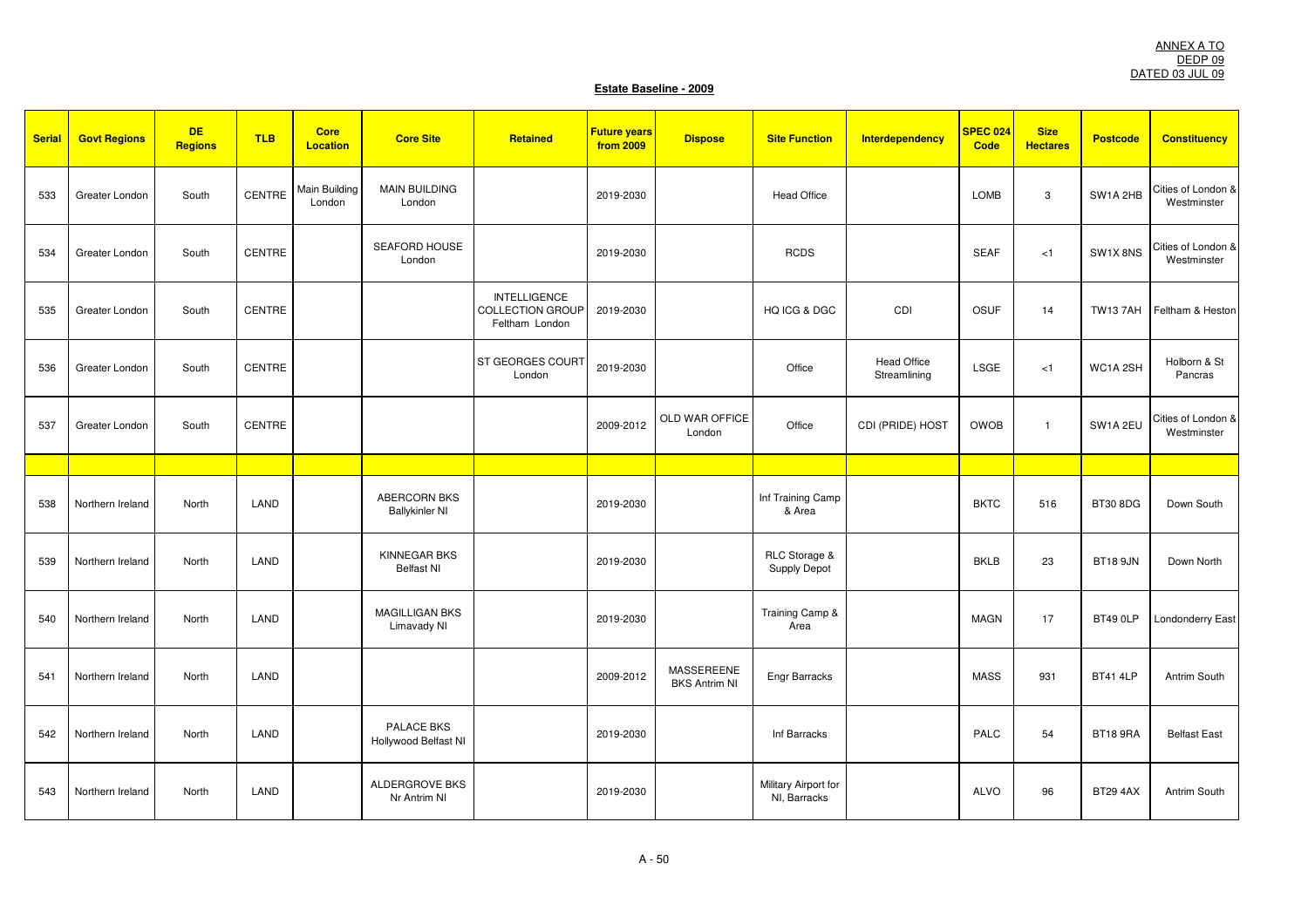| <b>Serial</b> | <b>Govt Regions</b> | <b>DE</b><br><b>Regions</b> | <b>TLB</b> | <b>Core</b><br>Location | <b>Core Site</b>                                | Retained                                           | <b>Future years</b><br>from 2009 | <b>Dispose</b>                                | <b>Site Function</b>                                            | Interdependency | SPEC 024<br>Code | <b>Size</b><br><b>Hectares</b> | <b>Postcode</b>    | <b>Constituency</b>     |
|---------------|---------------------|-----------------------------|------------|-------------------------|-------------------------------------------------|----------------------------------------------------|----------------------------------|-----------------------------------------------|-----------------------------------------------------------------|-----------------|------------------|--------------------------------|--------------------|-------------------------|
| 544           | Northern Ireland    | North                       | LAND       |                         | THIEPVAL BKS<br>Lisburn NI                      |                                                    | 2019-2030                        |                                               | HQ NI & Sigs                                                    |                 | THIP             | 69                             | <b>BT28 3NP</b>    | Lagan Valley            |
| 545           | Northern Ireland    | North                       | LAND       |                         |                                                 | <b>MUSGRAVE PARK</b><br><b>HOSPITAL Belfast NI</b> | 2013-2018                        |                                               | <b>Military Hospital</b><br>Wing                                |                 | <b>BMPH</b>      | -1                             |                    | <b>Belfast South</b>    |
| 546           | Northern Ireland    | North                       | LAND       |                         |                                                 |                                                    | 2009-2012                        | <b>SHACKLETON BKS</b><br><b>Ballykelly NI</b> | Inf                                                             |                 | <b>SHAC</b>      | 135                            |                    | <b>Londonderry East</b> |
|               |                     |                             |            |                         |                                                 |                                                    |                                  |                                               |                                                                 |                 |                  |                                |                    |                         |
| 547           | Germany             | International               | LAND       |                         | <b>ALANBROOKE</b><br><b>BARRACKS Paderborn</b>  |                                                    | 2019-2030                        |                                               | Al Bn                                                           |                 | PBAB             | 17                             | BFPO <sub>22</sub> |                         |
| 548           | Germany             | International               | LAND       |                         | <b>ANTWERP</b><br><b>BARRACKS</b><br>Sennelager |                                                    | 2019-2030                        |                                               | 200 Sqn, 141 (CS)<br>and 154 (Sy) MI<br>Sect                    |                 | PBAW             | 18                             | BFPO <sub>16</sub> |                         |
| 549           | Germany             | International               | LAND       |                         | <b>ATHLONE BARRACKS</b><br>Sennelager           |                                                    | 2019-2030                        |                                               | QRH                                                             |                 | PBAH             | 30                             | BFPO <sub>16</sub> |                         |
| 550           | Germany             | International               | LAND       |                         | <b>BARKER BARRACKS</b><br>Paderborn             |                                                    | 2019-2030                        |                                               | 3 Bn REME, AI Bn<br>& 35 Regt                                   |                 | PBBA             | 15                             | BFPO <sub>22</sub> |                         |
| 551           | Germany             | International               | LAND       |                         | <b>CAEN BARRACKS</b><br>Hohne                   |                                                    | 2019-2030                        |                                               | 3 RHA                                                           |                 | <b>HOCE</b>      | 44                             | BFPO 30            |                         |
| 552           | Germany             | International               | LAND       |                         | CAMPBELL<br><b>BARRACKS Hohne</b>               |                                                    | 2019-2030                        |                                               | 32 Regt RE, 207<br>Sig Sqn, 131 (CS)<br>and 153 (Sy) MI<br>Sect |                 | <b>HOCM</b>      | 59                             | BFPO 30            |                         |
| 553           | Germany             | International               | LAND       |                         | <b>CATTERICK</b><br><b>BARRACKS Bielefeld</b>   |                                                    | 2019-2030                        |                                               | 7 Tpt Regt 24 Mov<br>Regt RLC                                   |                 | <b>BICA</b>      | 34                             | BFPO 39            |                         |
| 554           | Germany             | International               | LAND       |                         | <b>DEMPSEY</b><br><b>BARRACKS</b><br>Sennelager |                                                    | 2019-2030                        |                                               | QDG                                                             |                 | PBDB             | 15                             | BFPO <sub>16</sub> |                         |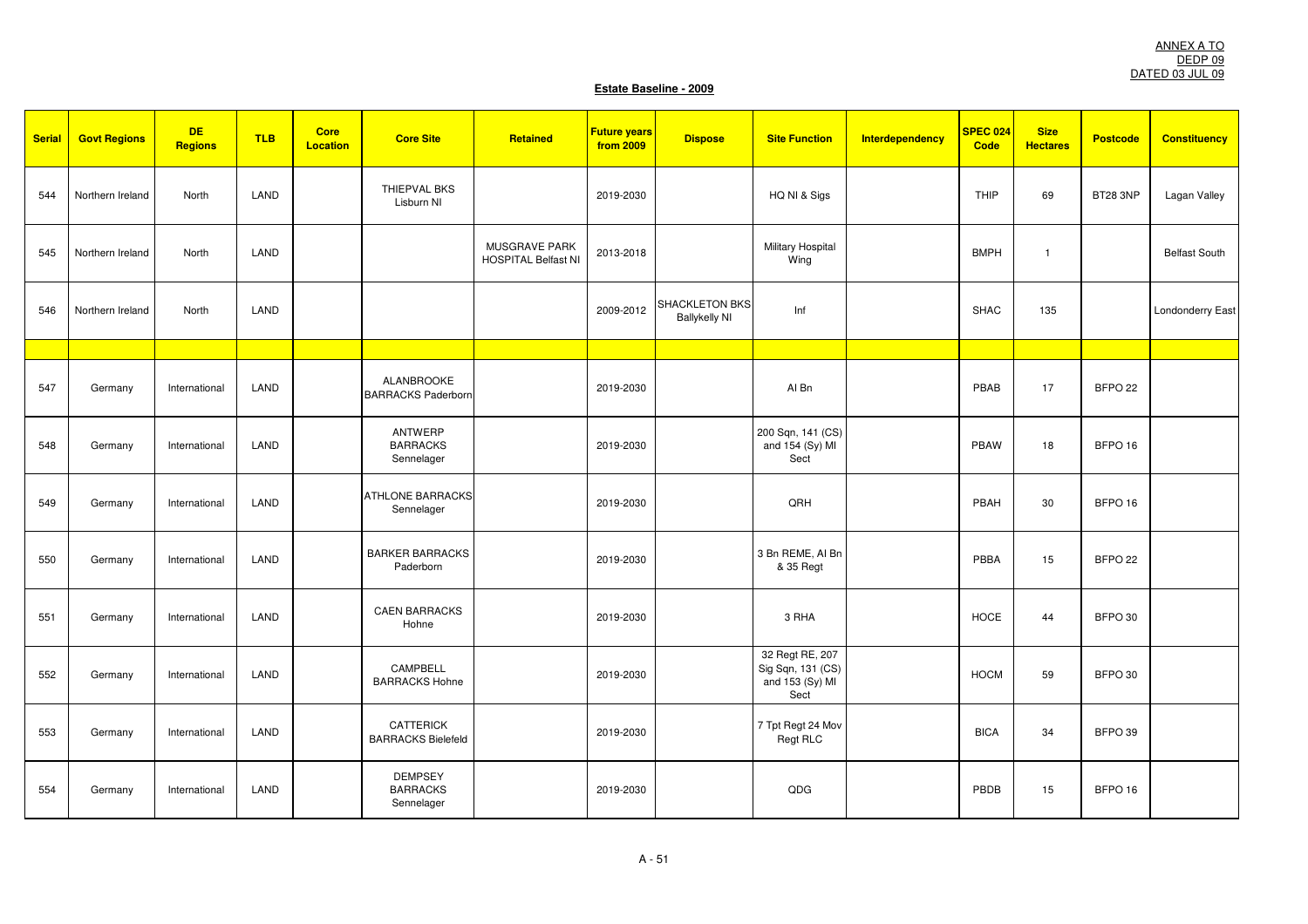| <b>Serial</b> | <b>Govt Regions</b> | <b>DE</b><br><b>Regions</b> | <b>TLB</b> | Core<br><b>Location</b> | <b>Core Site</b>                                      | Retained | <b>Future years</b><br>from 2009 | <b>Dispose</b> | <b>Site Function</b>                                                                                                   | <b>Interdependency</b> | <b>SPEC 024</b><br><b>Code</b> | <b>Size</b><br><b>Hectares</b> | <b>Postcode</b>    | <b>Constituency</b> |
|---------------|---------------------|-----------------------------|------------|-------------------------|-------------------------------------------------------|----------|----------------------------------|----------------|------------------------------------------------------------------------------------------------------------------------|------------------------|--------------------------------|--------------------------------|--------------------|---------------------|
| 555           | Germany             | International               | LAND       |                         | <b>GLYN HUGHES</b><br><b>BARRACKS Hohne</b>           |          | 2019-2030                        |                | 1 CS MED 111 Pro<br>Coy                                                                                                |                        | <b>HOGH</b>                    | 23                             | BFPO 30            |                     |
| 556           | Germany             | International               | LAND       |                         | <b>GORDON BARRACKS</b><br>Hameln                      |          | 2019-2030                        |                | 28 Engr Regt                                                                                                           |                        | <b>HMGB</b>                    | 13                             | BFPO 31            |                     |
| 557           | Germany             | International               | LAND       |                         | <b>HAIG BARRACKS</b><br>Hohne                         |          | 2019-2030                        |                | 9/12L Armd Recce                                                                                                       |                        | <b>HOHI</b>                    | 43                             | BFPO 30            |                     |
| 558           | Germany             | International               | LAND       |                         | <b>HAMMERSMITH</b><br><b>BARRACKS Herford</b>         |          | 2019-2030                        |                | 1 DSR                                                                                                                  |                        | <b>HFHM</b>                    | 11                             | BFPO <sub>15</sub> |                     |
| 559           | Germany             | International               | LAND       |                         | <b>LUMSDEN</b><br><b>BARRACKS</b><br>Fallingbostel    |          | 2019-2030                        |                | Al Bn                                                                                                                  |                        | <b>FBLB</b>                    | 70                             | BFPO 38            |                     |
| 560           | Germany             | International               | LAND       |                         | <b>MANSERGH</b><br><b>BARRACKS Gutersloh</b>          |          | 2019-2030                        |                | 26 Regt RA                                                                                                             |                        | <b>GTMA</b>                    | 31                             | BFPO 47            |                     |
| 561           | Germany             | International               | LAND       |                         | <b>NORMANDY</b><br><b>BARRACKS</b><br>Sennelager      |          | 2019-2030                        |                | 110 Pro Coy                                                                                                            |                        | PBNM                           | 295                            | BFPO <sub>16</sub> |                     |
| 562           | Germany             | International               | LAND       |                         | PRINCESS ROYAL<br><b>BARRACKS Gutersloh</b>           |          | 2019-2030                        |                | 5 RMP RHQ, 114<br>Pro Coy, 8 Tpt<br>Regt, 262 Sqn, MI<br>Sect, Bde Log Sp<br>Regt, 6 Sup Regt<br>$(1$ LSR $)$ $(2LSR)$ |                        | GTPR                           | 289                            | BFPO 47            |                     |
| 563           | Germany             | International               | LAND       |                         | ROCHDALE<br><b>BARRACKS Bielefeld</b>                 |          | 2013-2018                        |                | No 2 Th Tps CS<br>Coy                                                                                                  |                        | <b>BIRO</b>                    | 8                              | BFPO 39            |                     |
| 564           | Germany             | International               | LAND       |                         | <b>ST BARBARA</b><br><b>BARRACKS</b><br>Fallingbostel |          | 2019-2030                        |                | 16 Tk Tptr Sqn Al<br>Bn 2 Bn REME                                                                                      |                        | <b>FBSB</b>                    | 111                            | BFPO 38            |                     |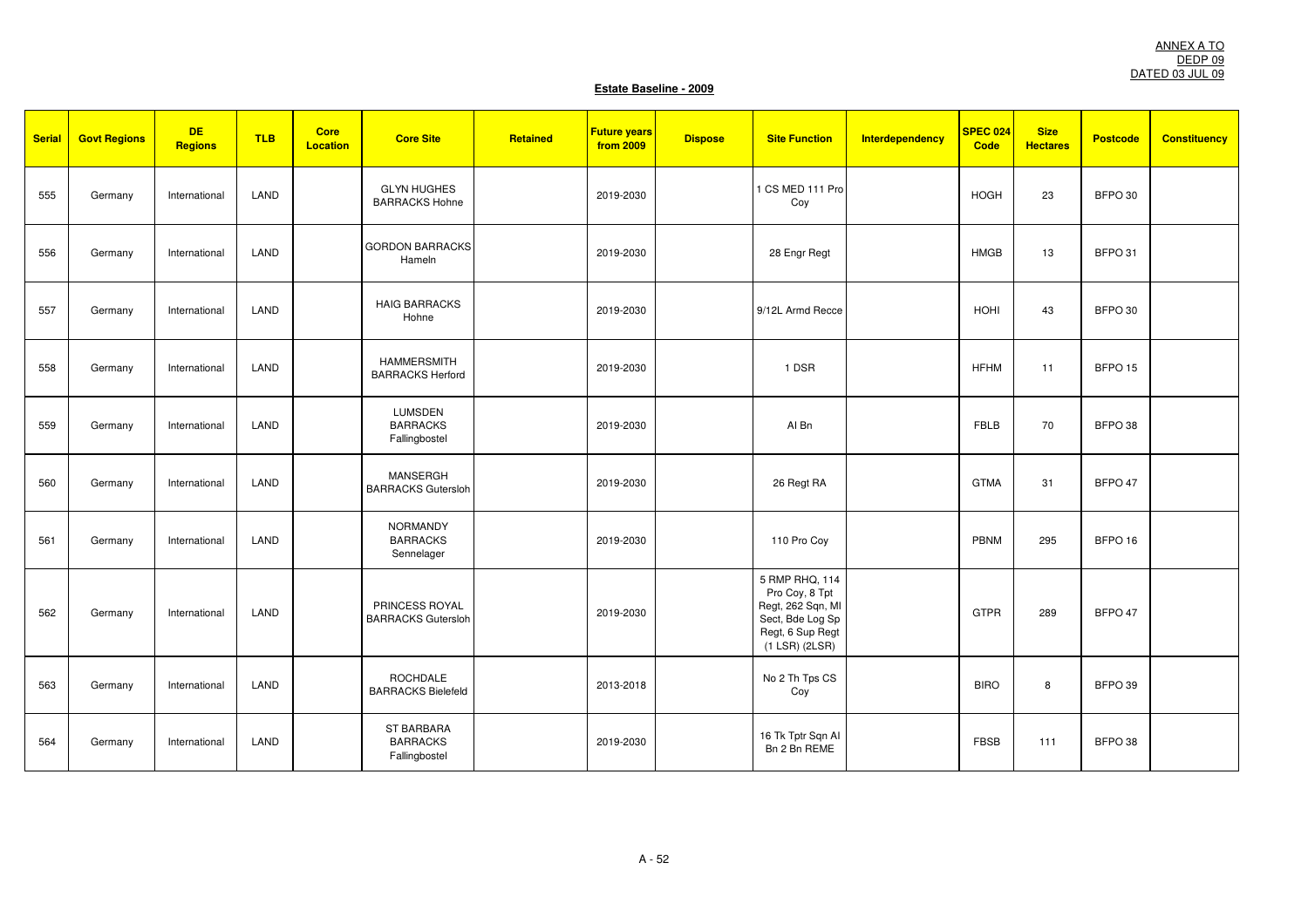| <b>Serial</b> | <b>Govt Regions</b> | <b>DE</b><br>Regions | <b>TLB</b> | <b>Core</b><br><b>Location</b> | <b>Core Site</b>                            | Retained                           | <b>Future years</b><br>from 2009 | <b>Dispose</b>                               | <b>Site Function</b>                                                                                                                              | <b>Interdependency</b> | SPEC 024<br><b>Code</b> | <b>Size</b><br><b>Hectares</b> | <b>Postcode</b>    | <b>Constituency</b> |
|---------------|---------------------|----------------------|------------|--------------------------------|---------------------------------------------|------------------------------------|----------------------------------|----------------------------------------------|---------------------------------------------------------------------------------------------------------------------------------------------------|------------------------|-------------------------|--------------------------------|--------------------|---------------------|
| 565           | Germany             | International        | LAND       |                                | <b>WENTWORTH</b><br><b>BARRACKS Herford</b> |                                    | 2019-2030                        |                                              | 1 RMP RHQ                                                                                                                                         |                        | <b>HFWE</b>             | 16                             | BFPO <sub>15</sub> |                     |
| 566           | Germany             | International        | LAND       |                                | <b>WESSEX BARRACKS</b><br>Fallingbostel     |                                    | 2019-2030                        |                                              | <b>SCOTS DG</b>                                                                                                                                   |                        | <b>FBWX</b>             | 69                             | BFPO 38            |                     |
| 567           | Germany             | International        | LAND       |                                |                                             | <b>JAVELIN BARRACKS</b><br>Elmpt   | 2013-2018                        |                                              | 16 Sig Regt Part of<br>1 Sig Bde (ARRC),<br>628 Tp (Previously<br>250 Sqn) Part of 1<br>Sig Bde (ARRC), 7<br>Sig Regt Part of 1<br>Sig Bde (ARRC) | <b>BORONA</b>          | ELJB                    | 582                            | BFPO 35            |                     |
| 568           | Germany             | International        | LAND       |                                |                                             | JHQ Rheindahlen                    | 2013-2018                        |                                              | 1 MI Bn & 101 Pro<br>Coy                                                                                                                          | <b>BORONA</b>          | <b>JHQR</b>             | 253                            | <b>BFPO 140</b>    |                     |
| 569           | Germany             | International        | LAND       |                                |                                             | <b>QUEBEC BARRACKS</b><br>Osnabruk | 2013-2018                        |                                              | 4 Bde Units                                                                                                                                       |                        | OSQB                    | 38                             | BFPO 36            |                     |
| 570           | Germany             | International        | LAND       |                                |                                             | TRENCHARD<br><b>BARRACKS Celle</b> | 2019-2030                        |                                              | Lt Inf Bn                                                                                                                                         |                        | <b>CETB</b>             | 19                             | BFPO <sub>23</sub> |                     |
| 571           | Germany             | International        | LAND       |                                |                                             |                                    | 2013-2018                        | <b>IMPHAL</b><br><b>BARRACKS</b><br>Osnabruk | QDG                                                                                                                                               | <b>FAS</b>             | OSIM                    | 36                             | BFPO 36            |                     |
| 572           | Germany             | International        | LAND       |                                |                                             |                                    | 2013-2018                        | <b>MERCER</b><br><b>BARRACKS</b><br>Osnabruk | <b>REME</b>                                                                                                                                       | <b>FAS</b>             | <b>OSME</b>             | 33                             | BFPO 36            |                     |
| 573           | Germany             | International        | LAND       |                                |                                             |                                    | 2009-2012                        | YORK BARRACKS<br>Munster                     | 4 Bde Units                                                                                                                                       | FAS                    | <b>MSYB</b>             | 52                             | BFPO <sub>17</sub> |                     |
| 574           | Germany             | International        | LAND       |                                |                                             |                                    | 2009-2012                        | <b>OXFORD</b><br><b>BARRACKS</b><br>Munster  | 4 Bde Units                                                                                                                                       | FAS                    | <b>MSOB</b>             | 28                             | BFPO <sub>17</sub> |                     |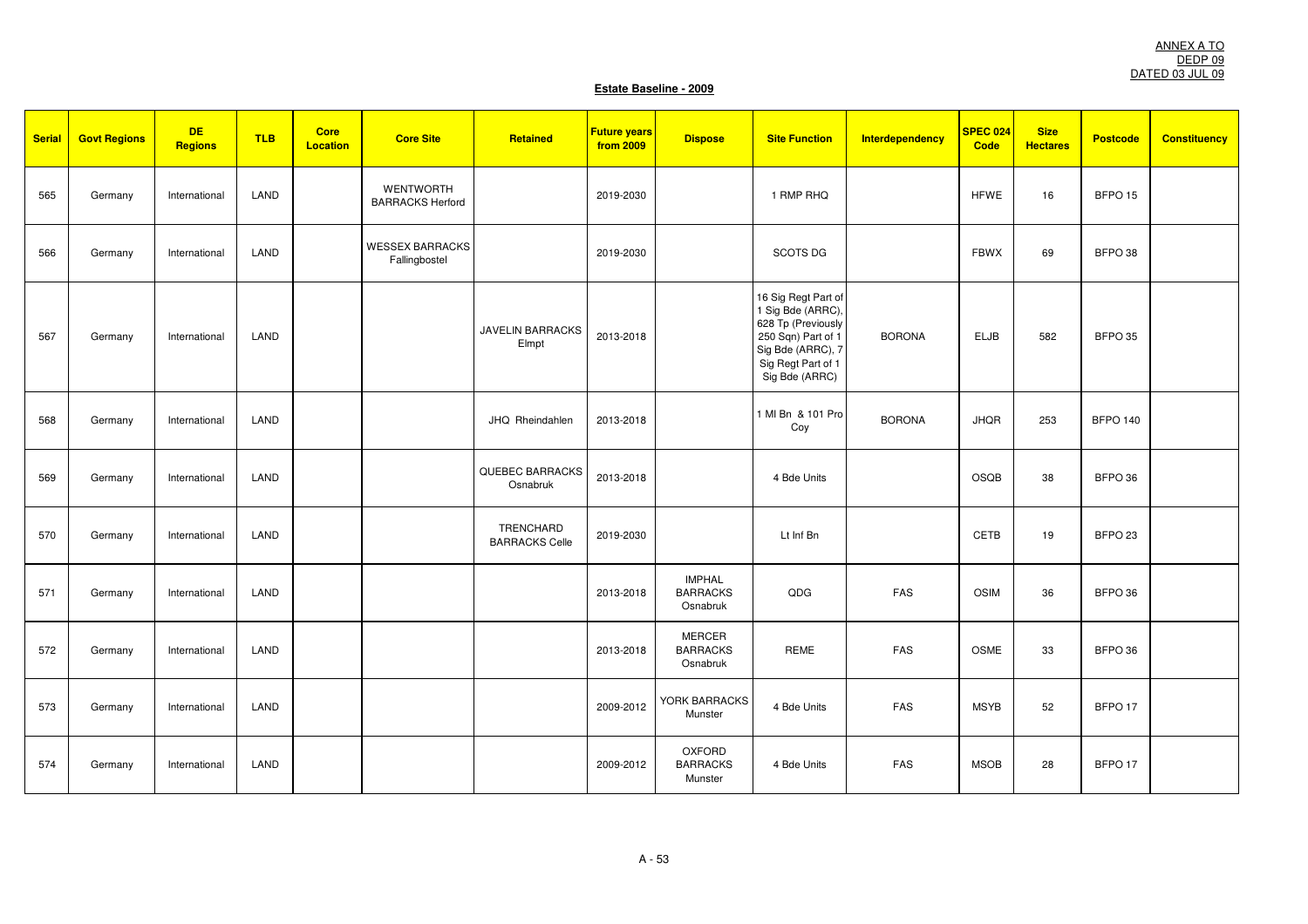ANNEX A TO DEDP 09 DATED 03 JUL 09

### **Estate Baseline - 2009**

| <b>Serial</b> | <b>Govt Regions</b> | <b>DE</b><br><b>Regions</b> | <b>TLB</b> | <b>Core</b><br><b>Location</b> | <b>Core Site</b> | Retained | <b>Future years</b><br>from 2009 | <b>Dispose</b>                                | <b>Site Function</b> | Interdependency | <b>SPEC 024</b><br>Code | <b>Size</b><br><b>Hectares</b> | <b>Postcode</b> | <b>Constituency</b> |
|---------------|---------------------|-----------------------------|------------|--------------------------------|------------------|----------|----------------------------------|-----------------------------------------------|----------------------|-----------------|-------------------------|--------------------------------|-----------------|---------------------|
| 575           | Germany             | International               | LAND       |                                |                  |          | 2009-2012                        | <b>BELFAST</b><br><b>BARRACKS</b><br>Osnabruk | 4 Bde Units          | FAS             | OSBE                    | 17                             | BFPO 34         |                     |
| 576           | Germany             | International               | LAND       |                                |                  |          | 2009-2012                        | <b>ROBERT</b><br><b>BARRACKS</b><br>Osnabruk  | 4 Bde Units          | FAS             | <b>OSRB</b>             | 35                             | BFPO 34         |                     |

#### **Rest of the World (ROW)**

| $- - -$<br>∽<br>، ، ن | International | <b>PJHQ</b> | Gibraltar Garrison | 2019-2030 | HQ, Naval Base &<br>Airfield | <b>GIBG</b> | 131 |  |
|-----------------------|---------------|-------------|--------------------|-----------|------------------------------|-------------|-----|--|
|                       |               |             |                    |           |                              |             |     |  |

| 578 | International | <b>PJHQ</b> | Ayios Nickolas      | 2019-2030 | Sigs Unit                              | CYAN        | 260  |  |
|-----|---------------|-------------|---------------------|-----------|----------------------------------------|-------------|------|--|
| 579 | International | <b>PJHQ</b> | Episkopi Garrison   | 2019-2030 | Barracks and<br>Camp                   | CEPS        | 943  |  |
| 580 | International | <b>PJHQ</b> | Dhekelia Garrison   | 2019-2030 | Comms Centre &<br><b>Training Camp</b> | <b>CDHK</b> | 1966 |  |
| 581 | International | <b>PJHQ</b> | <b>RAF Akrotiri</b> | 2019-2030 | Air Base                               | CAKR        | 2128 |  |
| 582 | International | <b>PJHQ</b> | Mount Troodos       | 2019-2030 | Barracks and<br>Camp                   | <b>CYTD</b> | 50   |  |

| 583<br>ິບບວ | Internationa | <b>PJHQ</b> | <b>British Forces South</b><br>Atlantic Islands | 2019-2030 | Falklands Island<br>Garrison<br>$\cdots$ | <b>BFF</b> | 33996 |  |
|-------------|--------------|-------------|-------------------------------------------------|-----------|------------------------------------------|------------|-------|--|
|             |              |             |                                                 |           |                                          |            |       |  |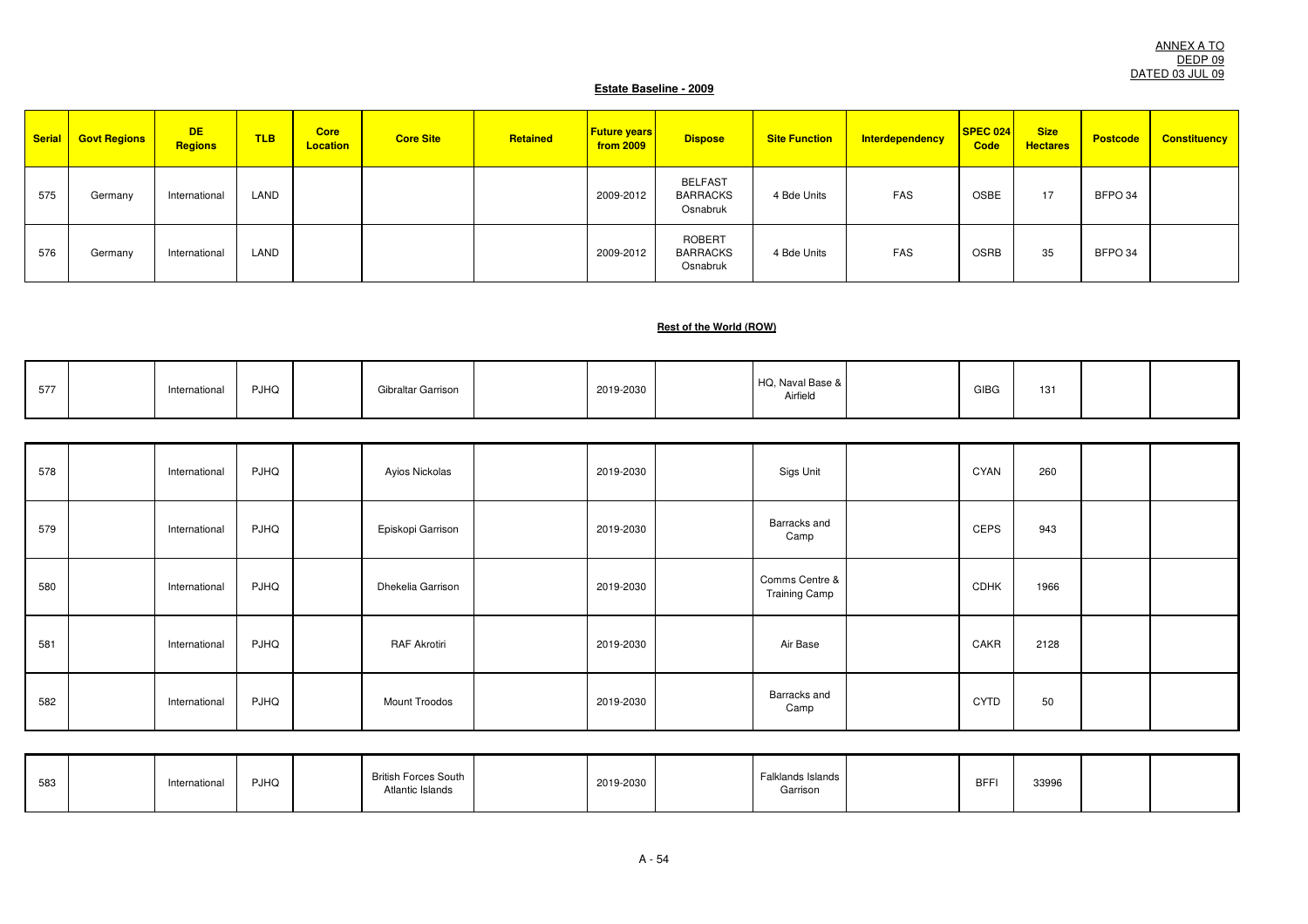| <b>Serial</b> | <b>Govt Regions</b> | <b>DE</b><br>Regions | <b>TLB</b>  | Core<br><b>Location</b> | <b>Core Site</b>                                      | Retained | <b>Future years</b><br>from 2009 | <b>Dispose</b> | <b>Site Function</b>                                           | Interdependency | SPEC 024<br>Code | <b>Size</b><br><b>Hectares</b> | <b>Postcode</b> | <b>Constituency</b> |
|---------------|---------------------|----------------------|-------------|-------------------------|-------------------------------------------------------|----------|----------------------------------|----------------|----------------------------------------------------------------|-----------------|------------------|--------------------------------|-----------------|---------------------|
| 584           |                     | International        | <b>PJHQ</b> |                         | Ascension Islands                                     |          | 2019-2030                        |                | Staging Post for<br>Flights to BFFI                            |                 | <b>BFFI75+</b>   | 55                             |                 |                     |
|               |                     |                      |             |                         |                                                       |          |                                  |                |                                                                |                 |                  |                                |                 |                     |
| 585           |                     | International        | LAND        |                         | Clockwork RNOAF<br><b>Bardifoss Norway</b>            |          | 2019-2030                        |                | JHC Helicopter<br>Base & Arctic<br>Survival Training<br>Centre |                 | <b>BARC</b>      | $\overline{1}$                 |                 |                     |
|               |                     |                      |             |                         |                                                       |          |                                  |                |                                                                |                 |                  |                                |                 |                     |
| 586           |                     | International        | LAND        |                         | British Army Trg Sp<br>Unit Suffield Canada           |          | 2019-2030                        |                | <b>BATSU Training</b><br>Area                                  |                 | <b>BGTA</b>      | 25900                          |                 |                     |
|               |                     |                      |             |                         |                                                       |          |                                  |                |                                                                |                 |                  |                                |                 |                     |
| 587           |                     | International        | LAND        |                         | British Army Trg Sp<br>Unit Belize                    |          | 2019-2030                        |                | Jungle<br>Aclimitization<br>Training                           |                 | <b>BTSU</b>      | 18                             |                 |                     |
|               |                     |                      |             |                         |                                                       |          |                                  |                |                                                                |                 |                  |                                |                 |                     |
| 588           |                     | International        | LAND        |                         | <b>Brigade Gurkhas</b><br><b>Transit Centre Nepal</b> |          | 2019-2030                        |                | <b>Barracks Transit</b><br>Camp                                |                 | <b>DKGD</b>      | $\sqrt{5}$                     |                 |                     |
| 589           |                     | International        | LAND        |                         | Pokhora Recruiting<br>Depot Nepal                     |          | 2019-2030                        |                | <b>Recruiting Depot</b>                                        |                 | PHGD             |                                |                 |                     |
|               |                     |                      |             |                         |                                                       |          |                                  |                |                                                                |                 |                  |                                |                 |                     |
| 590           |                     | International        | LAND        |                         | <b>Brunei Garrison</b>                                |          | 2019-2030                        |                | Gurkha Camp &<br><b>Training Area</b>                          |                 | <b>BRUG</b>      |                                |                 |                     |
| 591           |                     | International        | <b>PJHQ</b> |                         | Navy Sp Facility Diego<br>Garcia (Indian Ocean)       |          | 2019-2030                        |                | <b>Island Naval Base</b>                                       |                 | <b>DGDE</b>      |                                |                 |                     |
| 592           |                     | International        | DE&S        |                         | <b>DFG Singapore</b>                                  |          | 2019-2030                        |                | <b>DFG</b>                                                     |                 | <b>SING</b>      | 10                             |                 |                     |